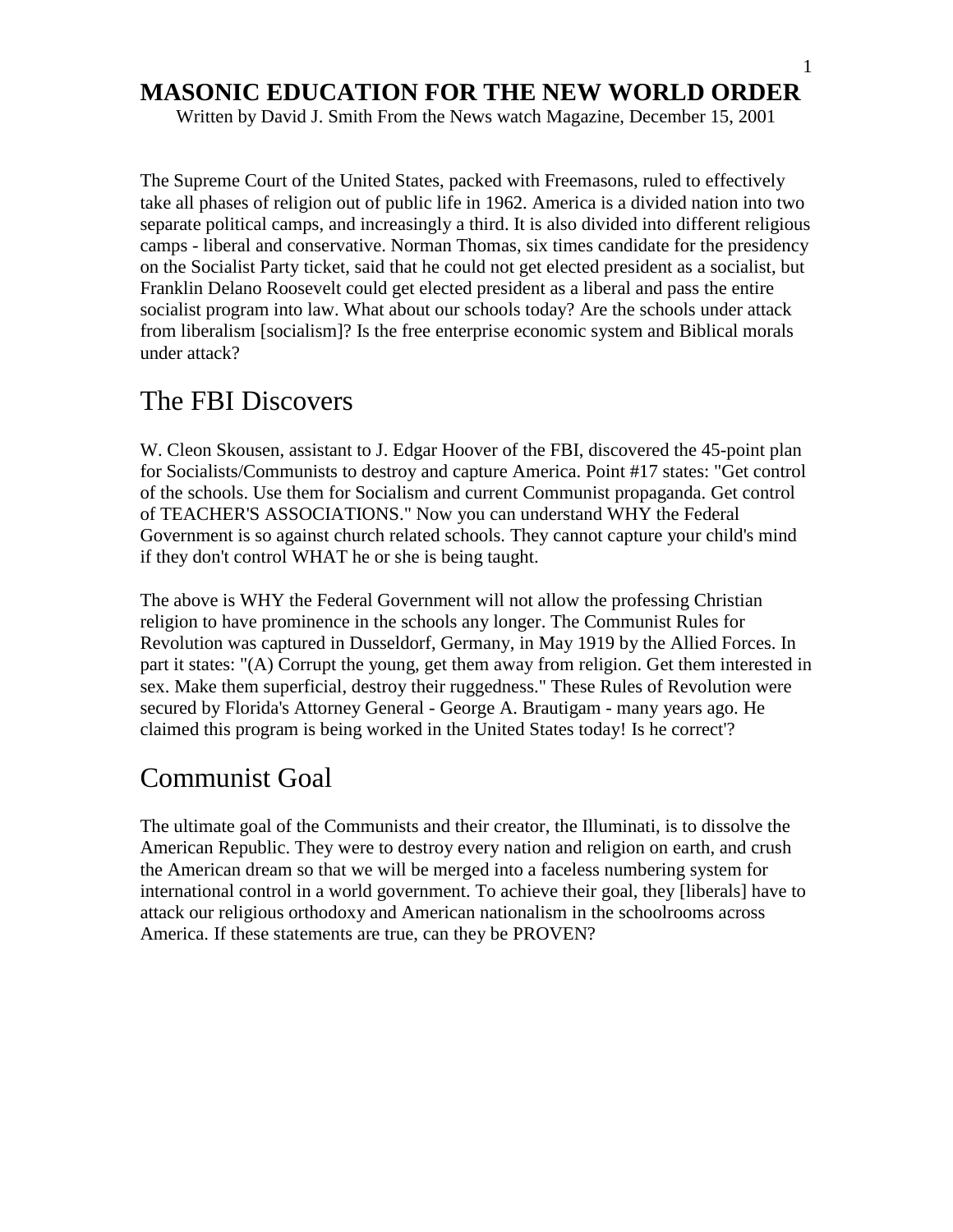Written by David J. Smith From the News watch Magazine, December 15, 2001

#### **SECULAR EDUCATION: A MASONIC BLUEPRINT**

"Through the activities of our state organizations, the New Age Magazine, our clip service and News Bureau, we are stimulating the public interest and furnishing much valuable material to speakers and writers, and thereby can reasonably claim much credit for the growing interest in favor of compulsory education BY THE STATE."

Supreme Council of Scottish Rite Freemasonry, Charleston, S.C., September24, 1924 (Scarlet and the Beast, John Daniel, Vol.1, p 235, JKI Pub., Tyler, TX)

Let's investigate the background of this statement to understand our current plight in America. After the [Catholic] Jesuit suppression in 1773, Grand Orient Freemasonry replaced Jesuit academies of general education, very similar to our state-controlled primary and secondary schools of today. The Philanthropine were the first schools of Reform Judaism [a group of Cabalists who joined together for the purpose of destroying Judaism and Christianity - they were atheists]. Their founder was Grand Orient Freemason Sigmund Geisenheimer, head clerk in Meyer Rothschild's Frankfurt bank. According to Rabbi Marvin Antelman, the House of Rothschild financed these schools (Rabbi Marvin S. Antelman, To Eliminate the Opiate [New York: Zahavia LTD, 1974], p.126).

Although the Philanthropine were private schools [no state funded schools existed in Europe at that time], they were authorized by the illuminated Masonic rulers in the German principalities. The schools offered NO religious instruction whatever - God and prayer were intentionally left out. Professor John Robison [of England] documents that when the graduates became professionals, morals declined rapidly on a national scale (John Robison, Proofs of a Conspiracy, 1798, p.48-53).

Meanwhile, in France law: were passed forbidding Church schools. "Laicism"or the secularization of the schools was the new" order of the day. With public schools came a new breed of teachers called atheists (Dr. George Dillon, Grand Orient Unmasked, p.80).

Dr. George Dillon says that the decision to secularize public schools came out of the French Masonic Lodges, one of which was a Lodge named Rose of Perfect Silence. In one of their meetings, Dillon reports, it was asked: "Ought religious education to be suppressed?" The answer was predictable: "'Without any doubt the principle of supernatural authority that is faith in God, takes from a man his dignity; is USELESS for the discipline of children; and there is also in it, the danger of the abandonment of all morality... The respect, especially due to the child, PROHIBITS the teaching to him doctrines which disturb his reason"' (Ibid, p.80).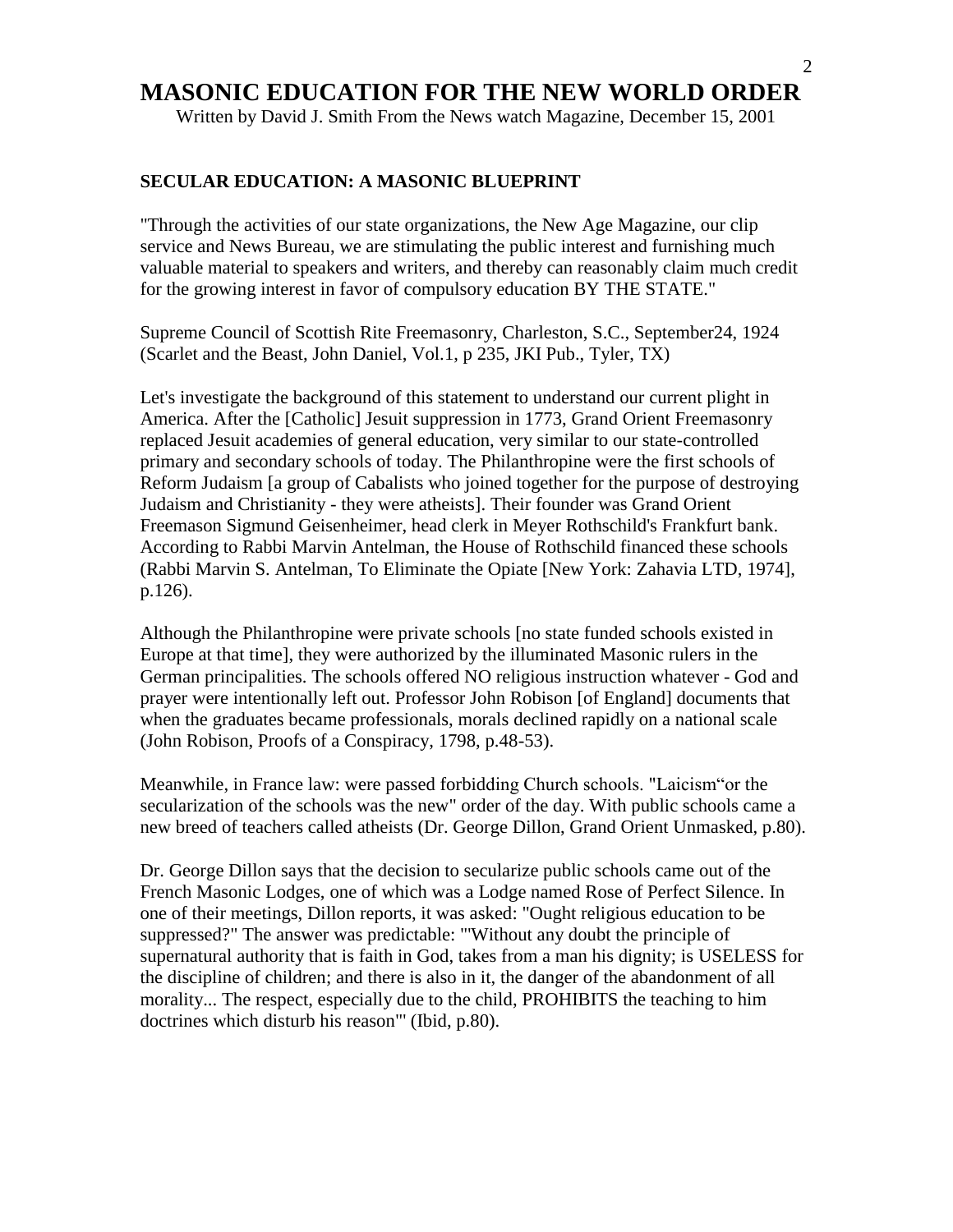Written by David J. Smith From the News watch Magazine, December 15, 2001

Does this SUPPRESSION of religion sound familiar? In 1885, Dr. Dillon already saw the consequences of the secularization of education in society, and he rightly asked, "How can we be surprised if the Universities of the Continent have become the hot-beds of vice, revolution, and Atheism?" (Ibid, p.83)

What Freemasonry initiated before and during the French Revolution has spread throughout the world via Masonic Lodges. The secularization of our educational Institutions today with the elimination of the Bible and prayer in our schools is a result of two centuries of secularized education, and the creation of modern Biblical criticism, which began in the Grand Orient Masonic Lodges on the Continent of Europe. According to Orthodox Rabbi Antelman, at the forefront of this Biblical criticism were Grand Orient Frankist Jews in their Philanthropine schools.

#### **The Bund and Anti-Semitism**

As we have seen, the aim of secular education was to destroy BOTH Christianity and Judaism. After 1848, Karl Marx, a 32nd degree Grand Orient Mason (Miller, Occult Theocracy, p.270, 726), carried on the Frankist Reform's subversive work. Marx was profoundly anti-religious and, in fact, e was against ALL religions. He is famous for having said, "Religion is 'the opiate of the people" (Antelman, 17). And in 1844 he remarked, "The criticism of religion is the beginning of all criticism" (Paul Fisher, Behind The Door [Washington, D.C.: Shield Publishing, 1988], p. 284). "It was Karl Marx," commented Antelman, "who was born Jewish and whose family converted to Christianity when he was six, who wrote a book, A World without Jews. Karl Marx helped promote anti-Semitism..." (Antelman, p.21)

According to Antelman, Marx, the so-called father of Communism, "was paid for his services by the League of the Just which was known in its country of origin, Germany, as the Bundper Gerech ten" (Ibid, p.17). Antelman claims that the League of the Just is an extension of the Illuminati. Members in the League were all illuminated Grand Orient Masons. Actually, those who joined the League were the remnants of the old Jacob in Clubs who had fled to Germany after the Reign of Terror ending the French Revolution. The League of the Just, or "Bund" for short, he notes, "was later to become known as the International Communist Party" (ibid, p.17).

"It may be difficult to conceive of how a professed Jew or Catholic would seek to destroy his own religion," writes Rabbi Antelman. "However, one should consider that the Bund's inner circle consisted of a specific religion BY BIRTH ONLY, and super wealthy individuals whose boundless ambitions for power had caused them to become unscrupulous" (ibid, p.25).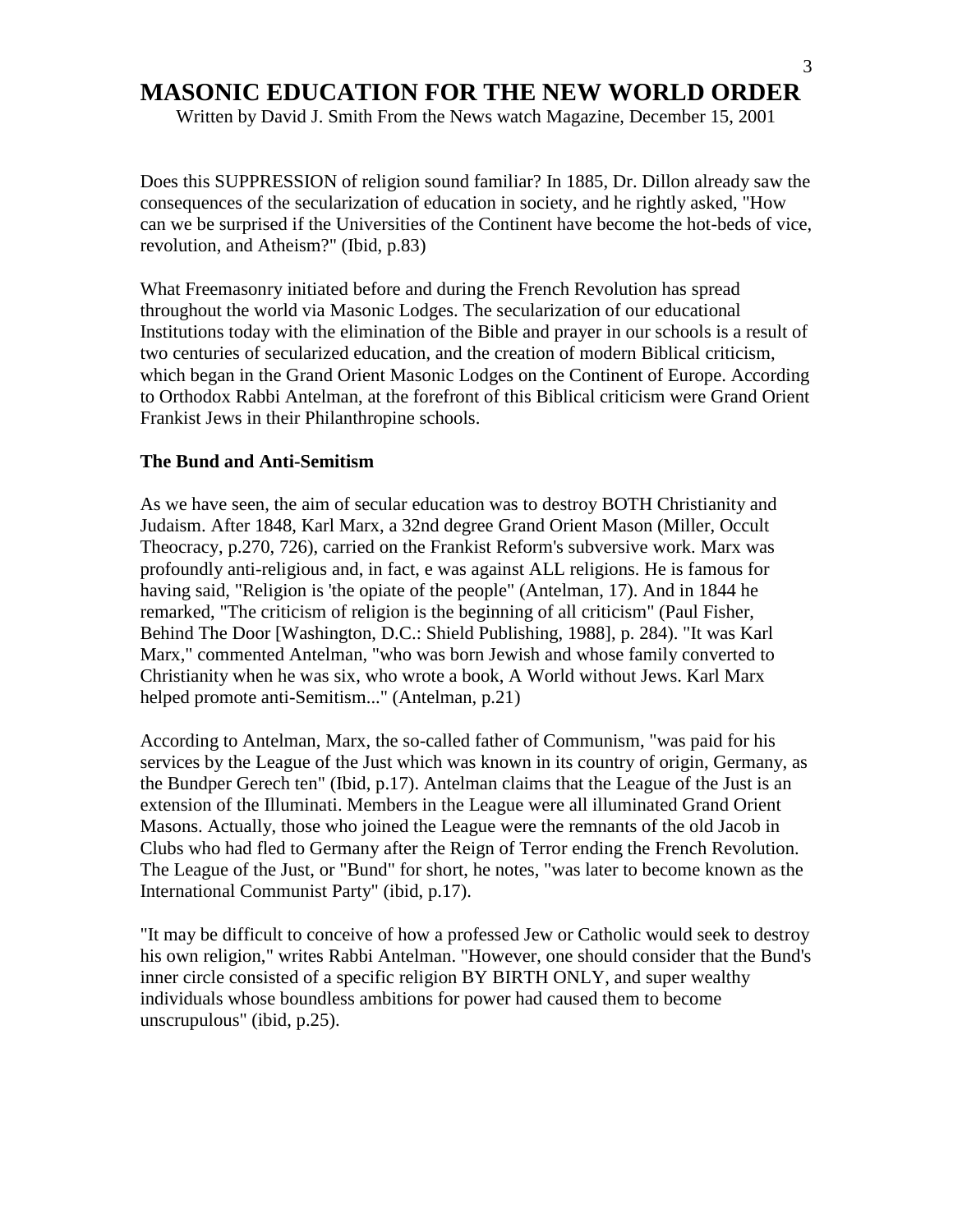Written by David J. Smith From the News watch Magazine, December 15, 2001

One such reformer was Abraham Geiger [1810- 1874], a rabbi who had joined the Bundper Gerech ten, which operated within the illuminated Grand Orient Masonic Lodges (ibid, p. 42). Rabbi Antelman credits the Bund with conceiving of the ultimate plans for the secularization and destruction of 'Judaism ... Abraham Geiger was the man the Bund chose to be their primary personality to implement the Reform Movement... Due largely to Geiger, the Reform Movement BECAME by 1850 the dominant Jewish SCHISM in Germany," reported Antelman (Antelman, p.27-28).

Reform Judaism began to open Jewish schools in which the professors could implant the seeds of destruction against their own religion. "They conceived the idea of developing their own network of rabbinical seminaries to ordain their own FRAUDULENT rabbis," says Rabbi Antelman (Antelman, p.27). Antelman further confirms that the Bund in Grand Orient Freemasonry "had planned to build a seminary to be in Geiger's name which would educate and train more phony rabbis for the Reform movement (Antelman, p.41).

After 1870, when the anti-Semitic Jewish Reform was in its glory, Rabbi Antelman notes that the non-Reform religious Jews became known as the Orthodoxy: "The term Orthodoxy was to be used as a bigoted derogatory term in the same manner that a white bigot would employ the term nigger. This was in the best tradition of Marx and his Bund sponsors. It should be noted that Marx used the term nigger to indeed degrade all Jews when he published another one of his anti-Semitic diatribes entitled, The Jewish Nigger" (Antelman, p.30).

In his final condemnation of Karl Marx, Antelman remarks: "Marx's anti-Semitic outlook bore a relationship to Reform or Conservative movement leaders, [whose] profound hatred for Torah, true Judaism, the Talmud and the rabbis ... unfortunately, manifests itself to this very day among large segments of the leadership of the Conservative and Reform movements throughout the Diaspora" (Antelman, p.111). But where did Karl Marx get his financing?

#### **Frederick Engels, Founder of "Marxism"**

The life of Karl Marx serves as an example of how anti-Semitic Freemasonry USES and abuses Jews to front its revolutions. Every activity of Marx was controlled by a Freemason, Frederick Engels (1820-1895). Engels, an unlikely subject to become involved in the so-called "revolution of the proletariat," was born to a wealthy textile mill owner in the Rhineland of Germany. At a young age, Engels joined Young Germany, which had been established in Switzerland in 1835 at the instructions of Giuseppe Mazzini, the Italian revolutionary and Freemason Henry Palmerston [at the time Great Britain's foreign minister].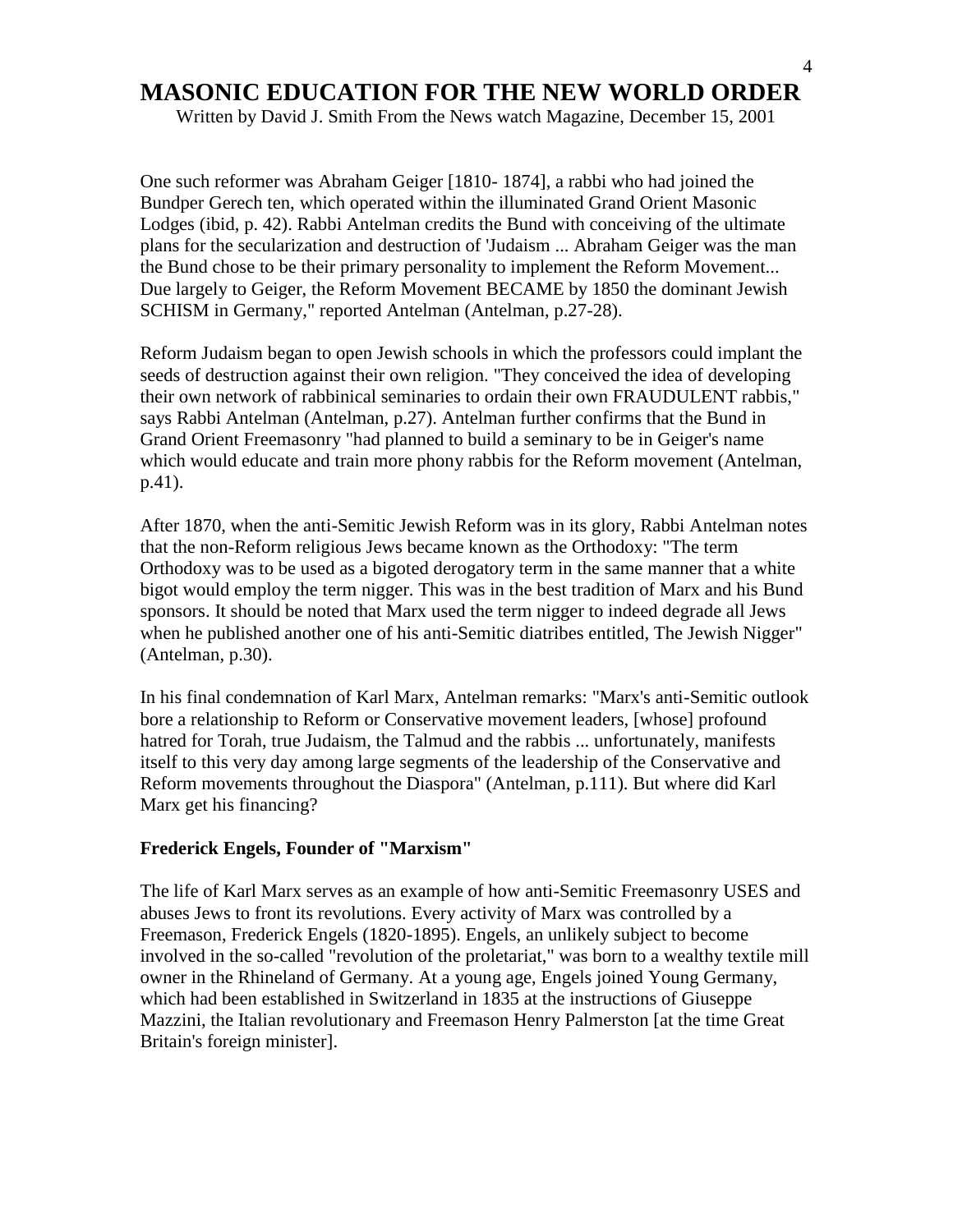Written by David J. Smith From the News watch Magazine, December 15, 2001

Switzerland became the Grand Orient training ground for young Engels (Anton chaitkin, Theason in America New York: New Benjamin Franklin House, 1985] p.290-291, 293]). Later in life, he joined Scottish Rite of Freemasonry, working his way up to the 32nd degree. Engels loved journalism, having studied it before graduating from Elberfeld Gymnasium in 1837. Anton Chaitkin, the Jewish author of Treason in America, notes that Engels': "first major piece of journalism, Letters from Wuppertal, appeared early in 1839 in the Hamburg organ of Young Germany, Telegraph fur Deutschland. In this sarcastic attack on his hometown, Engels blamed poverty, sickness, illiteracy, superstition [religion], drunkenness, and general ugliness, not on the low level of industrial and scientific development, but on 'factory work' itself. He also called for atheism as a means of freeing popular consciousness.

"Engels spent a year in the Prussian military service, simultaneously immersing himself in the Young Hegelian movement. In 1842 he met the radical democrat Karl Marx, who was then editing the Rheinische Zeitung and looking for some new doctrine out of the orbit of Hegel and Young Germany" (Chaitkin, p.295-296).

In 1842 Engels came of age and was sent to England by his father to train for the position of overall manager of the family's Manchester textile mill. In I 843 he published in Germany his first work on economics, "Outlines of a Critique of Political Economy." In this article Engels attacked Christianity and "like oppressors" (Chaitkin, p. 298).

Engels did not become famous until 1844 when the Deutsche-Franzosische Jarbucher printed his homage to Thomas Caryle, the Scottish essayist and historian. Quoting from Caryle's past and Present on the ultimate solution to man's oppression, Engels wrote that work would make men free: ""who art thou that complainest of thy life of toil'? Complain not"' (Chaitkin, p.300).

His review of Caryle is not what won Engels fame - rather, it was the influence of the communist Freemasons who read it. Lord Palmerston became Engels' Masonic promoter and saw that Engels' fame spread throughout Germany via the Masonic- controlled Jarbucher, the newspaper co-edited by Karl Marx and Palmerston agent Arnold Ruge (Chaitkin, p.299). Engels was to develop a doctrine for the communist movement. The Masonic media would promote it.

In Engels' opinion the articles he had written on economics were far superior to his review of Carlyle. He resented the fact that his reputation had been made on what he considered an inferior work. He wrote to Marx, 'It is ridiculous that my article about Carlyle should have won me a terrific fame with the 'mass'", Chaitkin, p.299).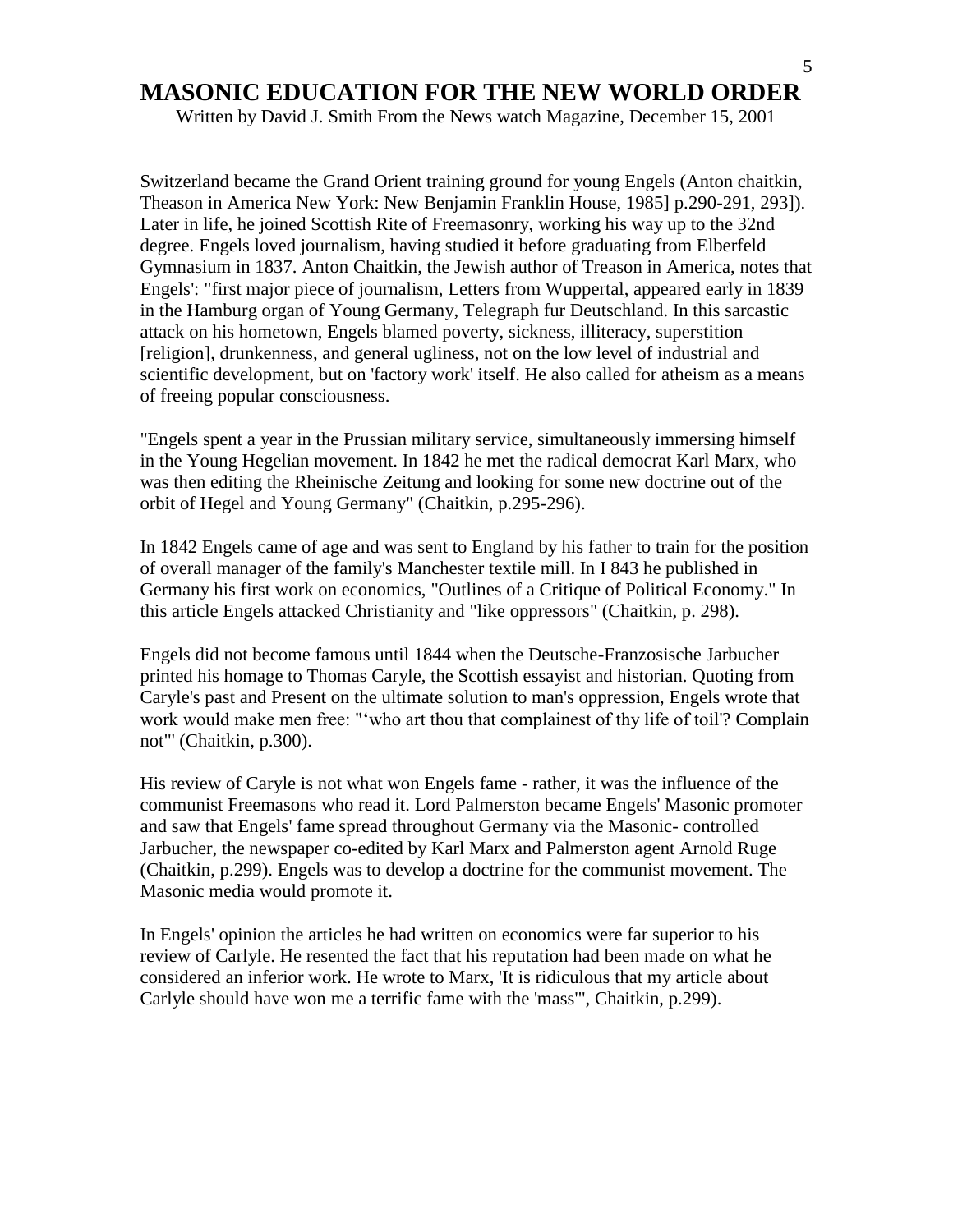Written by David J. Smith From the News watch Magazine, December 15, 2001

Obviously, Engels did not realize at that time to whom or what he owed his fame. Freemasonry was promoting him for the greater communist cause. The Continental [European] Brotherhood knew that only a few radicals would read Engels' economics in Young Germany literature. To make a name for Engels, a broader reader base was needed. Carlyle was already famous. Engels would be made famous through Carlyle's work. Anton Chaitkin explains:

"It was now to be Frederick Engels' job to 'translate' Carlyle's viewpoint, dressing up feudalism in Hegelian clothes for the edification of German revolutionaries. Thus armed, equipped with a reputation, he now returned to the Continent for a time, meeting Marx in Paris and fastening upon his as a useful instrument for the propagation of a new doctrine. Marx, the young revolutionary in exile from Germany, was overwhelmed by the economic erudition of Engels' Critique. When Engels then published The Condition of the Working Class in England in 1844, Marx was wholly WON OVER to what should rightfully be called 'Engelsism"' (Chaitkin, p.300).

Engels, NOT Marx, was the father of Marxism. Templar Freemasonry did not intend for its own, especially its wealthy, to be seen as promoters of communism. The left-wing Grand Orient Masons were not developing a system for personal gain, but rather for the future Templar global government. To protect themselves from exposure, Karl Marx, "the Jew," was a fit comrade to shoulder Engels' philosophy of communism. At Engels' urging and under his tutelage, Karl Marx began to publish Engels' communist philosophy. Should there be a backlash, the Jews would be blamed - NOT FREEMASONRY.

Marx was more than willing to put his fellow Jews at risk, for he hated his heritage. According to Rabbi Antelman, two of Marx's anti-Semitic works were A World without Jews and The Jewish Nigger (Antelman, p.21, 30). When Marx produced the long article for Illuminist Freemason Horace Greeley's New York Tribune, Antelman quotes Marx as saying, "'Thus we find every tyrant backed by a Jew."' In 1856, when he wrote for Greeley on Jewish control of banking, Marx remarked, "'Thus do these loans which are a curse to the people, a ruin to the government become a blessing to the house of Judah. This Jewish organization of loan mongers is as dangerous to the people as the aristocratic organization of landowners"' (Antelman, p.21-22).

Marx never held a regular job. When he submitted articles to the New York Tribune, articles actually written by Engels, he received a pound or two [British money] for each. Marx was paid pennies for another series of Engels' rewrites submitted to the Masonictrained Foreign Office official David Urguhart (Chaitkin, p.303).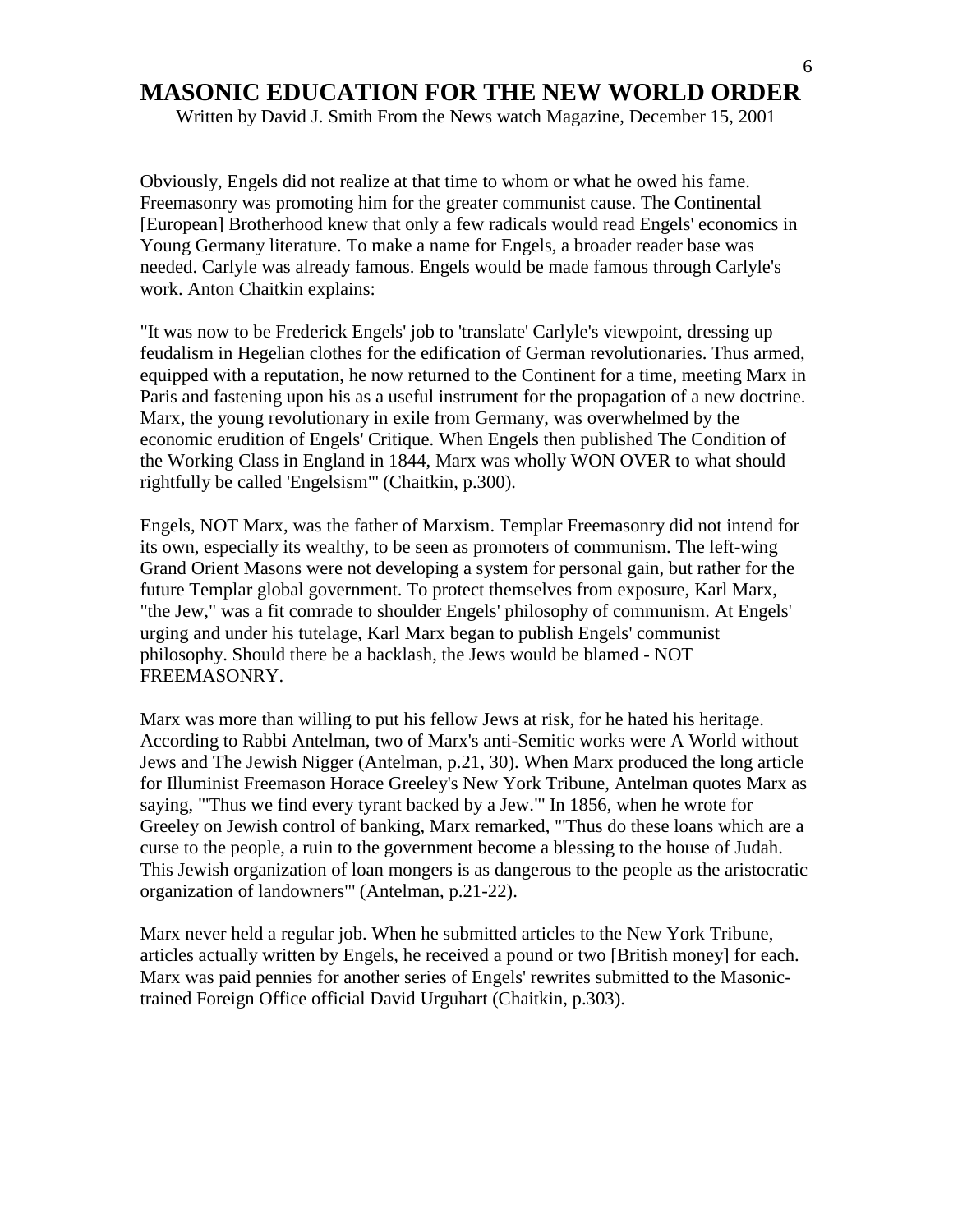Written by David J. Smith From the News watch Magazine, December 15, 2001

Engels realized that Marx was a potential martyr for the communist cause, so Engels brought Marx to England where his subservience was further enforced by a slave-like existence. Left-wing French Grand Orient Freemasonry [who was in war with British capitalistic Freemasonry] planned to exploit this Jew as their mouthpiece to blame the sad state of affairs of the poor on the British Masonic system of capitalism.

It may come as a surprise to many to learn that Engels did not hate capitalism. After all, he was the product of it. What he loathed was the British Masonic oligarchy. From its inception, left-wing French Freemasonry was determined to destroy right-wing English Freemasonry. Since capitalism was synonymous with the British Brotherhood, one must destroy capitalism to destroy the Masonic oligarchy. Communism would be the tool of that destruction.

Marx was only one in a long line of Jews who would be exploited to help accomplish this task. He was intentionally kept poor. Other than a few pennies for some articles he himself did not write, Marx's only other source of income came by way of philanthropic "contributions" from Engels, which amounted to a measly sum of 70 pounds sterling per year, with a low one year of 10 pounds. In comparison, Engels drew an annual salary from his family firm of 4,000 pounds sterling. If Engels was so fond of Marx, he certainly would have paid him enough to survive, for Marx's family was starving. Two of his children died of malnutrition and another committed suicide.

The most famous work attributed to Karl Marx is the Communist Manifesto Supposedly written in 1848, it was actually a rewrite of an earlier Engels' piece entitled Confessions of a Communist [and old Adam Weishaupt writings]. Of the Marx-Engels relationship, Chaitkin writes: "This was to be the pattern. The Cotton Prince [Engels] would write a draft, or simply make a suggestion for the appropriate theme of a work, and pass it along to Marx to put it in 'good revolutionary form," (Chaitkin, p.303).

The Templar Freemasonic scheme worked. Karl Marx, the Jew, would be called the Father of Communism, NOT Freemason Engels, and definitely NOT Grand Orient Freemasonry. The so-called "evils" of capitalism would be the whipping boy of communism. Jews only would be blamed if the communist conspiracy were ever exposed - NOT Grand Orient Freemasonry headquartered in France. In 1848 France experienced the world's FIRST Communist Revolution.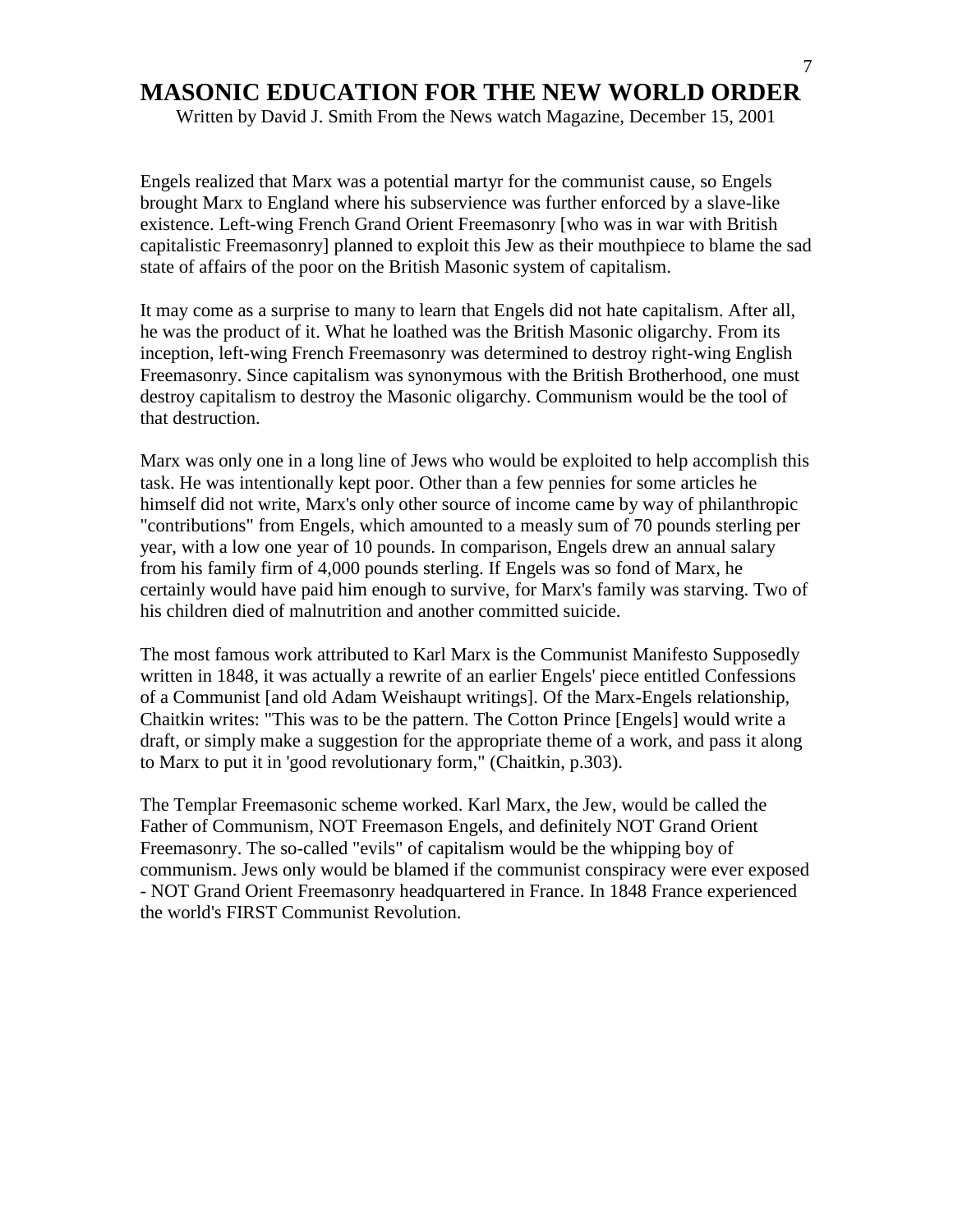Written by David J. Smith From the News watch Magazine, December 15, 2001

# The Educational Legacy of Karl Marx

As we have seen, from 1842 to 1848, the real voice behind Marx was Frederick Engels. Engels, like Marx, sought to EXCLUDE religion from public life AND education: "'All religious bodies WITHOUT EXCEPTION are to be treated BY THE STATE as private associations. They are NOT to receive support from public fluids OR exercise ANY influence over public education"' (Fisher, p.284).

After creating so much havoc in Germany, Karl Marx was forced to leave, finding refuge in France where his doctrines were introduced into the Grand Orient Lodges. While Engels was in England managing his father's expanding textile business, Marx traveled between Paris and London to visit him, finally residing in London until his death in 1883.

Marx, however, left his mark in France. On May I, 1865, the 89th anniversary of the founding of the Illuminati, a French Masonic publication, Monde Maconnique, proclaimed that "An immense field is open to our activity. Ignorance and superstition [1, uzz-words for Christianity] weigh upon the world. Let us seek to create schools, professional chairs, libraries" (Dillon, p.80).

Just five years later, in 1870, the French Masonic Convention came to the following unanimous decision: "The Masonry of France associates itself to the forces at work in the country to render education gratuitous [free], obligatory, and laic" ("Laic" comes from the Greek "laikos," meaning "of the people." Laicism means, "a political system characterized by the exclusion of ecclesiastical - religious control and influence." Laicizafion means "to put under the direction of or open to laymen"). During a Belgian Masonic festival, a certain brother Boulard exclaimed in a speech, "When ministers [of government] shall come to announce to the country that they intend to regulate the education of the people I will cry aloud, 'to me a Mason, to me alone the question of education must be left; to me the teaching; to me the examination; to me the solution"' (Dillon, p.80).

Marx also left his mark in England. Dr. Dillon confirms that during the administration of British Prime Minister Henry Palmerston, a 33rd degree Mason, an attempt was made in the 1980s to introduce secularism "into higher education in Ireland by Queen's Colleges, and into primary education by certain acts of the Board of National Education" (Dillon, p.81). Both were defeated by the predominantly Catholic body at that time.

The introduction of secularism into higher education was successful in England. Dr. Dillon wrote in 1885: "There, by degrees, board schools with almost unlimited assistance from taxes have been first made legal, and then encouraged most adroitly. The Church schools have been systematically discouraged, and they have reached the point of danger. This has been directed, first, by the Masonry of Palmerston in the higher places, and secondly by the Masonry of England generally..." (Dillon, p.81)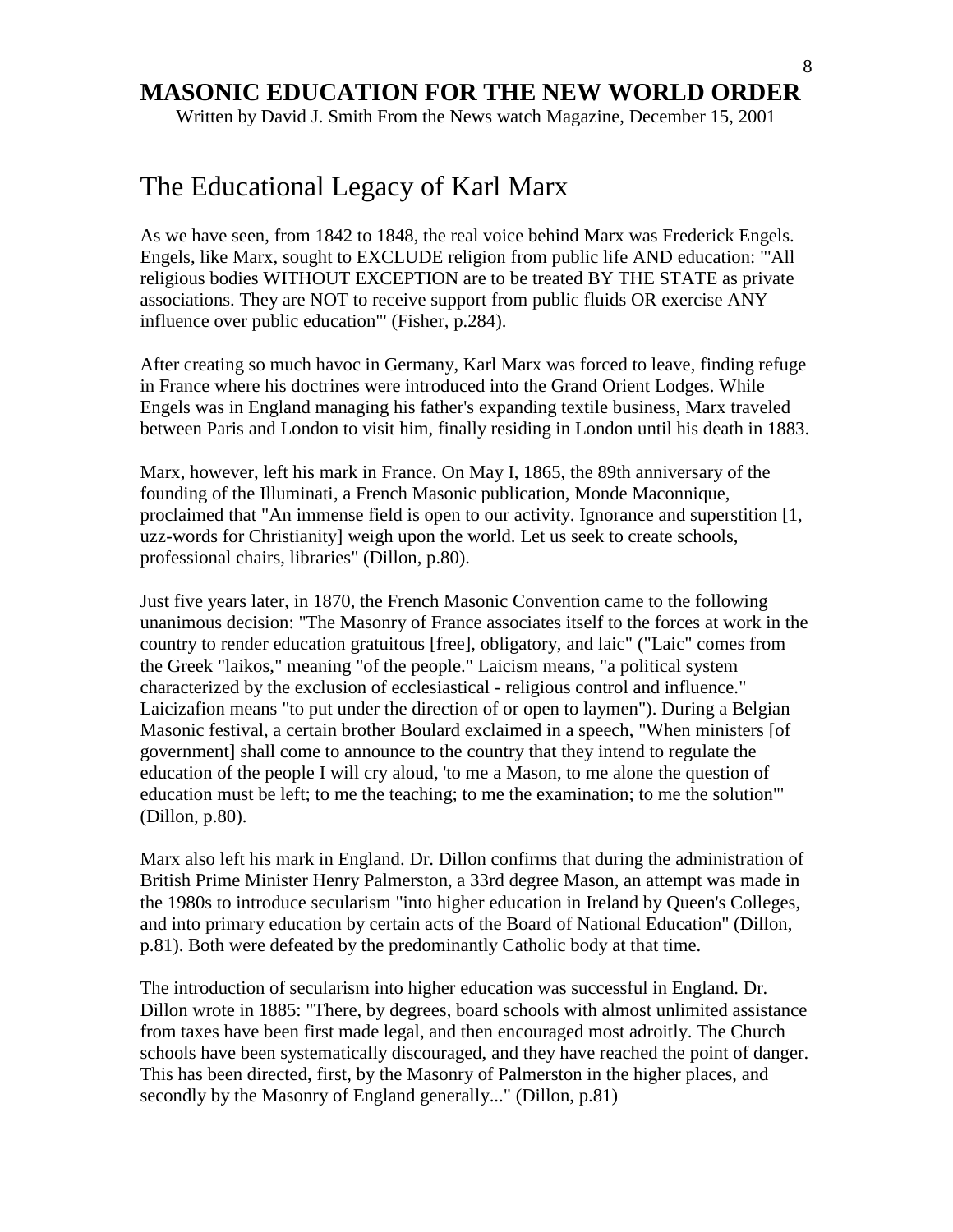Written by David J. Smith From the News watch Magazine, December 15, 2001

Marx's legacy extended to Italy. During a Masonic congress held at Milan in 1881, the following resolution was adopted: "The suppression Of ALL religious instruction in the schools: The creation of schools for young girls where the pupils can be protected from any kind of clerical influence." (Miller, p.282, 285)

After Benito Mussolini took power in Italy in 1922 and outlawed Freemasonry in 1923, he returned some rights to the Vatican. Alarmed, the French Grand Lodge wrote: "If this renewal, as we fear, takes place, it will begin a movement of regression against the laws of laicisation [exclusion of religion] which we have had so much trouble to get passed by the Chamber.. It is in the defense of the school and of the spirit of laicism [politics without religion] that we will find the program which can and should bind together the whole Republican Party" (de Poncins, Freemasonry and the Vatican, p.60-61).

In 1928 the Sixth World Congress of the Communist International echoed the antireligious credo of Marx and Engels when it stated: "'One of the most important tasks of the Cultural Revolution affecting the wide masses is the task of systematically AND unswervingly combating RELIGION - the opium of the people. The proletarian government MUST WITHDRAW ALL STATE SUPPORT from the church, which is the agency of the former ruling class: it must prevent ALL church interference in stateorganized educational affairs, and ruthlessly SUPPRESS the counter-revolutionary activity of the ecclesiastical organizations"' (Fisher, p.284).

# Masonic Public Schools in America

American Freemasonry was involved in free secular education from the beginning of our Republic. Mackey's Encyclopedia of Freemasonry provides a complete history of Masonic involvement in the creation of the American system of public education.

In "Freemasonry and Public Schools," Mackey reports on all the Masonic educational activity during the 1800s, including the founding of Masonic colleges and fraternities. In 1809 in New York State, "Brother Dewitt Clinton founded the New York Free School Society, which later became the Public School Society of New York. He was Chairman of the Board of Trustees and very active until his death in 1828" ("Public Schools," Mackey S' Encyclopedia of Freemasonry, Vol.11). Clinton was also a member of the American branch of the Illuminati. He served as Grand Master of the New York Lodge from 1806 until 1820 and was for eight years Governor of New York State.

Mackey tells how state funding of schools evolved: "The Free School was from the start supported by voluntary donations; but as the legislature began to recognize the value of the work that was accomplished, sums of money were granted. About the end of 1817, the Free School was formally established under the supervision of the State and further support from the Masonic Fraternity was no longer required" ("Public Schools," Mackey).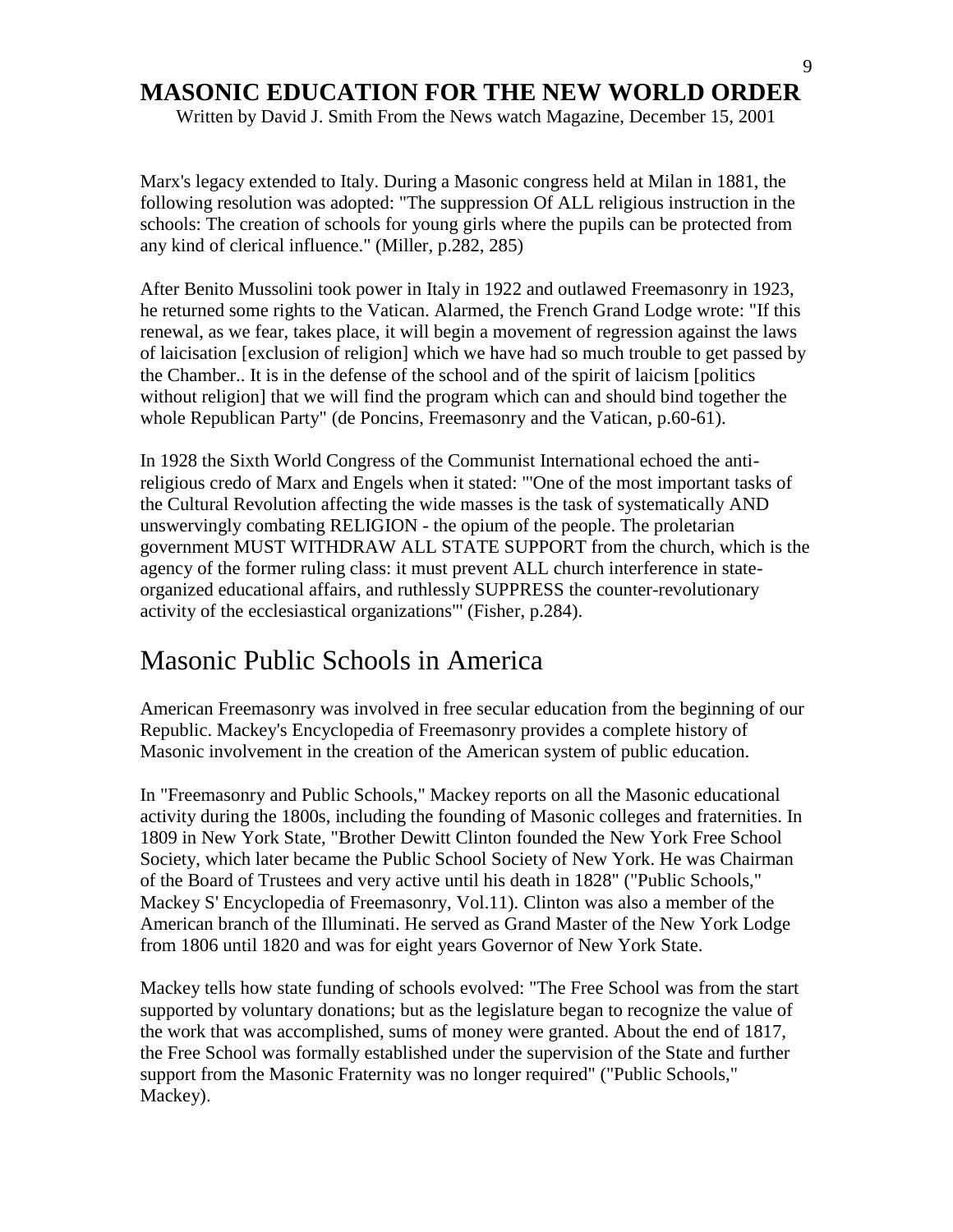Written by David J. Smith From the News watch Magazine, December 15, 2001

By the mid-1850s, Freemasonry began a drive to control schoolteachers by the establishment of a professional association for the same. The Scottish Rife was the primary force behind the founding of the National Education Association (NEA) in 1857, which today is a powerful professional union and political lobby (Fisher, p.144).

#### **Early History of the National Educational Association**

The NEA had its early beginnings in 1857 when 43 teachers met in Philadelphia. They chose the name National Teacher's Association. By 1870, three groups merged to form the National Educational Association. They were the National Teacher's Association, the Association of School Superintendents, and the American Normal School Association. The NEA was incorporated under a federal charter as tax-exempt in 1906. The NEA did little until 1919 when it moved its headquarters to Washington, D.C. In the capital the NEA could lobby for its goals and could also work WITH the Federal Government.

After World War I, American Freemasonry began lobbying the Federal government for federally funded public schools. Mackey"s' Encyclopedia of Freemasonry outlines the story: "The Supreme Council Southern Jurisdiction, United States of America, Ancient and Accepted Scottish Rite in 1920 openly declared itself in favor of the creation of a Department of Education with a Secretary in the President's cabinet..." Mackey further informs us that the Scottish Rite was responsible for 'the passage of what was then known as the Smith-Tower Educational Bill embodying the principle of Federal Aid to the Public Schools in order to provide funds for the equalization of educational opportunities to the children of the nation. The Brethren declared their belief in the compulsory attendance of all children upon the Public Schools..." (Public Schools")

In this article, Mackey reminds the Brotherhood that when compulsory education becomes a reality, Masons are to encourage parents to make the schools so efficient "that their superiority over all other schools [meaning Church related schools] shall be so obvious that every parent will have to send his children to them..." ("Public Schools")

In the 1920s, 33rd degree Mason Earl Warren was Grand Master of the Grand Lodge of California. He had not yet received his appointment as Chief Justice to the Supreme Court. In his 1936 annual message to the Brethren in California, he said:

"...the education of our youth can best be done; indeed it can only be done, by a system of free public education. It is for this reason that the Grand Lodge of California, ever striving as it does TO REPLACE darkness with light, is so vitally interested in the public schools of our state. By DESTROYING PREJUDICE, [meaning Christianity] and planting REASON in its place it prepares the foundation of a liberty-loving people for free government..." (Fisher, p. 176)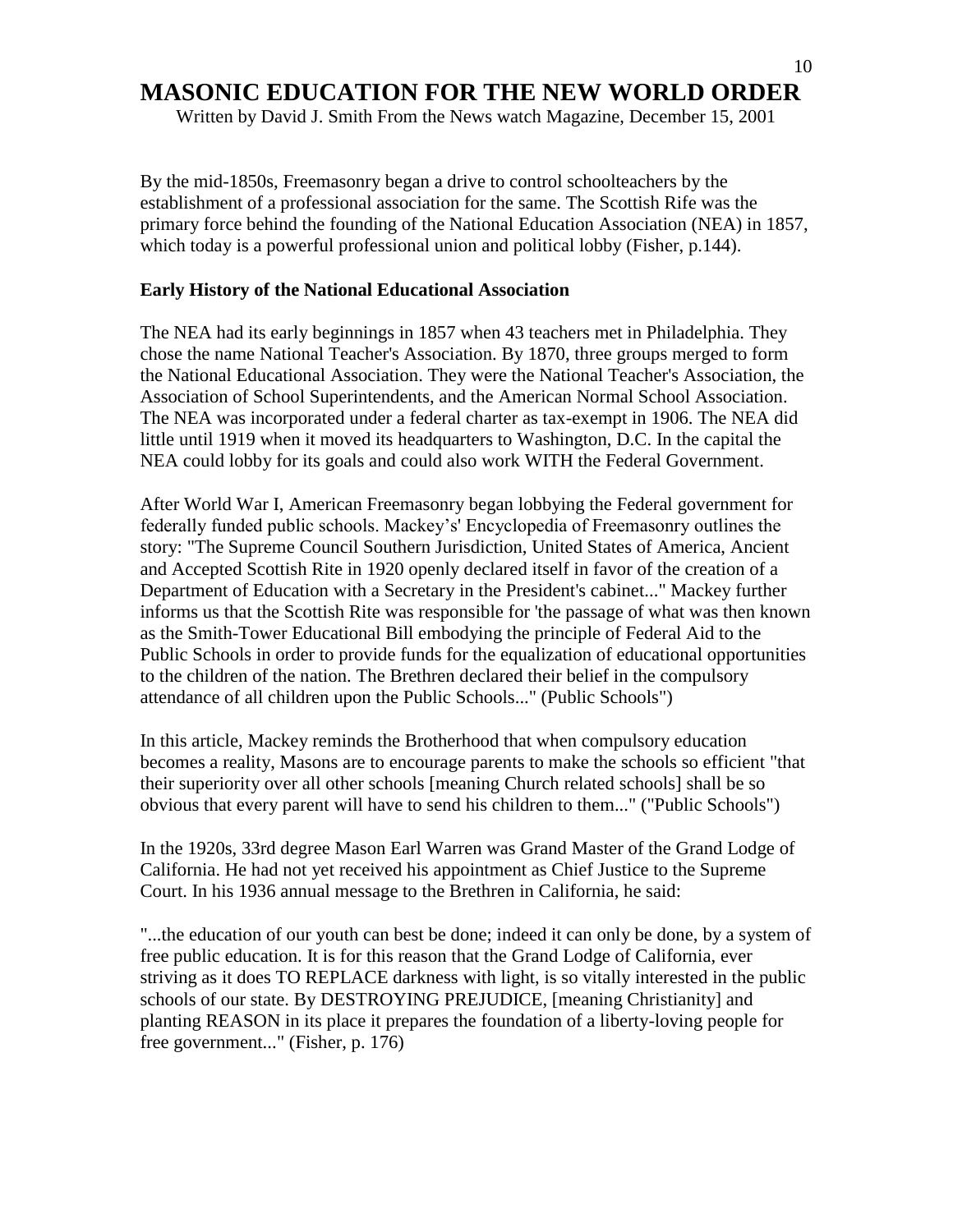Written by David J. Smith From the News watch Magazine, December 15, 2001

#### FRONTIER THINKERS

Other organizations that played key roles in the development of the NEA were the Progressive Education Association and the John Dewey Association. In the early I 930s both groups worked out their blueprint to "Socialize America." Their intent was publicized by a devout group of socialist/Marxist educators known as the "frontier thinkers." The pro-socialist teachers were first and foremost John Dewey, then William Heard Kilpatrick, Harold Rugg, Jesse H. Newland, and George S. Counts. These men were "doers," not just talkers as they implemented the New Education, which would usher in the New Social Order for America.

Dr. George S. Counts made the call to build the New Social Order by challenging teachers to "...deliberately REACH FOR POWER and then MAKE THE MOST of their conquests...To the extent that they are permitted to FASHION THE CURRICULUM and PROCEDURES of the schools, they will definitely and positively influence the social attitudes, ideals, and behavior of the coming generation.. It is my observation that the men and women who have affected the course of human events are those who have NOT HESITATED to use the power that has come to them" (Dare the School Build a New Social Order?" a monograph by George S. Counts, 1932, pp.28-29).

These frontier thinkers sought complete control of the National Education Association [NEA] by placing THEIR men into places of top administrative positions (Blackboard Power NEA Threat to America, by Dr. Gordon V.Drake, p. 24).

Without fanfare, Dr Givens, chairman of the committee of the NEA Department of Superintendents, produced a statement entitled, "Education For the New America," It outright called for the "socialization" of the "credit agencies, the basic industries and utilities" of America. The document just matter-of-factly explained that a "dying laissezfaire [free enterprise economic system] must be COMPLETELY DESTROYED, and all of us including the owners, must be subjected to a LARGE DEGREE OF SOCIAL CONTROL" (a speech by Willard Givens, Report to the 72nd Annual Convention of the NEA, 1934). As a result of this speech and call for socialism, he was rewarded with the position of executive secretary of the NEA in 1935.

The Progressive Education Association was now just to fade away, since the "frontier thinkers" for socialism had now taken the key position in the NEA. The well respected NEA would now serve the socialists to "change the minds of our children in the next two generations for socialism." Over the next ten years [1935-1945], Counts and Kilpatrick published a monthly called The Social Frontier, later changed to Frontiers of Democracy. It was the brainwashing tool to indoctrinate teachers and professors for the New Social Order (Blackboard Power NEA Threat to America, by Dr. Gordon V. Drake, pp.24-25).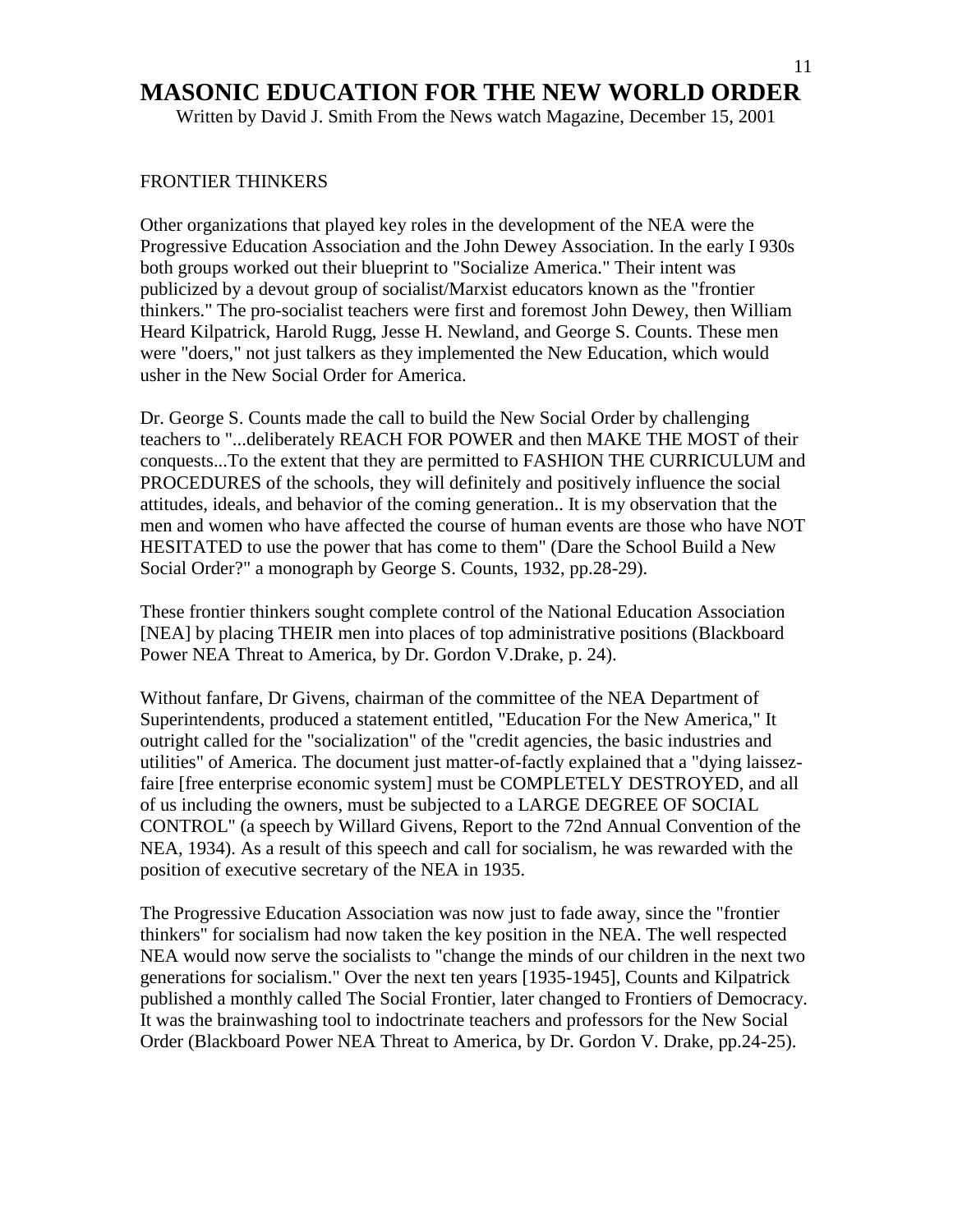Written by David J. Smith From the News watch Magazine, December 15, 2001

The 1930s saw America ripe for their diet of socialism caused by the Great Depression. The International Bankers had just caused this Great Depression with the collapse of the stock market and bought up all the stock for pennies on the dollar. They had begun creating monopolies in the market place with THEM holding the stock. President Roosevelt was swept into office with the promise of the New Deal for America. That New Deal was socialism. He started programs such as NRA, WPA, NYA, and PWA to get people working again, but CONTROLLED BY THE FEDERAL GOVERNMENT. It was during this climate of frustration and hunger and economic depression that an American educator named Walter Hamilton wrote in 'The Social Frontier" [of the NEA] that the "commitment to collectivism [socialism] is beyond recall" (October 1934). In this same issue an editorial promised that "The Social Frontier [of the NEA] will throw ALL the strength it possesses ON THE SIDE OF THOSE FORCES WHICH ARE STRIVING TO fashion a form of COLLECTIVISM that will make paramount the interests of the overwhelming majority of the population" (Ibid, p. 4). The editorial went on to challenge teachers and parents to "make clear by all means at their disposal that a COLLECTIVIST SOCIAL ORDER... [was needed] to secure a free democratic life" (Ibid, p.4).

During the 1930s, the discussion among the Socialists was HOW to teach collectivism to their students. Dr Theodore Brameld was an activist in promoting Socialism in the schools. He told teachers who were FOR Socialism to "influence their students, subtly if necessary, frankly if possible, toward an acceptance of the same" (The Social Frontier November 1935, pp.53-55). Teachers were to use the classroom to teach revolution, and to undermine the present form of government. Dr. Theodore Brameld, in his book Ends and Means in Education, stated that the future world "should be a world in which national sovereignty is utterly subordinated to INTERNATIONAL AUTHORITY [world government].

Another Socialist educator was Dr Harold Rugg, who wrote a series of textbooks concerning collectivism for the grade school, high school, and teachers colleges. Dr. Rugg wrote the textbook, Man and His Changing Society, where he proved to be a master at propaganda and was for immediate social reconstruction TO collectivism. He was social studies editor for Scholastic Magazine during the 193 Os, which is an educational magazine used throughout the school systems all over the United States.

"Between the years 1928-1935, Scholastic Magazine featured articles written by KNOWN Communists such as Langston Hughes. Two members of' the advisor,' board, who were also contributing editors, were KNOWN Communists. Harold Rugg authored numerous articles eulogizing Soviet Russia and its Communist youth organizations" (District of Colombia Appropriation Bill for 1937, Subcommittee of House Committee on Appropriations, 74th Congress, 2nd Session, 1936, pp. 709-710, as recorded in Blackboard Power; NEA Threat to America, p.26).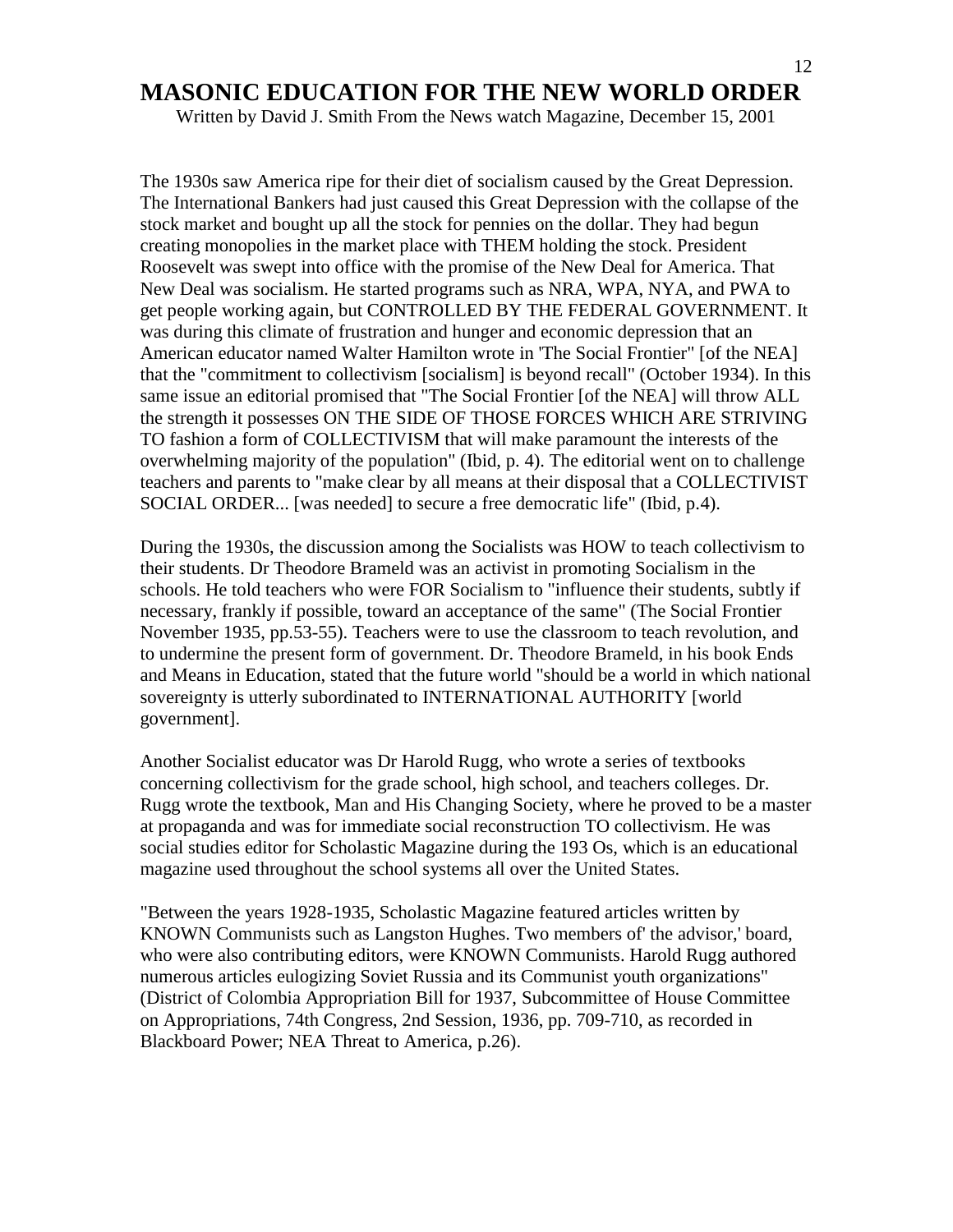Written by David J. Smith From the News watch Magazine, December 15, 2001

Dr. Rugg was flying high toward socializing America when he wrote a letter to President Roosevelt entitled "The Battle For Consent: Gentlemen, This Is Our Moment - If" Rugg urged the President [32nd degree Mason] to have the federal government pass into law a minimum wage for ALL - whether you worked or not. Huge amounts of money were to be used for economic planning by the government to regulate all society.

Dr. Rugg also stated that educators "want to write [great socialist ideas] ... into the new textbooks that will be made to HERALD the new day." He talked of the "thrilling experience." He said: "...I know for I tried to do it [print socialist textbooks] during the great depression in my 'Man and His Changing Society,' a series of books which was studied by some 5,000,000 young Americans UNTIL the patrioteers [non-communists] and the native Fascist press well-nigh destroyed it between 1939 and 1941" (Frontiers of Democracy, December 15, 1942,p. 75-81).

Roosevelt, in 1942, let Rugg's letter be laid aside with no action. Rugg went to work immediately. He called upon his colleagues at teachers colleges to: "Let them become powerful national centers for the graduate study of ideas, and they will thereby BECOME forces of creative imagination standing at the very vortex of the ideological revolution. Let's make our teachers education institutions into great direction finders for our NEW SOCIETY... pointers of the way... dynamic trail blazers of NEW FRONTIERS [meaning socialism]" (Frontiers of Democracy, May 15, 1943, p. 247-254).

In the 1940s and 1950s people began to wake up to the propaganda in our schools. Informal groups began to come together to force Socialism out of the schools.

#### **Let Us Digress a Moment!**

#### **The Masonic War against Church, Parents, and Children**

Investigative journalist Paul Fisher has summarized the GOALS of Freemasonry in America in creating and promoting a system of compulsory public education: "(1) The destruction of ALL social influence by the Church and religion generally, either by open persecution or by so-called separation of Church and Stale; (2) To secularize all public and private life and, above all, popular education; and (3) To systematically develop freedom of thought and conscience in school children, and protect them, so far as possible, against all disturbing influences of the Church, ~ even their own parents - by compulsion if necessary" (Fisher, p.40).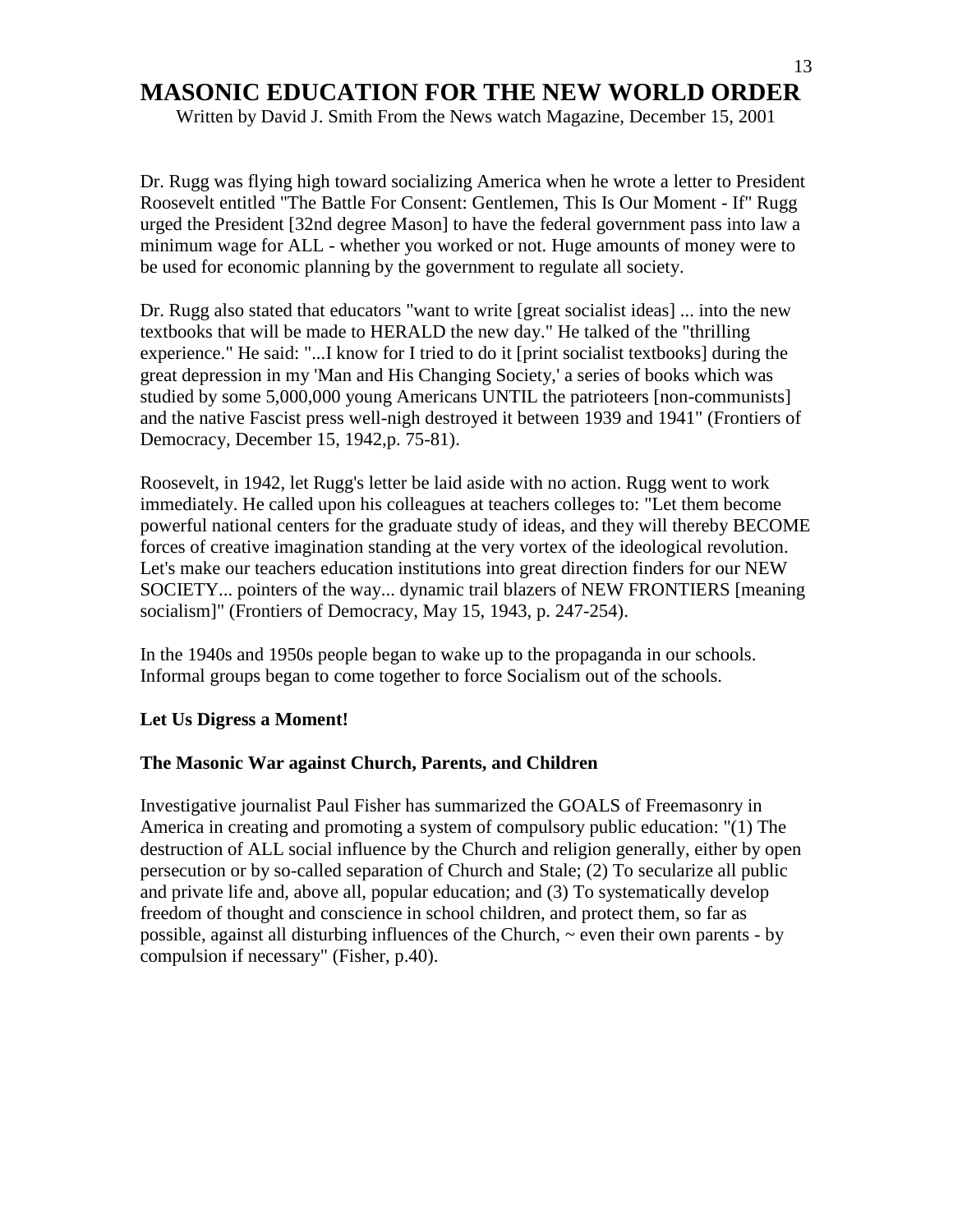Written by David J. Smith From the News watch Magazine, December 15, 2001

According to Fisher, this PLAN was launched on a grand scale when on September 24, 1924; the Scottish Rite Supreme Council met at Charleston, South Carolina. The Masonic monthly magazine, New Age, published the Grand Commander's "Allucution" in the October issue that year: "Through the activities of our state organizations, the New Age magazine, our clip service and News Bureau, we are stimulating the public interest and furnishing much valuable material to speakers and writers, and thereby can reasonably claim much credit for the growing interest in favor of compulsory education by the state" (Fisher, p.242).

The same Scottish Rite publication in April 1934 "advocated the public school as the 'only agency' capable of fusing various peoples, tongues and customs; and where it is noted that Masonry was the pioneer in advocating a federal Department of Education" (Fisher, 293).

When World War II began, there was a renewed interest on public school campuses in praying and studying the Bible. In Illinois "release time" was granted by state law. A Mason fought the law all the way to the Supreme Court where McCollum vs. Board of Education was heard. The Scottish Rite Supreme Council went to work on McCollum's behalf. Twenty-four articles opposing release time for religious education appeared in the Scottish Rite New Age magazine between February 1941 and January 1948. Masons around the nation began attacking the notion of and movement for release time. Justice Black, a 33rd degree Mason, spoke for the majority of the Supreme Court. In 1963 the Illinois State Law was struck down (Fisher, 172, 310,318).

In 1944 Freemasonry lost a major educational battle when the Servicemen's Readjustment Act, better known as "The G.I. Bill of Rights," was passed. Paul Fisher says, "The new law provided a wide range of benefits for returning veterans, including virtually free education in the school of the returning serviceman's choice - even in religious seminaries. It was a devastating blow to Masonry's efforts to deny government assistance to 'sectarian' institutions" (Fisher, p.141). Fisher lends four pages of documentation to Freemasonry's fight against the Bill.

Upon losing this battle, Freemasonry retaliated. Fisher notes that "Soon thereafter, on January 9, 10, 1945, legislation sponsored by the National Education Association (NEA) an organization that historically has been closely tied to Scottish Rite Freemasonry - was introduced in the House and Senate providing substantial finds for public education, but made no provision for assisting non-public schools" (Fisher, p 144). Fisher further documents that the Supreme Council of the Scottish Rite funded the propaganda for passage of this Bill.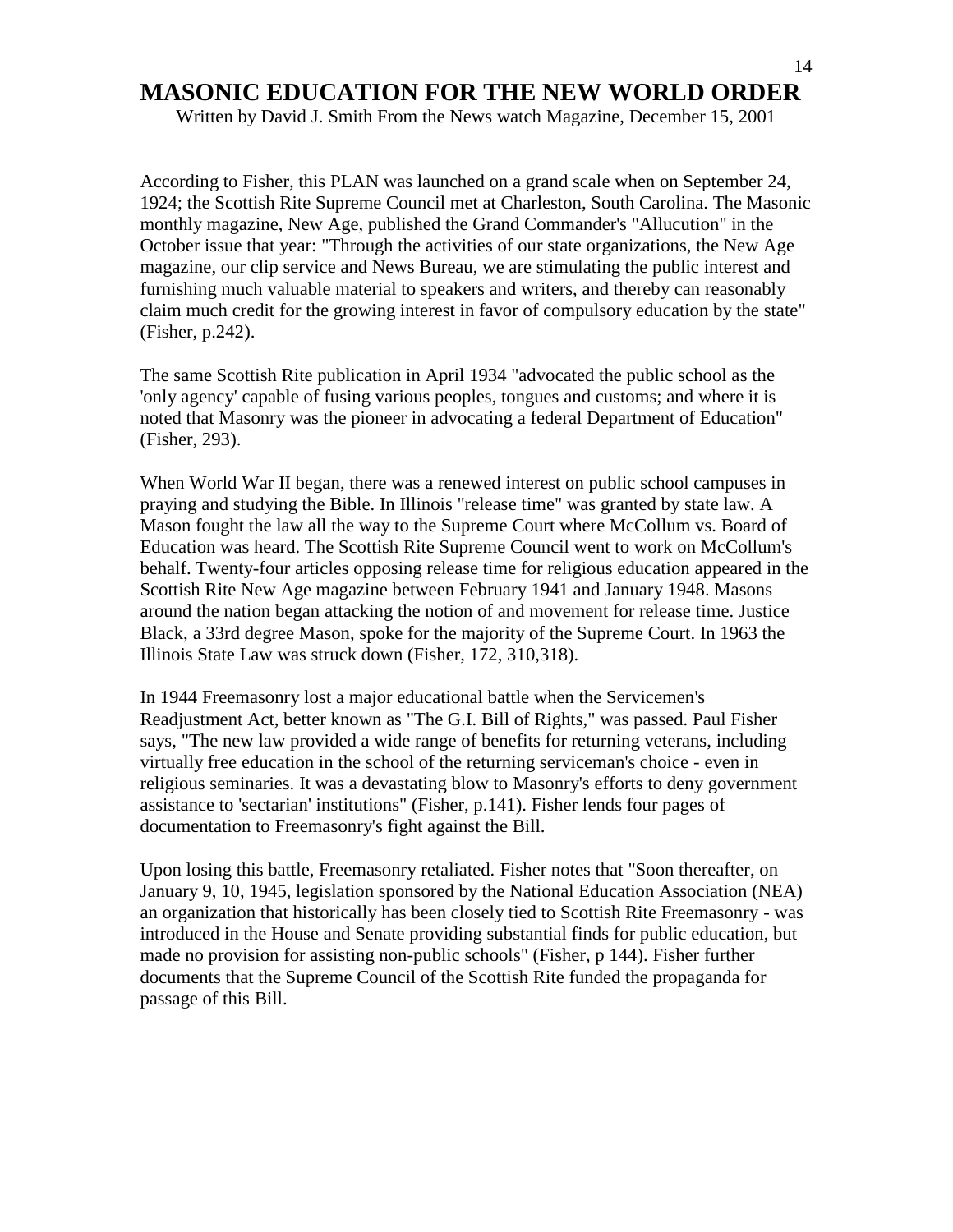Written by David J. Smith From the News watch Magazine, December 15, 2001

Freemasonry had its agents everywhere. At this time the National Education Association's Executive Secretary of almost twenty years [from 1935] was 33rd degree Mason, Willard E. Givens. His mission was to consolidate the control of education by the NEA. In Freemasonry, Antichrist Upon Us, published in 1957 by an organization called Fragments of Truth at Elon College, North Carolina, we read: "When the program of Education For A New America was firmly established in the public schools and the NEA-control of education as undisputed fact, 33rd degree Mason, Willard E. Givens resigned as Executive Secretary of the NEA to take over the Educational Program of the prestigious Supreme Council 33 degrees of the Scottish Rite of Freemasonry" (p.77-78).

#### **Another attack**

Freemasonry mounted another attack. The mind control tactics required to teach atheism and globalism, which is necessary to successfully inaugurate the future godless one-world government, could not be taught in rural schools where curriculum was controlled by parents. Consolidation was the Scottish Rite's next order of attack against parental influence. Freemasonry sent former Harvard University President James B. Conant [33rd degree Mason, member of the NEA's Educational Policies Commission, and member of the Council on Foreign Relations] on a speaking tour. Fragments of the truth tell the story:

"When the massive school building program was being launched early in the 1950's, Dr. James B. Conant was commissioned to tour the country in behalf of school consolidation.

"A summary of Dr. Conant's recommendations was published in booklet form and sent out by the Supreme Council of Scottish Rite to the TOP LEADERS in 35 southern and western states" (Antichrist Upon Us).

With Masonic propaganda preceding Dr. Conant's tour, he was assured large audiences wherever he spoke. In every meeting the audience was peppered with Masons from that particular jurisdiction - Masons awaiting orders from their Grand Master. Following Conant's tour, each of the 35 Grand Lodge jurisdictions ordered its Masonic constituency in all walks of life to talk positively of consolidation in their work, churches and bars. As a result, parents everywhere marched to the polls and voted to surrender their control. Consolidation of 259,000 school districts into 1,600 became a reality (Word of Lift quarterly [Winter 1990], p.24).

After consolidation, parents were NO longer intimate with teachers. As planned, both became alienated by the larger body - the NEA. Gradually but surely, the Masoniccontrolled NEA became adversarial towards parents. Although the PTA was formed to bridge the gap, it pales in strength to Freemasonry's revolutionary teachers' union.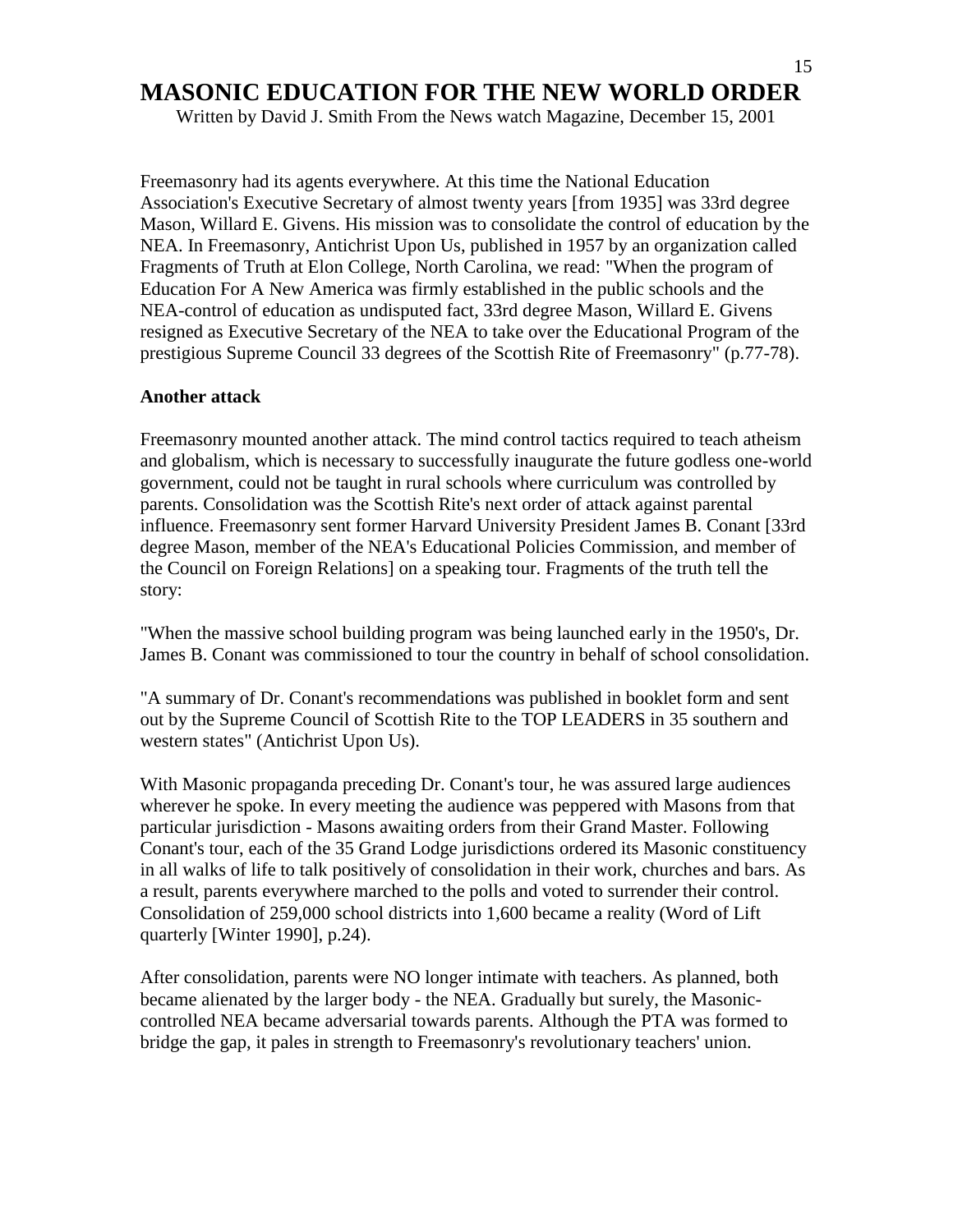Written by David J. Smith From the News watch Magazine, December 15, 2001

In the March 1959 issue of the Scottish Rite's New Age magazine, Freemasonry praised the efforts of Masons who were responsible for this educational coup d' e'tat:

"Every Mason becomes a teacher of 'Masonic philosophy to the community,' and the Craft is 'the missionary of the NEW ORDER - a Liberal order, in which Masons become high priests.'

"[We proclaim] that this 'Masonic philosophy' which has brought forth a 'NEW ORDER' [has] become a reality by 'the establishment of the public schools system, financed BY THE STATE for the combined purpose of technological and sociological education of the mass of humanity, and beginning at an early age in childhood" (Fisher, p.56-57).

With parents no longer in control of schools and curriculum, the Masonic-created and funded NEA went to work on the minds of our children. Former NEA president, Katherine Barrett, articulated the NEW revolutionary role of teachers: "the teacher will be the conveyor of values, a philosopher. Teachers no longer will be victims of change [meaning controlled by parents]; WE WILL BE AGENTS OF CHANGE" (Ralph A Epperson, The Unseen Hand [Tucson, AZ: Publius Press, 1985], p.490).

In the same decade of consolidation, Freemasonry began selecting the textbooks that were to be used in the new public school system. The February 1959 issue of the New Age magazine announced an "Evolution of American Education" to Masons throughout the nation and "mandated that members of the Fraternity disseminate Masonic materials in public schools." They were instructed to "take that role seriously" (Fisher, p.57). And they did take it seriously. Fisher gave a few examples of their diligence:

"In 1959...Franklin W. Patterson, 33rd Degree, secretary of the Scottish Rite Lodge at Baker, Oregon, succeeded in persuading the principal of the local high school to use Masonic-oriented texts in the local public schools. Also, the Scottish Rite bodies of Alexandria, Virginia 'Placed the New Age magazine in all public school libraries within their jurisdiction."

"In 1964, Grand Commander Luther A. Smith reported that Masonic booklets had been 'distributed by sets to every room in every school' in the Charlotte County, North Carolina public school system. The Superintendent of Schools for that jurisdiction made the Masonic propaganda 'required reading."

"In 1965, Major General Herrnan Nickerson, 33rd Degree, Commander of the U.S. Marine Corps facility at Camp Lejune, N.C., was commended by the Supreme Council for introducing the Supreme Council's books on 'Americanism' into the schools under his command attended by children of Marine Corps personnel" (Fisher, p.57).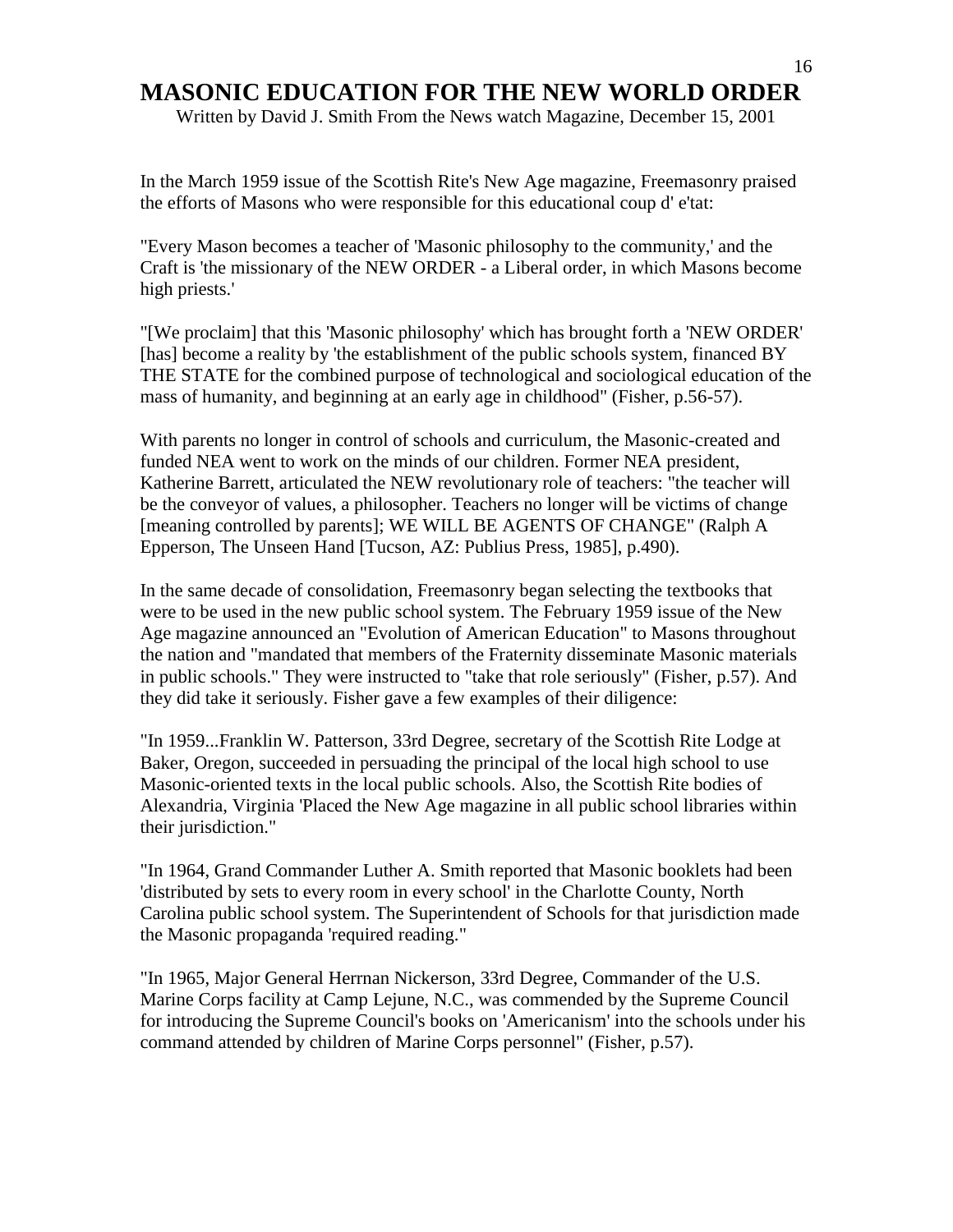Written by David J. Smith From the News watch Magazine, December 15, 2001

Freemasonry implemented three of four steps required before our schools could be regarded as atheistic. They: 1) preached consolidation; 2) wrested control of education FROM parents, placing it in the hands of its militant minion - the NEA; and 3) placed its own textbooks in the schools. The fourth and final Masonic blow against Christianity being taught in the classroom, says Fisher, was the 1962/1963 Supreme Court decision outlawing Bible reading and prayers in the public schools (Fisher, p.56). Six of the nine Supreme Court Justices were Masons that handed down the decision.

#### **Masonic religious thinking**

Five years later 33rd degree Mason Leonard A. Wenz gloated over Masonry's success in an article, "Masonry and the Bible," written for the New Age magazine, February 1968. The following is an excerpt:

"The keynote of Masonic religious thinking IS naturalism which sees all life and thought as ever developing and evolutionary... The Bible is not today what it once was. Current higher criticism has made OBSOLETE the idea that the Bible is a unique revelation of supernatural truth" (Fisher, p.57).

A few Christian parents, recognizing the atheistic propaganda taught their children, encouraged their fundamentalist and evangelical churches to start private schools. Alarmed that Christian education might persevere and even flourish, 33rd degree Mason Dr. James B. Conant stated: "I do believe there is some reason to fear lest a dual system of secondary education may in some states, at least, come to threaten the democratic unity provided by our public schools.

"I refer to the desire of some people to increase the scope and number of private schools. To my mind, our schools serve ALL creeds. The greater the portion of our youth who attend independent schools, the greater the threat to our democratic unity". (Epperson, pp.387-388)

Dr. Conant is clearly setting the atheistic education of the Masonic agenda against education inspired and formed by Christianity and its doctrines. He obviously fears that Christians ["some people"] will found enough "independent" schools to constitute a "threat" to Masonic designs, both religious and political.

Dr. Conant further spread Masonic disinformation by claiming American public schools "serve ALL creeds." As parents and other concerned citizens see today, Freemasonry has effectively BANISHED THE CREED OF CHRISTIANS FROM PUBLIC SCHOOLS. The Masonic Lodge has replaced Christianity with the evolutionary and atheistic creed of Mystery Babylon.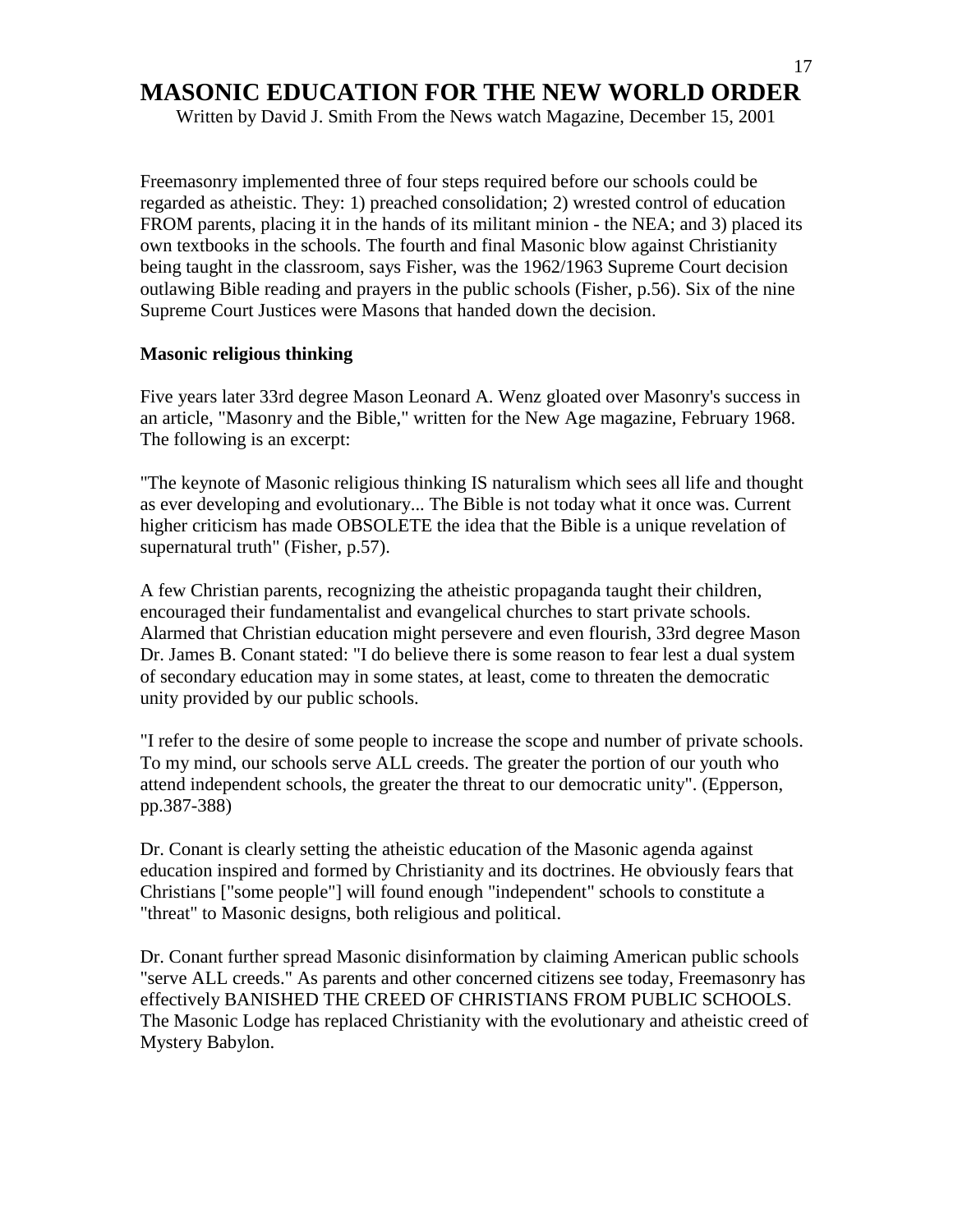Written by David J. Smith From the News watch Magazine, December 15, 2001

#### **Masons in the Churches**

As Christians became lukewarm in old France prior to the disastrous French Revolution, so they are in America today in spite of the seemingly "awakening" after the World Trade Buildings and Pentagon attacks on September 11, 2001. A survey published in August 1988 by the Association of North American Missions indicts the church. It revealed that most Christians care little about the needs of the Church. "People are placing a higher value on their life-style than on the church" (1985 Annual Report of the Association of North American Missions).

Much of this attitude of selfishness and indifference to God's work through the churches at large flourishes because most of our churches have been penetrated by materialistic Masons. Tom C. McKenney, co-author of The Deadly Deception, revealed a shocking statistic. In July 1989 McKenney named the two largest Protestant denominations in the United States, and said, "Through our best estimates, 90 percent of one and 70 percent of the other have pastors who are members of the Masonic Lodge" (McKenney did not say how he arrived at those figures. Most recent figures for the Southern Baptists were reported at their June 1992 annual convention. Spokesmen at the convention stated that there were 1.3 million Masons who are members of the Southern Baptist Churches and an estimated 14 percent of the Southern Baptist pastors are Masons).

Masonic penetration of churches began at the turn of the 20th century. Myron Fagan, in The Illuminati, tells how this effectual takeover was accomplished. According to Myron Fagan, at the end of the 19th century, Grand Orient Freemasonry deliberately sent Jacob Schiff son of a Reform Rabbi born in Frankfurt, Germany] to the United States to carry out four specific assignments. The first was to acquire control of America's money system. This was accomplished by founding the Federal Reserve System. The second was to find desirable men who, for a price, would willingly serve as stooges for THE great conspiracy.

Once they were found they would be promoted to FEDERAL POSITIONS in the Congress, on the U.S. Supreme Court, and at all Federal agencies. The agency founded for grooming these men is the Council on Foreign Relations [CFR - that publishes a quarterly called Foreign Affairs]. The third was to create minority group strife throughout the nation, particularly between races. The National Association for the Advancement of Colored People [NAACP] was founded for that purpose. The fourth was to create a movement to destroy religion in the United States, with Christianity as the chief target. This became the task of the National Council of Churches (The Illuminati recorded by Myron Fagan on two cassette tapes in 1967).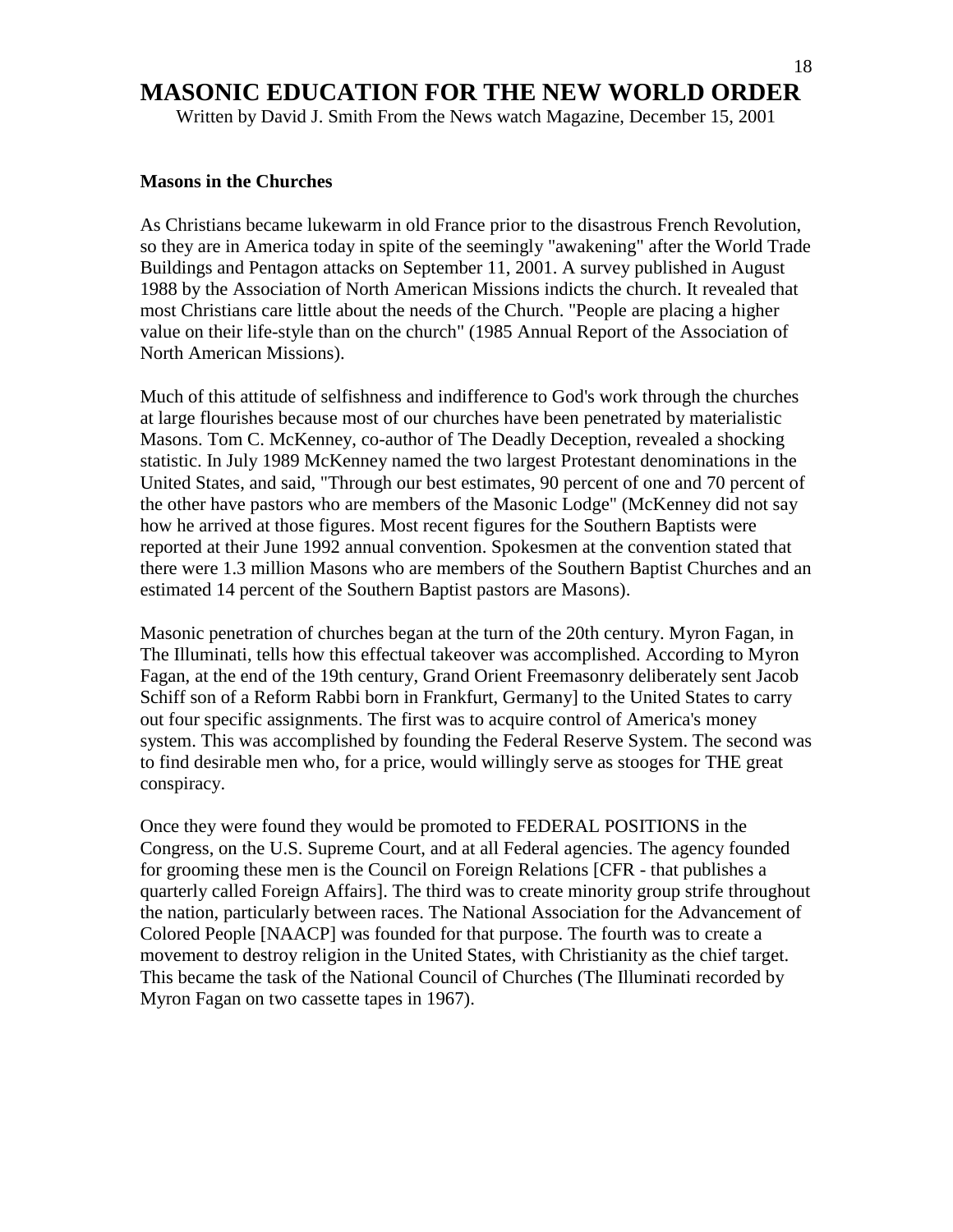Written by David J. Smith From the News watch Magazine, December 15, 2001

Jacob Schiff's background suited him ideally for his assignment in America. As Rabbi Antelman wrote 'It was Jacob Schiff and his family who played a prominent role in developing the Reform and Conservative APOSTATE Jewish movements and who aided them at critical stages of their development in putting into action the demonic master plan to undermine ALL world religions. Fragmentation and divide and conquer were the order of the day" (Antelman, pp.26-27).

According to Myron Fagan, Schiff was helped in his first three assignments by several anti-Semitic and anti- Christian Grand Orient Freemasons. Fagan details how Masonic money and power backed Jacob Schiff and established for the German House of Warburg a banking system in America, with J. P Morgan and John D Rockefeller as front men. Dr. Carroll Quigley, in Tragedy and Hope, concurs with Fagan (Carroll Quigley, Tragedy and Hope: A History of the World in Our Time [1966; Los Angeles: Angriff Press, 1974), p.5). As well does Rabbi Antelman (p. 26).

#### **The National Council of Churches**

Jacob Schiff, nearing death, did not have enough time to accomplish the destruction of the church in America, his fourth and final assignment. He selected Rockefeller to finance and direct an institution to that end. Fagan tells how young men were selected for the ministry and then taught how to dilute the Christian message: "The destruction of Christianity could be accomplished only by those who are entrusted to preserve it, by the pastors, the men of the cloth. As a starter, John D. Rockefeller picked up a young, socalled Christian minister by the name of Dr. Harry F. Ward. At the time, he was teaching religion at the Union Theological Seminary. Thereupon, in 1907, he financed him to set up the Methodist Foundation of social Service, and Ward's job was to teach bright young men to become so-called ministers of Christ and place them as pastors of churches. While teaching them to become ministers, the Reverend Ward also taught them how to very subtly and craftily preach to their congregations that the entire story of Christ is a myth, to CAST DOUBTS on the divinity of Christ, to cast doubts about the Virgin Mary. In short, to cast doubts on Christianity as a whole. It was not to be a direct attack, but much of it by crafty insinuation that was to be applied, in particular, to the youth in the Sunday Schools.

"Then, in 1908, the Methodist Foundation of Social Service changed its name to the Federal Council of Churches. By 1950, the Federal Council of Churches was becoming VERY SUSPECT as being a Communist front, so they changed the name to the NATIONAL COUNCIL OF CHURCHES. From this was created the World Council of Churches" (Myron Fagan).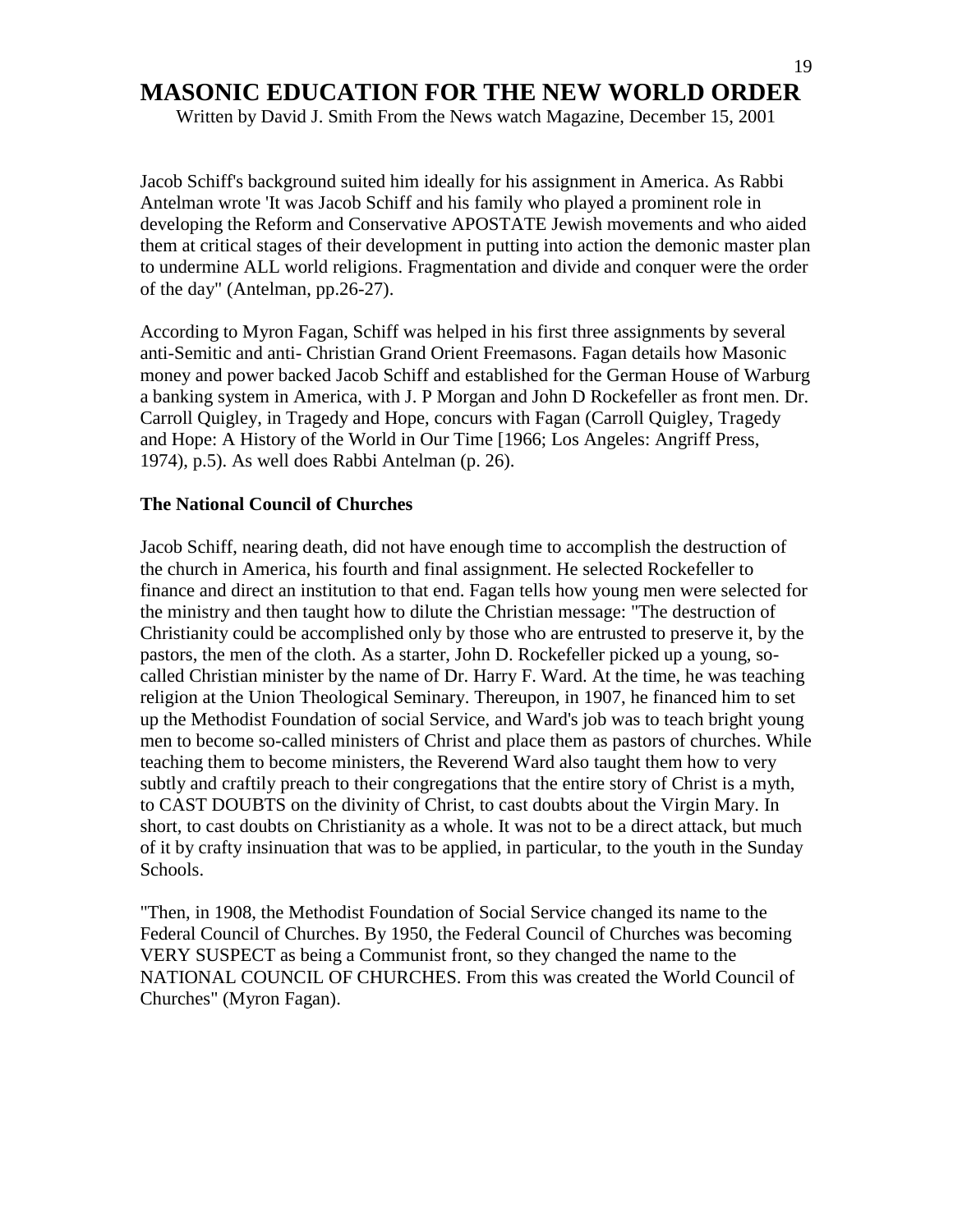Written by David J. Smith From the News watch Magazine, December 15, 2001

The communist activity of this Masonic front did not cease with its many name changes. Reader's Digest, January 1983, documents that both the National and World Council of Churches have funded communists AND terrorists.

The title of the six-page article asks the question: "Do You Know Where Your Church Offerings Go'?" Without naming Freemasonry, the article depicts how well meaning Christians have been duped [deceived] into funding Masonry's anti-Christ revolution. "Over a two-year period \$442,000 in Methodist churchgoer's money alone had been sent to a number of political organizations, among them..." groups supporting the Palestine Liberation Organization [Yasser Arafat], the governments of Cuba and Vietnam, the pro-Soviet totalitarian movements of Latin America, Asia and Africa, and several "violence prone groups in the United States" (Rael Jean Isaac, "Do You Know Where Your Church Offerings Go?." Readers' Digest, January 1983, p.120)

In 1980 churchgoers, responding to hunger appeals, rose over \$650,000. The fund-raising project typically showed a photograph of needy children. But, a significant portion of the money went to political activists (Reader S' Digest, p 124).

In 1983, according to the Readers' Digest article: "The National Council of Churches consisted of32 Protestant and Orthodox communions representing 40 million Christians [Southern Baptists and Catholics are the largest churches that do not belong to the NCC]. The Methodist Church, with nine million members, is the largest denomination in the NCC and its chief contributor. After the Methodists, with their 1980 contribution of close to \$8 million, came he United Presbyterians with nearly \$3 million, followed by the United Church of Christ, with close to \$2 million, and the Disciples of Christ and the Episcopal Church, each of which contributes over 1 million" (Readers' Digest, p.121).

Church World Service, an arm of the National Council of Churches, engages in political advocacy AND contributes churchgoer funds to programs designed to further strategic goals of governments with which CWS leaders sympathize. For example, CWS contributed nearly half a million dollars to Vietnam's concentration camps for "political undesirables." In 1973, at a time when the Masonic Jesuits in South America began their 'Liberation Theology," the CWS embarked on a new direction committing funds to "liberation and justice" (Reader's Digest, p. 121). If member pastors challenged where these funds were going, they were "punished, some actually forced out of the church" (Reader S' Digest, p.125).

As might be expected, the article reported that the president of the National Council of Churches from 1979 to 1981 embarked on a series of visits to those he described as U.S. "political prisoners" (Reader's Digest, p. 121). The organization that helped him in selecting which prisoners to visit was listed by the CIA as an international Soviet front organization. Reader's Digest pointed out that many executives in the National Council of Churches believe that a just society is only posing under communism.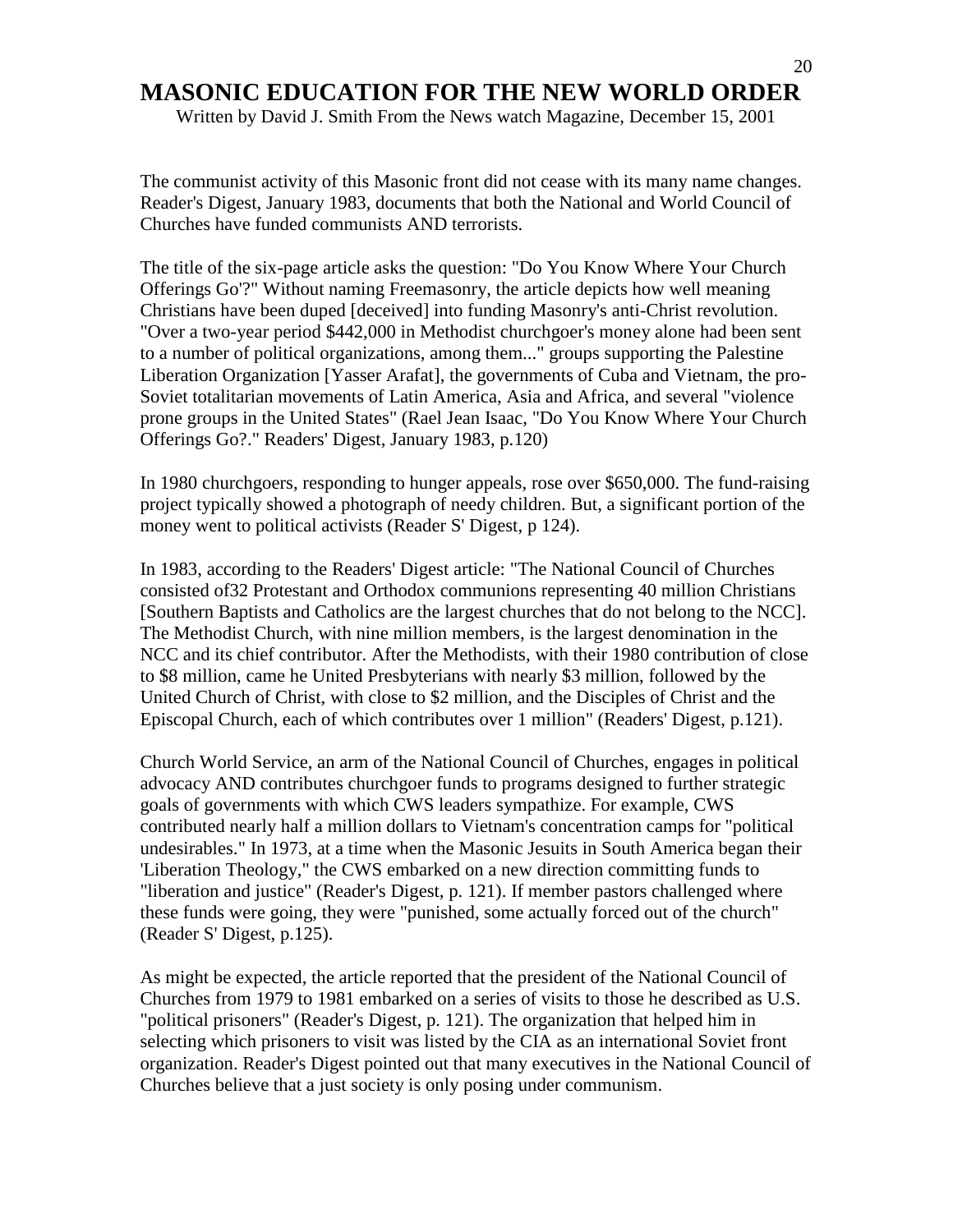Written by David J. Smith From the News watch Magazine, December 15, 2001

Yet the great communist human-rights outrages of our time have never been condemned by the NCC's governing board. On the other hand, the National Council of Churches governing board has censured El Salvador, Turkey, Nicaragua [under Somoza], Chile, South Korea and Guatemala, whose violations cannot be compared to those of communist countries the NCC governing board has ignored. Worse yet, the NCC identified several of the communist countries with the worst record on human rights as models for Christians. Cuba, for example, was considered by the NCC as a nation "we believe can inform Christians around the world with a new intensity and depth of insight about the meaning of faith" (Reader's Digest, p.125).

The National Council of Churches claims that Cuba allows full freedom of worship. Yet, according to the article, no mention was made that "Cuban children are indoctrinated in atheism in schools, and that no one who professes belief in God can be a member of the Communist Party or advance in his career" (Reader's Digest, p123)

#### **GOD: NEUTERED**

Not only has the National Council of Churches funded Communist revolutions with offerings of churchgoers, it has rewritten the Bible to conform to the Whore of Babylon's male/female-god religion. The first step is to neuter God.

James Kilpatrick, in his October23, 1983, Universal Press Syndicate article, "Scriptures Change in Overhaul Job," wrote that "The National Council of Churches was Out to take the sex out of scripture." He added that the NCC is rewriting certain passages of Scripture in the Old and New Testaments "so as to eliminate references to gender, or as an alternative, to spread the gender around. Thus, Jesus no longer would be identified as the 'son' of God, but rather as the 'child' of God. In this egalitarian version, it is 'God the Father (and Mother)."'

Member churches were not long in following the National Council of Churches. The largest contributor to the NCC is the United Methodist Church. The Associated Press reported on December 10, 1983, that the governing body of the United Methodist Church in Nashville, Tennessee, had "approved guidelines on biblical and theological language that suggest that fewer male nouns and pronouns be used in referring to Jesus." By 1986 the blasphemy had become greater when in Denver, Colorado, the Rocky Mountain Region of the United Methodist Church "adopted a new policy prohibiting ministry candidates from referring to God as exclusively male in church paperwork and interviews. The policy allows the 'historical' Jesus to be called He, but prohibits any exclusively male reference to a divine or messianic Jesus. The policy also calls for phrases such as Divine Light [a Masonic term] to be used in place of Father, King, or Lord. Candidates are allowed to refer to God as Mother and Father, or as He and She" (Omega-Letter, December 1986, p.3)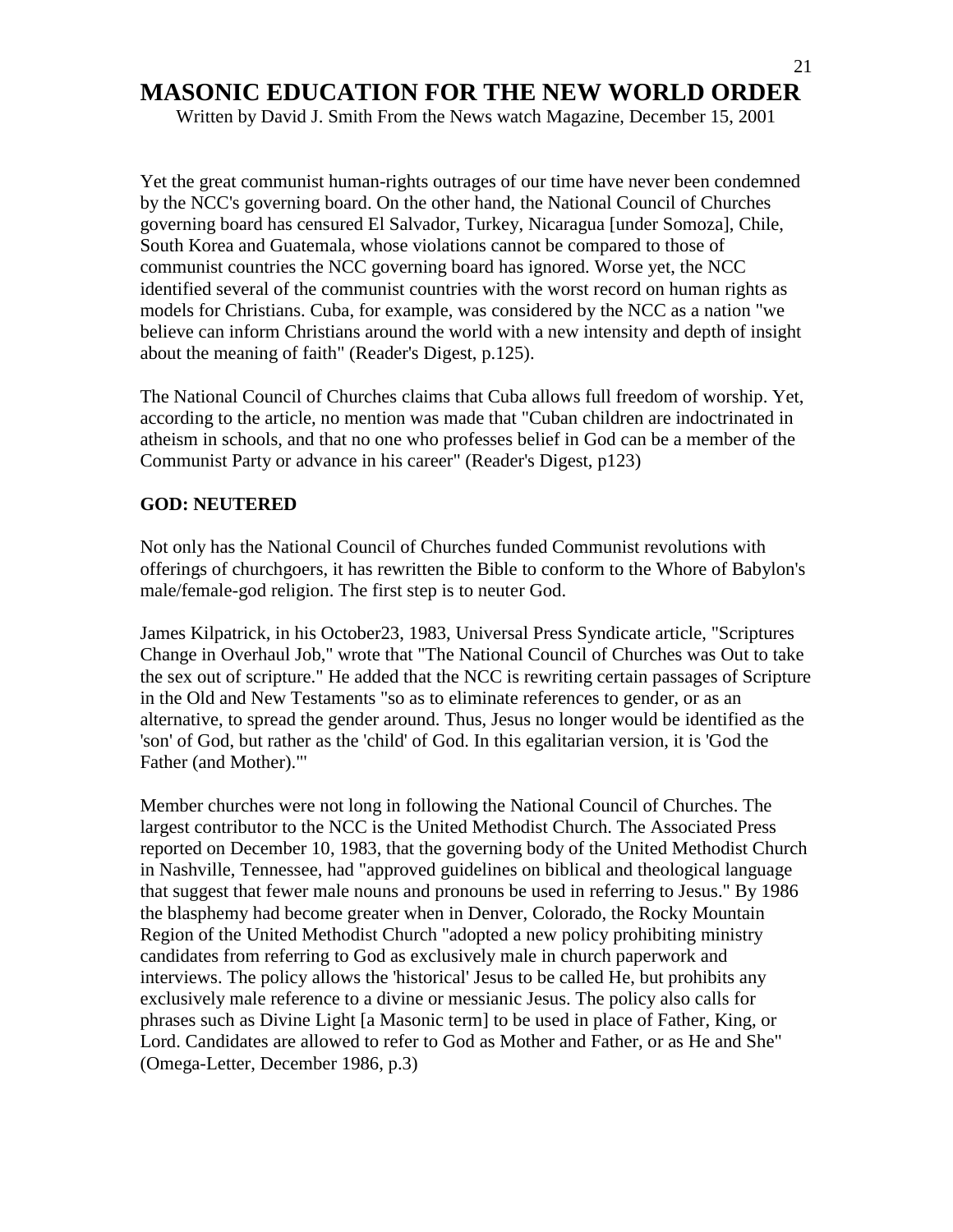Written by David J. Smith From the News watch Magazine, December 15, 2001

"At the root of the problem," says Methodist evangelistic Edmund Robb, "is the secularization of the church. The NCC has substituted revolution FOR religion" (Readers' Digest, p.125).

#### **WHAT NEXT?**

Not satisfied with their coup of main line churches, the Masonic dominated National Council of Churches is now forbidding Christian instruction of our youth in church childcare centers. An article in the May 9, 1989, USA Today, entitled "Church Issue Threatens Child-Care Bill" informed us that the National Council of Churches "supports a provision in the bill that says parents who receive federal subsidies may send their children to programs in churches that avoid religious instruction. "From the beginning the plan of Masonry has been to merge all religions. Dr John Coleman, a retired British intelligence officer, confirms that the World Council of Churches, which is an extension of the National Council of Churches, is by Freemasons, in fact, the first president of the World Council of Churches, [1948-1954] was a 33rd degree Freemason. G. Bromley Oxnam, a Methodist Bishop.

Coleman says that the WCC now practices witchcraft. In Witchcraft in Politics, Coleman states that the WCC"s 6th Supreme Legislative Assembly met in Vancouver, British Columbia, Canada, on July 24 through August 12, 1983. There it was decided to donate funds to the study of the occult (Cassette - Witchcraft in Politics Today, narrated by Dr John Coleman in 1984; also Denslow, 10000 Famous Freemasons, Vol.111, p.299).

Coleman says that the World Council of Churches promotes the Masonic one-world doctrine in its magazine, One World. Denslow not only lists 33rd degree Freemason 0. Bromley Oxnam as the first American president of the World Council of Churches, but adds that he was also president of the Federal Council of Churches [forerunner of the WCC] from 1944 to 1946 and was one of the presiding officers at the organization of the National Council of Churches at Cleveland, Ohio in 1950.

ONCE THE OCCULT IS STUDIED - what next? The "Religion" section of Time magazine, May 22, 1989 presents the horrifying prospects. Dr. Richard Mouw, of California's Fuller Theological Seminary, is quoted in that article as saying that the mainline Churches that are members of the National Council of Churches ARE NOW TEACHING "magic and the occult and the new age. There's a return to a pre-modern world view."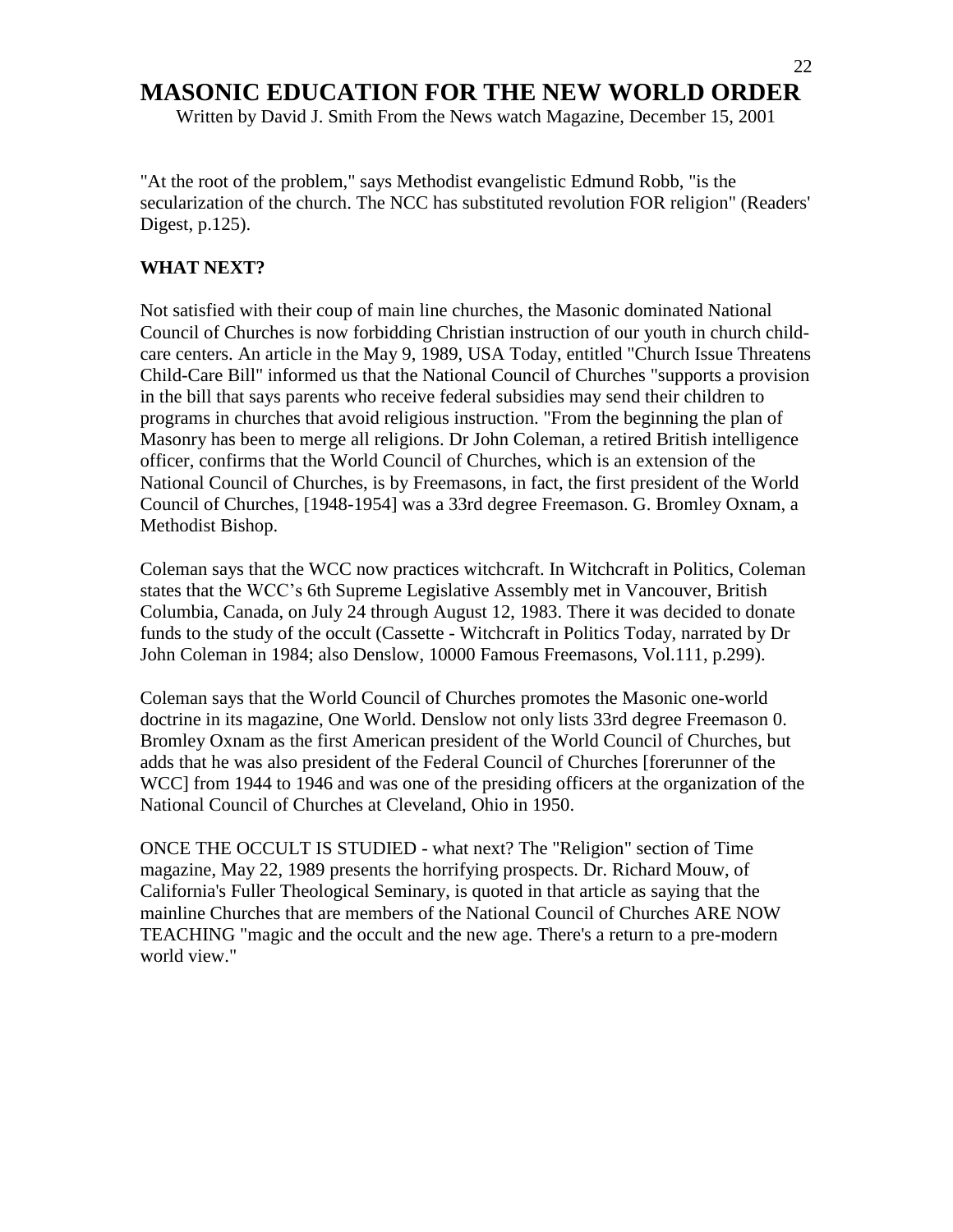Written by David J. Smith From the News watch Magazine, December 15, 2001

Former 33rd degree Mason, Jim Shaw, exposes the link between Freemasonry and the National Council of Churches. Mr. Shaw stated in a sermon that the pastors in the National Council of Churches and the World Council of Churches are promoting Freemasonry. "I have served in the Lodge with them," said Shaw. "I have a list of many NCC pastors who are working for the Masonic monster with all the strength they have. They are not interested in the Lord Jesus Christ, though they pretend to be" (Cassette tape by Jim Shaw - Pastors in the NCC who are in Freemasonry).

#### **Pastors without Faith**

What degenerative results have seventy years of conscientious and active Masonic penetration [infiltration] brought to the churches in America? The frightening statistics were gathered by the Jefirey Hadden survey and published in the December 1987 Pulpit Helps, which reaches thousands of ministers. Questions were sent to some 10,000 Protestant clergymen, 7,441 replied. The questions, together with the percentages in the replies were as follows:

"Do you accept Jesus' physical resurrection as a fact? 51 percent of Methodists, 35 percent of United Presbyterians, 30 percent of Episcopalians, 33 percent of American Baptists, 13 percent of American Lutherans, and 7 percent of Missouri Synod Lutherans said 'NO.' "Do you believe in the virgin birth of Jesus? 60 percent of Methodists, 44 percent of Episcopalians, 49 percent of Presbyterians, 34 percent of Baptists, 19 percent of American Lutherans, and 5 percent of Missouri Synod Lutherans said 'NO.' "Do you believe in evil demon power in the world today? 62 percent of Methodists, 37 percent of Episcopalians, 47 percent of Presbyterians, 33 percent of Baptists, 14 percent of American Lutherans, and 9 percent of Missouri Synod Lutherans said 'NO.' "Do you believe that the Scriptures are the inspired and inerrant Word of God in faith, history and secular matters?

87 percent of Methodists, 95 percent of Episcopalians, 82 percent of Presbyterians, 67 percent of American Baptists, 77 percent of American Lutherans, and 24 percent of Missouri Synod Lutherans said 'NO' ("A Falling Away First," Omega-Letter, March 1988, p.5).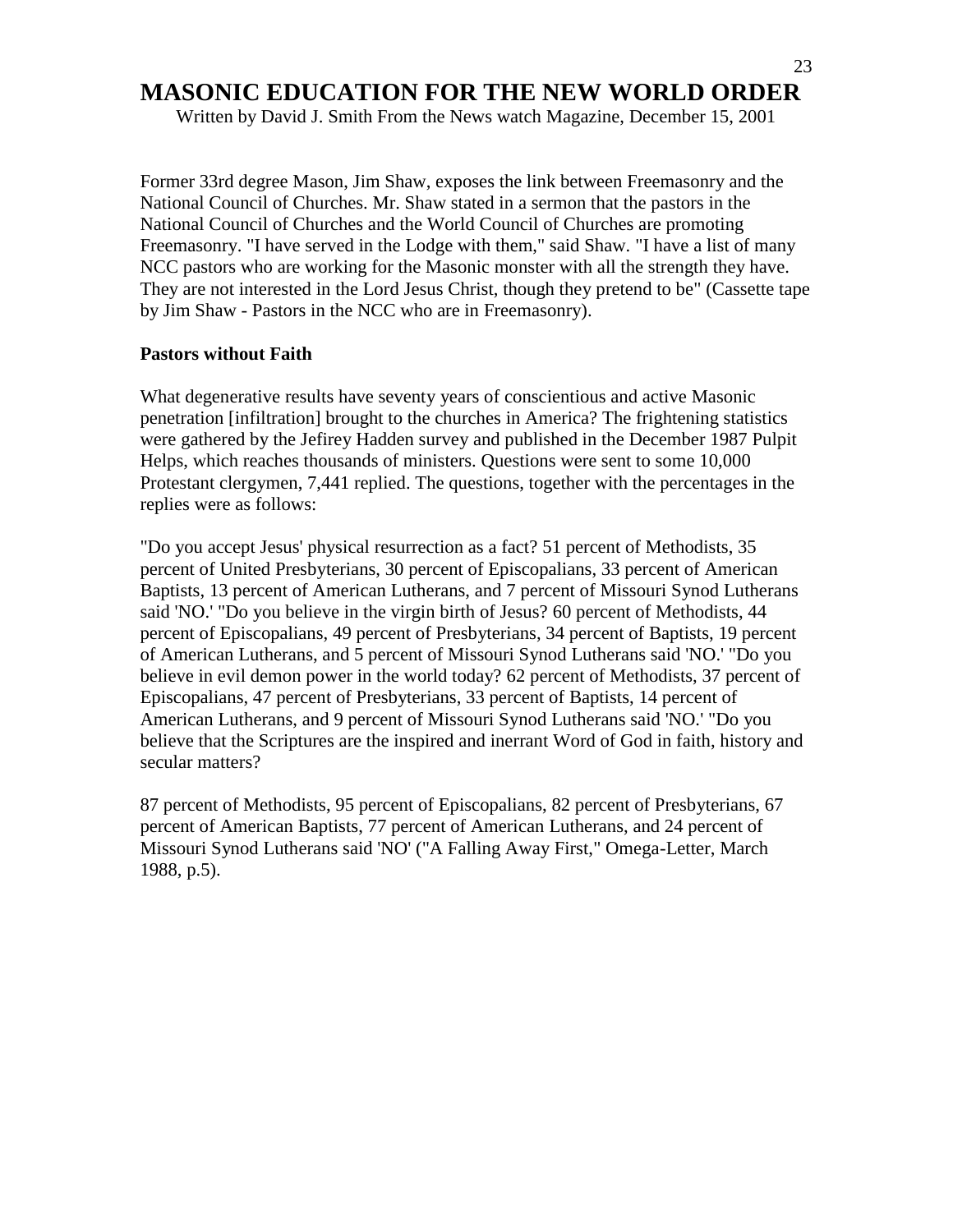Written by David J. Smith From the News watch Magazine, December 15, 2001

#### **Planning the Destruction of Christianity**

The blueprint to destroy the [Catholic] Church was drawn up over two hundred years ago by Adam Weishaupt, who has been called "The Human Devil." Whether Weishaupt received the plan from Voltaire or Frederick the Great is not known. Nesta Webster suggests some connection when she notes that "The resemblances between Weishaupt's correspondence and that of Voltaire and of Frederick the Great are certainly very striking" (Webster, Secret Societies, p.213).

From 1750-1755, Voltaire was a guest at Frederick's court (Webster, p.156). Dr. Dillon wrote of that visit: "[Voltaire] sketched out for them the whole mode of procedure AGAINST the Church. His policy as revealed by the correspondence of Frederick II, and others with him, was not to commence [begin] an immediate persecution, but first to suppress the Jesuits and all Religious orders, and to secularize their goods; then to deprive the Pope of temporal authority, and [deprive] the Church of property and state recognition. Primary and higher-class education of a lay and Infidel character was to be established [getting God out of schools], principle of divorce affirmed, and respect for ecclesiastics [church] lessened and destroyed. Lastly, when the whole body of the Church should be sufficiently weakened and Infidelity [indifference to truth] strong enough, the final blow was to be dealt by the sword [military] of open, relentless persecution. A REIGN OF TERROR WAS TO SPREAD OVER THE WHOLE EARTH, AND TO CONTINUE WHILE A CHRISTIAN SHOULD BE FOUND OBSTINATE ENOUGH TO ADHERE TO CHRISTIANITY. This, of course, was to be followed by a Universal Brotherhood without marriage, family property, God, or law..." (Dillon, p.7-8)

Weishaupt took up the cause of Voltaire, promoting the vehicle by which the plan would be carried to future generations. When Weishaupt penetrated Freemasonry with illuminism, the Lodge took up the cause, citing Voltaire as a patron. Miller explains in Occult Theocracy" that after the 1789-1793 destruction of old France by the French revolution, and subsequent to the reign of Napoleon, Grand Orient Freemasonry's aim was the same as Voltaire's. From the minutes of the Italian Masonic Lodge, Permanent Instructions, or Practical Code of Rules: Guide for the Heads of the Highest Grades 0f Masonry, Miller quotes: OUR FINAL AIM is that of Voltaire and of the French Revolution. THE COMPLETE ANNIHILATION OF CATHOLICISM, AND ULTIMATELY OF CHRISTIANITY Under this cloak [of Freemasonry], we may conspire at our convenience, and arrive, little by little, at our ultimate aim" (Miller, p.430).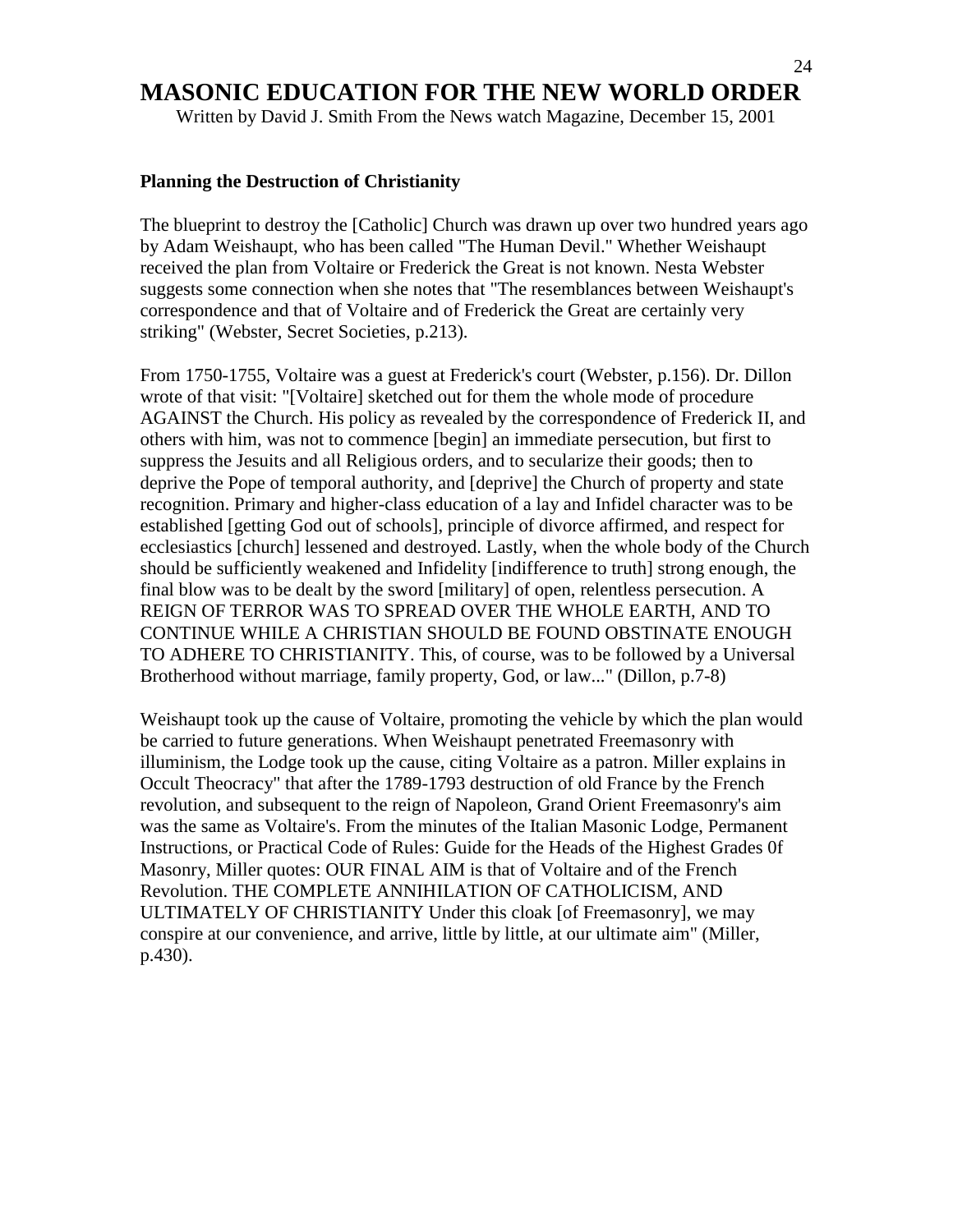Written by David J. Smith From the News watch Magazine, December 15, 2001

Ever since this time, the Masonic Lodges have been bent on the destruction of our families, our churches, our nation, our world, and our God. Freemasonry's ULTIMATE AIM is a one-world humanistic government WITHOUT Christ and His Church. The Masonic Lodge in the highest grades are still carrying out Voltaire's plan.

Author and 18th century English Freemason John Robison in Proofs of a Conspiracy [1798] quotes a letter from Weishaupt to his Illuminatus brother Cato. This letter states his use of Masonry to another end: The great strength of our Order [The Illuminati] lies in its concealment; let it never appear. In any place in its own name, but always covered by another name, and another occupation. None is fitter that the three lower degrees of Freemasonry; the public is accustomed to it, expects little from it, and therefore takes little notice of it"' (Robison, p. 112)

Having achieved this goal, Weishaupt's next step was twofold: (1) through revolution win freedom for the subjects of what he regarded as despotic kings and the Church; and (2) after the revolution, inaugurate an ostensibly atheistic government under the guise of democracy. Commander Guy Carr from Canada in The Conspiracy writes that 'Weishaupt never intended that any EXCEPT SPECIALLY SELECTED Masons, from the Higher Degrees, should learn 'The Full Secret' of Lucifer. ONLY those known to have defected completely from Almighty God were initiated into the Higher Degrees of the Grand Orient Lodges and told that the Illuminati was a secret organization with the order DEDICATED to the cause of forming a One World Government. . .Weishaupt stated this action would ensure permanent peace and prosperity. Only initiates into the final degree were permitted to know..." (Carr, p.2)

#### **Let's Move Forward in Time! NEA Defends Subversives**

As stated on page 11, the 1940s and '50s saw Americans wake up to forced socialist propaganda in the schools upon our children. Once the momentum was turned from Socialist teaching back to Americanism, the so-called "progressive" educators, instead of "frontier thinkers," turned to Dr. Donald Dushane, President of the National Education Association [NEA]. He appointed a Dr. Harold Benjamin to lead an investigative commission. They were to investigate: (1) The textbooks under suspicion (2) education in general and (3) the patriotic groups that were criticizing education and textbooks.

Everyone was anticipating the exposure of the Communist "frontier thinkers," since they were the enemies of our American, Christian heritage. Instead, the NEA commission attacked the patriotic citizens who were exposing the Socialists and gave wholehearted support to the Socialists/Communists.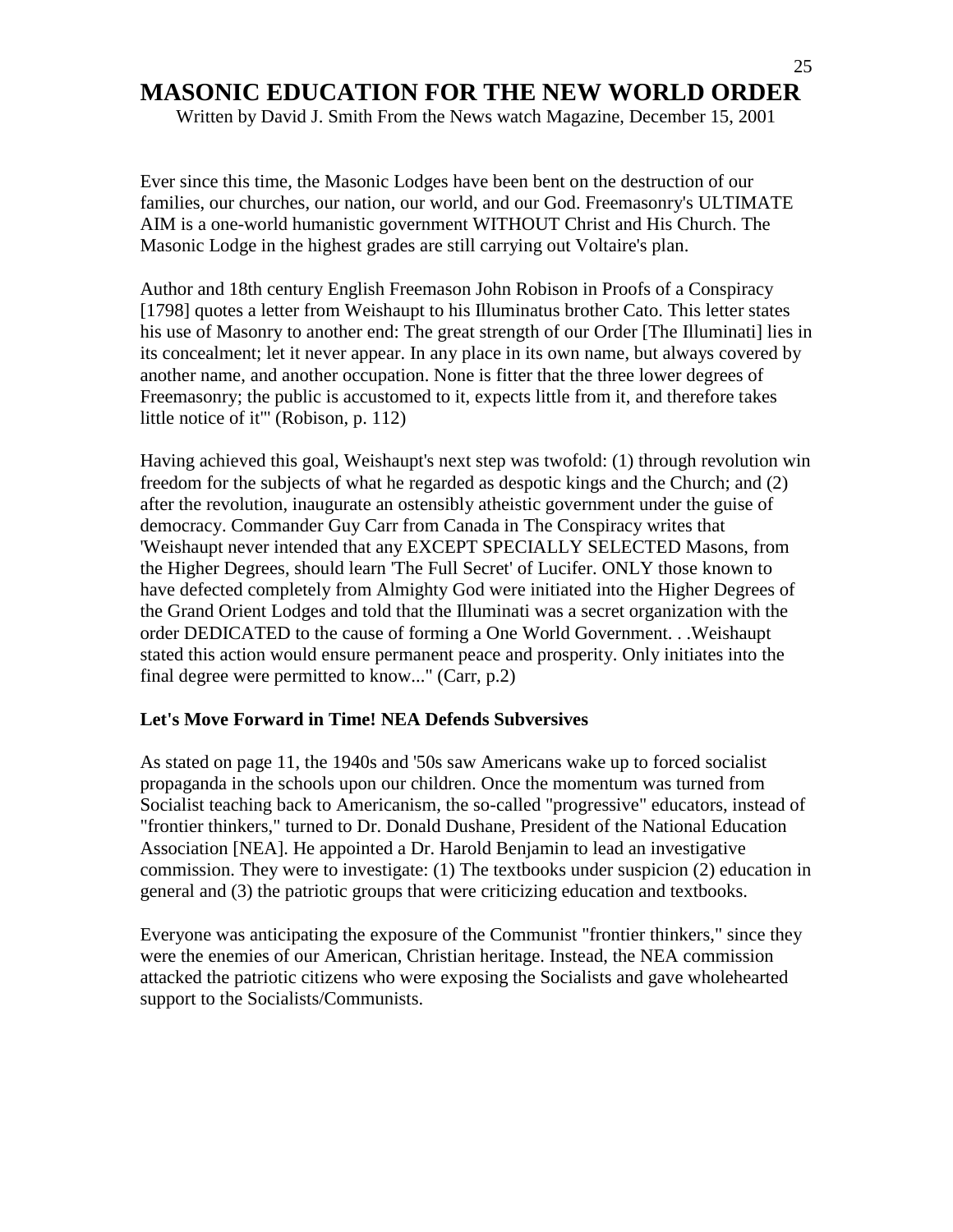Written by David J. Smith From the News watch Magazine, December 15, 2001

Dr. Harold Benjamin, chairman of the NEA commission released his investigative report in July 1950. He stated that the "...Defense commission is a kind of educational reconnaissance troop, and it has a combat- intelligence report to give you tonight. It is the estimate of the commission that a general attack on public education in the United States is now being organized. The enemy [patriotic Christians] is trying to find out where we [Socialists/Freemasons] are weak or strong, testing his methods of attack, recruiting and training his forces, building up his stockpiles, filling his war chest and organizing his propaganda units" (Defense Bulletin No, 35, "Commission For The Defense Of Democracy Through Education, NEA, July 1950).

Dr. Benjamin had now put parents who were objecting to Socialists programs in our schools in the ENEMY camp. "The NEA was starkly exposed as an AGENT of the progressivist power structure which had written the controversial textbooks - nothing less" (Blackboard Power NEA Threat to America, by Dr. Gordon V. Drake, p.28). The National Education Association [NEA] had now started openly attacking and discrediting citizens, parents and educators who exposed their un-American policies. They produced such publications as American Education under Fire by Ernest 0. Melby and Danger! They Are After Our Schools, which attacked the "ENEMIES" of the new public education - which was Masonic, who founded Socialism/Communism.

#### **NEW Builds for World Government! The New World Order**

We must understand the NEA's obsession with promotion of the United Nations as an instrument for world government. The American Association of School Administrators, an affiliate of the NEA, presented a formal resolution in 1951: "We URGE continued use of the United Nations as an instrument of peace. We DECLARE our- selves IN FAVOR of a charter amendment to enable the United Nations to enact, to interpret and enforce WORLD LAW to prevent war.. Since the United Nations is the tangible organized expression of mankind's desire for peace, ALL SCHOOLS should COOPERATE IN SUPPORTING United Nations Education Service to be inaugurated by NEA in September 1951" (NEA Journal, September 1951, p.253). Of course, Socialism/Communism was founded by the French Grand Orient Lodge of Freemasonry. Socialist/Communists from Russia and the 43 representatives from the U.S. Department of State and Treasury by 1953 were all found to be secret members of Communism except one. The first acting Secretary-General was Communist spy Alger Hiss. Their goal is to dissolve the sovereignty of the United States and merge us into an all powerful world government.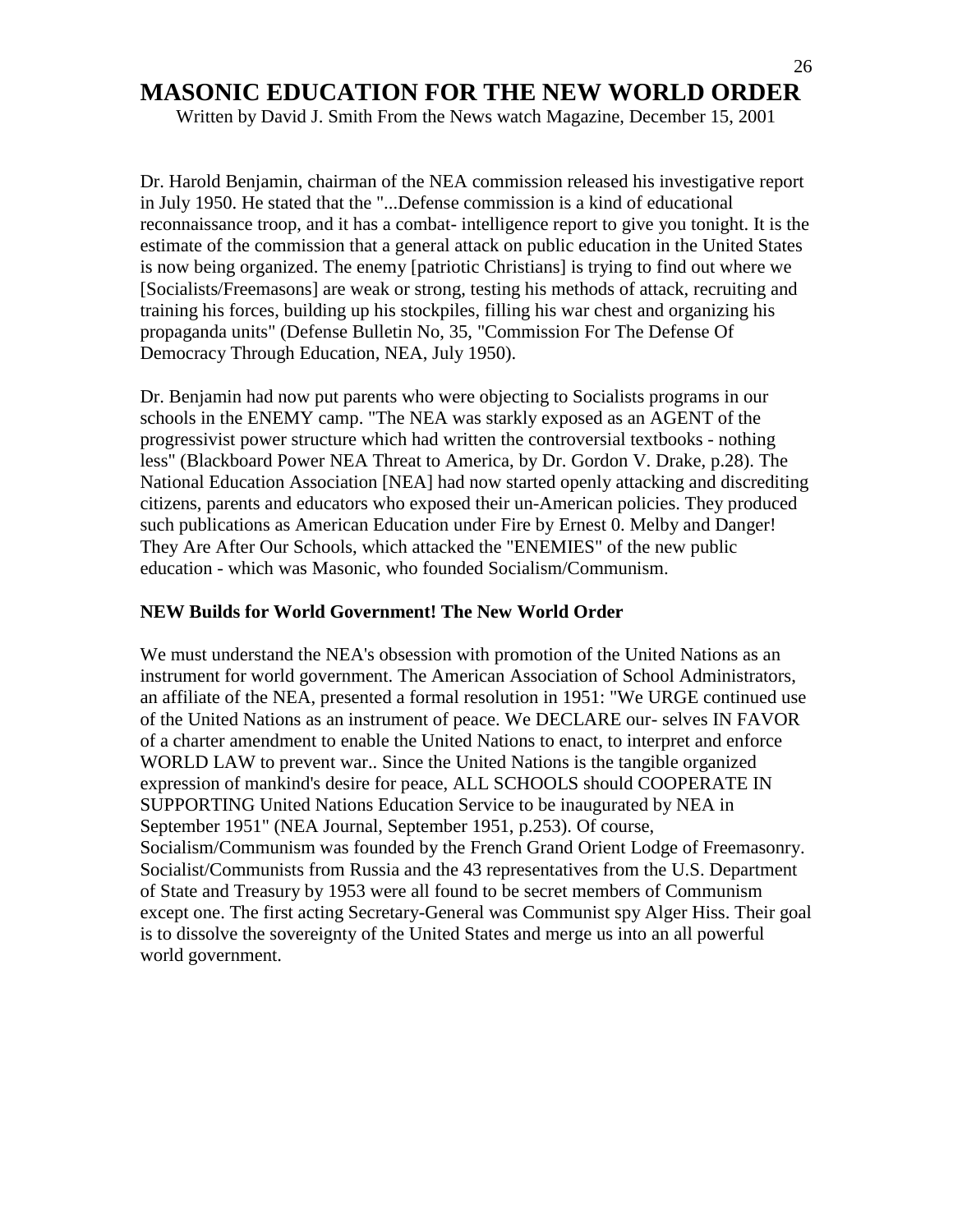Written by David J. Smith From the News watch Magazine, December 15, 2001

William G. Carr, past Executive Secretary of the NEA, served on the executive committee of the United Nations Educational, Scientific, and Cultural Organization [UNESCO]. Unfortunately, Mr. Carr was a Socialist. As consultant to the United States delegation of the United Nations in San Francisco - [Carr] worked for the creation of the United Nations Educational, Scientific and Cultural Organization" (Washington Star, January23, 1952) and assisted in DRAFTING ITS CONSTITUTION.

The 1952 "Report of the Secretary-General of the United Nations and the Director-General of UNESCO" [UN Document E-2 I 84-Add. I, May 2, 1952] stated clearly that the NEA and the United States Office of Education were enthusiastically endorsing and cooperating with the UN-UNESCO programs for world government. The NEA committee on International Relations held a conference at Lyndonwood College St. Charles Missouri in July 1950 with 400 members attending. This "was one of many activities of the National Education Association DESIGNED to encourage and improve teaching about the United Nations."

The report from this meeting continued: "In 1950 the National Education Association compiled and distributed to teachers 1,000 United Nations kits with a handbook prepared by their committee on international relations. A teacher handbook for United Nations Day and Week of 1951 was distributed as the first of a series of special mailings to United Nations Service subscribers" (Ibid, p.111).

On August 1, 1957, Dr. Carr spoke before a group of teachers at an UNESCO seminar. He said that "we should with ALL LOYALTY to the United Nations, teach that the world organization should be REVISED TO TAKE SOME OF THE ASPECTS OF A SYSTEM OF WORLD GOVERNMENT AND WORLD LAW." Therefore: "... the psychological foundations for the wider loyalties that are NECESSARY must be laid in part in the schools. To urge you, therefore, not only to teach about the United Nations as it is today, but also to teach the attitudes which will ultimately RESULT in the creation of WORLD GOVERNMENT' (UNESCO Pamphlet, Christian Crusade, Tulsa, OK. 1967).

Paul W. Shafer, former Congressman from Michigan, now deceased, called this philosophy of the NEA as subversive. Congressman Shafer documented his charges. In summary: "I believe that an educational movement and philosophy which proposes to convert our schools into an agency for the PROMOTION of super national sovereignty OR world government and which URGES systematic eradication...of nationalism and the loyalties which it involves, IS SUBVERSIVE. I believe that an educational movement which arrogates to the educational profession or to any other profession or segment of our nation life - the awful responsibility of' SOCIAL RECONSTRUCTION,' is subversive.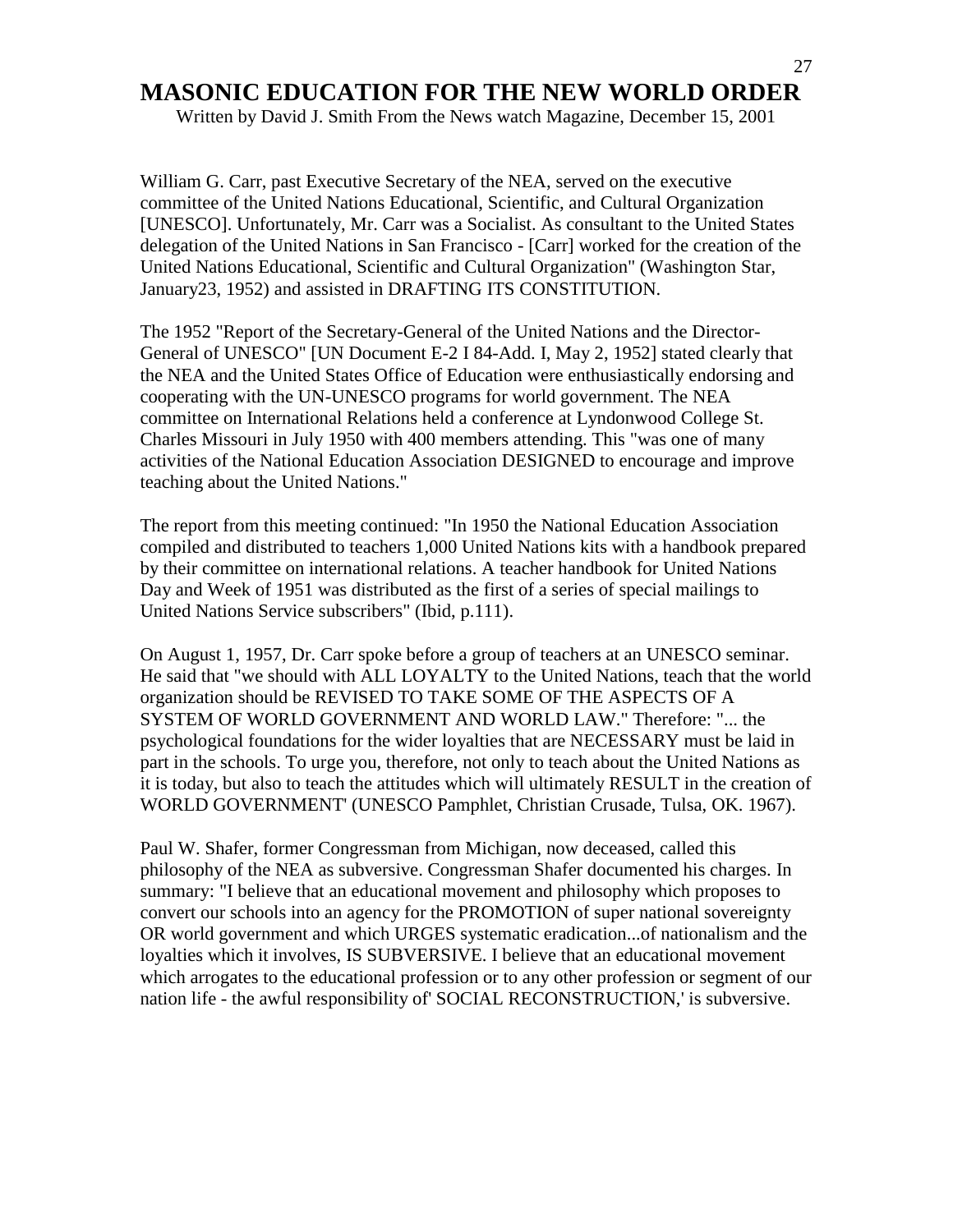Written by David J. Smith From the News watch Magazine, December 15, 2001

I believe that a movement which URGES teachers, or any other single group [of people], to 'deliberately reach for power and then make the most of its conquest,' is subversive. I believe that an educational movement and philosophy which pits CLASS AGAINST CLASS in America, and which proposes that the schools teach and promote such a belief and attitude, is subversive" (Honorable Paul W, Shafer, "Is There A 'Subversive' Movement in the Public Schools?" Congressional Record, March21, 1952).

Nothing has changed about the NEA desire to build a COLLECTIVIST state. Only the attitudes and behavior of our children as a whole since the NEA has controlled education. "The NEA continues to issue mandates, orders, and memoranda from its impressive palatial headquarters with its 33 departments, 25 commissions and committees, 1 8 divisions, and over 1,000 employees in Washington, D.C. Its influence cannot be underestimated" (Blackboard Power, NEA Threat to America, by Dr. Gordon V. Drake, p.30). Past U.S. Commissioner of Education, Dr. Sterling M. McMurrin, who resigned in September 1962, told Executive Secretary William G. Carr that the NEA is "... moving toward NATIONAL CONTROL of education" (New York Times, October 20, 1962). Dr. McMurrin's resignation as U.S. Commissioner of Education was because of his headlong fight with the NEA over its policy of promoting world government (Ibid).

During the 38 years that Dr. Carr served the NEA, he also was a world leader in developing INTERNATIONAL organizations of education. "In 1946 he served as a United States representative in the creation of the United Nations Educational Scientific and Cultural Organization [UNESCO]. And in the same year he began serving one of the first WORLD teacher's organizations, the World Organization of the Teaching Profession [WOTP]. WOTP had a 'consultative arrangement' with UNESCO".

In 1952, with the help of Dr, Carr, World Organization of the Teaching Profession gathered in two other world teacher organizations, and they MERGED into the World Confederation of Organizations of the Teacher Profession. Dr. Carr moved into the position of Secretary-General of WCOTP and has held that position ever since 1952 [until 1967 when this was written], the very year he was appointed Executive Secretary of the NEA. He served in these two positions concurrently until his retirement from the NEA post in 1967. [NEA Reporter, January 19, 1968] - possibly so that he could devote full time to the WCOTP militant programs planned in the immediate years ahead.

#### **W.C.O.T.P**

"WCOTP's plans for the future were revealed by the president of the organization, Sir Ronald Gould of England. He urged teachers to 'press on toward self- government' in an address to delegates from 61 nations who attended the sixteenth annual assembly in Vancouver, Canada, during the summer of 1967. The NEA Reporter quoted Sir Gould as lamenting that 'nowhere in the world has teacher self-government been achieved,' but that teachers in most countries are ready for it [NEA Reporter, October20, 1967, p.8].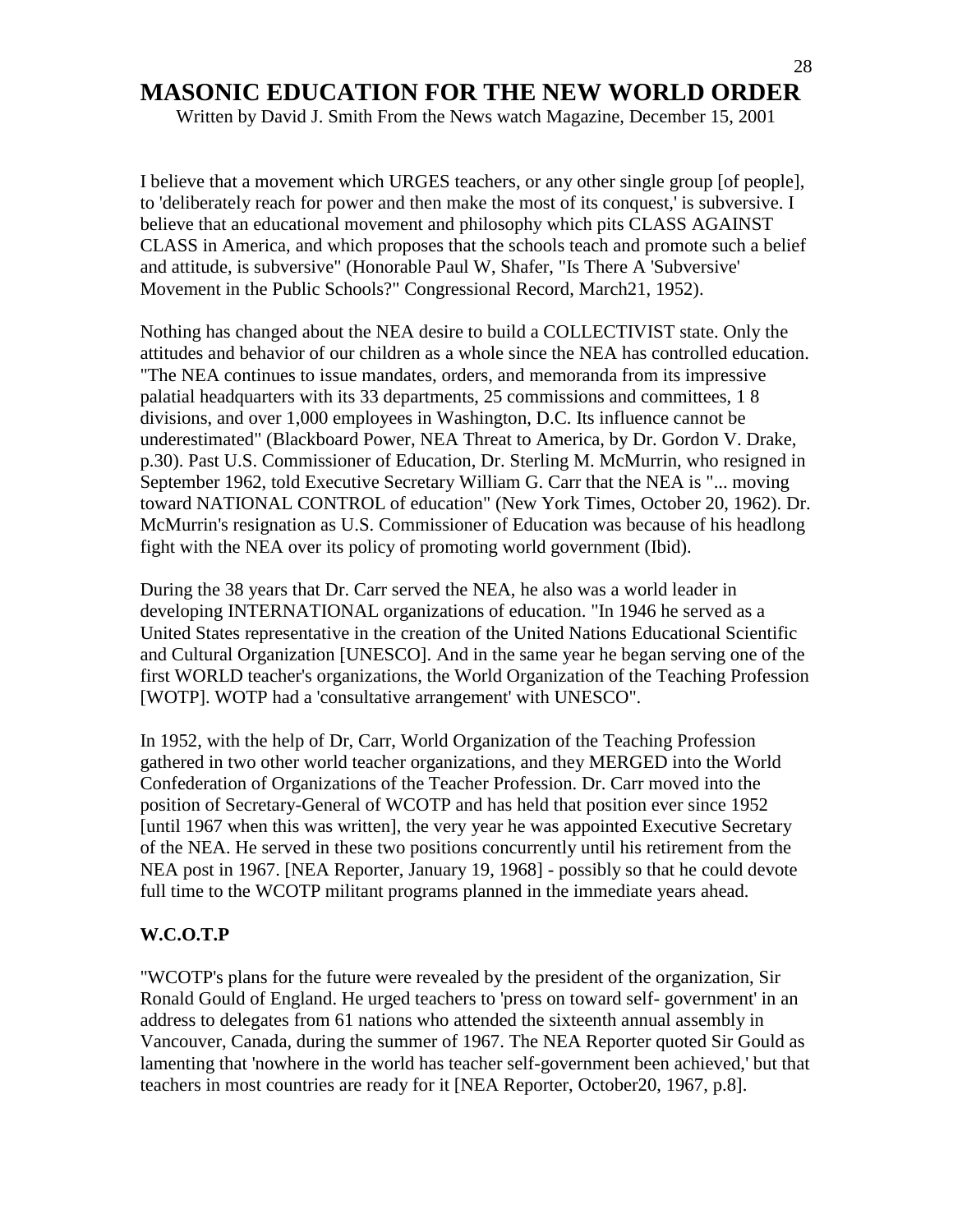Written by David J. Smith From the News watch Magazine, December 15, 2001

"The National Educational Association [NEA] is an active member of WCOTP, and through this membership, it continues to work effectively WITH the United Nations, UNESCO, and other U.N. agencies to promote the work started earlier, a work of indoctrinating American youth in ANTI-NATIONAL attitudes for the acceptance of world government" (Blackboard Power, NEA Threat to America by Dr. Gordon V. Drake. p.31).

#### **SAM LAMBERT**

In 1966 Dr. William G. Carr announced his intentions to retire. The NEA selected Sam Lambert as his successor. Dr. Sam Lambert stated that the NEA, under his leadership, would continue to be "action oriented." In his inaugural address at the Statler-Hilton Hotel in Washington, D.C. he stated: "We [teacher's profession] are already four times as large as any other professional organization in this country. Within a few years, we will be six or seven times as large." Then he promised: "[The NEA] is going to put its power and influence to WORK for the things that are most important... NEA will become a stronger and more influential ADVOCATE for SOCIAL CHANGE long overdue" (NEA Reporter, November 10, 1967).

Lambert emphasized that the federal share of school finance should increase to one-third within the next ten years (Ibid). Why would Dr. Lambert push for further FEDERAL government assistance to education? The Constitution nowhere gives the federal government the right to interfere with education. Whatever is NOT specifically assigned the federal government is to be left to the states or individuals.

In the 1940s into the early I 970s the Supreme Court had been packed with high Freemasons - 3/4ths. Notice what Socialists and Liberals want the federal government to get involved with subsidizing the schools. The U.S. Supreme Court ruled in the Wickard vs. Filburn, 1942, case that "IT IS HARDLY A LACK OF DUE PROCESS FOR GOVERNMENT TO REGULATE THAT WHICH IT SUBSIDIZES." Each new Federal law passed by Congress which invades the rights of the individual States further strengthens the CONTROL of the Federal government over the States and individuals alike. The Communist Manifesto calls for "free" public education for all students paid for by the government. The Manifesto also calls for a strong "Central" government. This helps eliminate State and individual rights written into our Constitution.

Dr. Lambert became very pointed in the direction the NEA would take. "NEA will INSIST that the profession at all levels have a voice in the formulation of educational policy, in curriculum change, and in educational planning" (ibid). The NEA would now formulate curriculum to SOCIALIZE the neighborhoods of America through education. They would say HOW a teacher is educated, whether he/she should be permitted into the profession, and whether he/she should stay in the profession (NEA Reporter, November 10, 1967, p.4). Dr. Sam Lambert was now ready for the NEA to CONTROL every phase of education.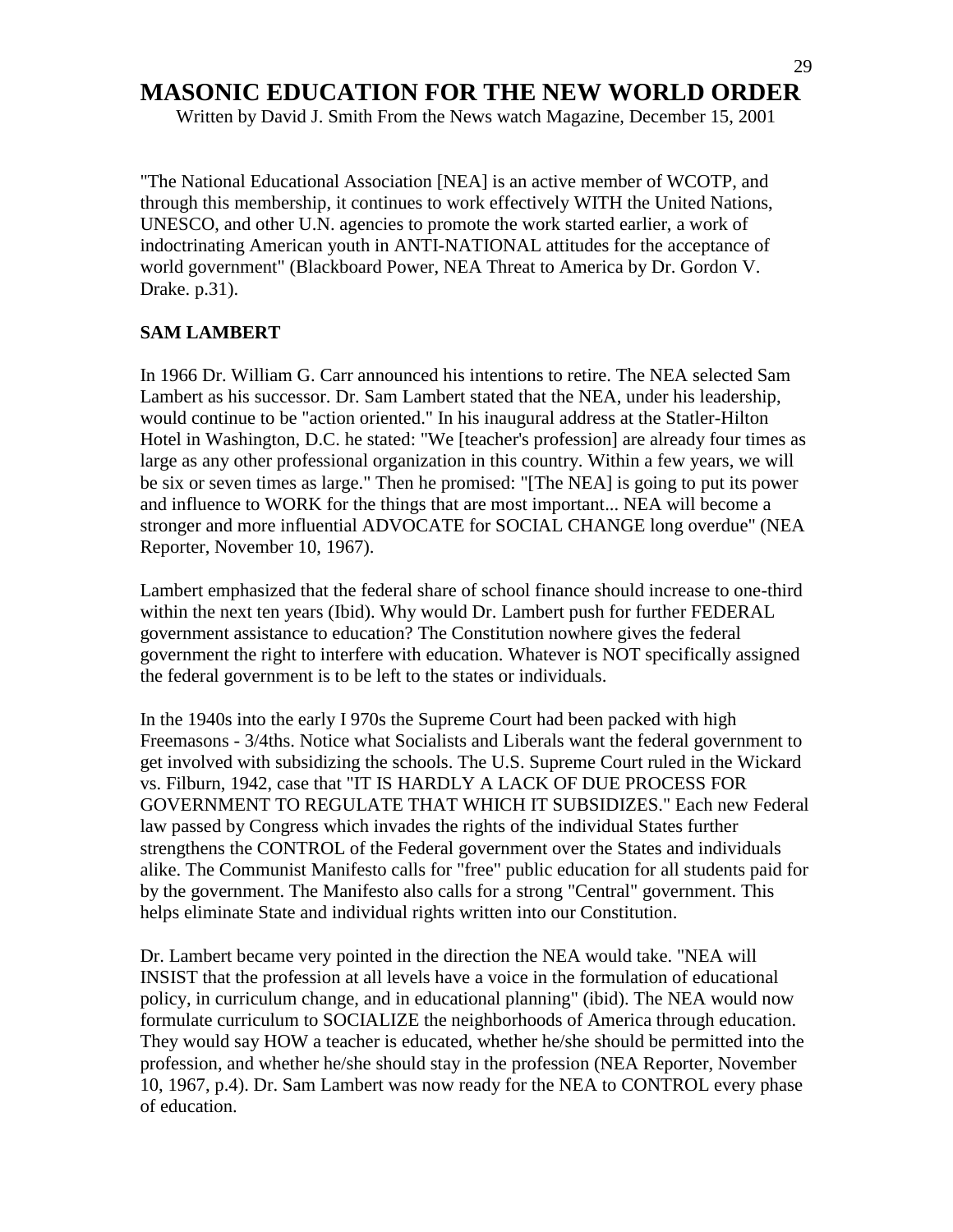Written by David J. Smith From the News watch Magazine, December 15, 2001

Dr. Lambert used financial inducements to entice teachers to join the NEA. They would become a Union and become militant to gain their increase in pay, such as strikes and sanctions against school districts. In order to receive these benefits you had to join the NEA. This forced teachers to support Freemasonic/Communist objectives through their dues without their knowledge of these objectives.

Dr. Lambert's and the Communist Manifesto's call for a Cabinet position for Education paid off. The NEA supported Jimmy Carter for president in 1976 and was rewarded for that support with the Department of Education. Education was now to be CONTROLLED from Washington, D.C. - CENTRALIZED, just like the Freemasonic Socialist/Communist movement wanted PROOF? The "NEA was instrumental in the founding of the Office of Education, and in recent years NEA has urged CABINET status for the office" (NEA Reporter, May 19, 1967, p.2  $\&$  6). NEA got their way in 1979.

Consolidating Education For World Government

NEA belongs to a world organization called World Confederation of Organizations of the Teaching Professions. "WCOTP plays a role at the INTERNATIONAL LEVEL similar to that of the national teachers association within a country (WCOTP Pamphlet, R 1067). WCOTP's income comes from the NEA mostly and 'external contributions" such as taxfree foundations, and UNESCO grants and contracts projects (WCOTP Annual Report, 1967. p.41,4346, WCOTP XVI Assembly of Delegates, Proceedings. 2-9 August 1967, Vancouver, Canada, p. 6). According to the President of the Ford Foundation, directives had been coming from the White House [during the 1 940s] to so alter life style in the U. S. to comfortably MERGE it with the Soviet Union. The Foundations were [and are] using their tax-exempt status to alter textbooks to teach world government or Socialism.

Delegates to WCOTP from individual countries takes "positive action" to indoctrinate state and local teacher organizations (WCOTP Annual Report 1967, p.19, item 5, p.23, item 11)

This program is done so artfully that local teachers do not know from where these programs come. They usually think they come from other teachers in school systems as the need arises.

October 1966 saw WCOTP hold a Regional Conference at Bogota, Columbia, where the representatives endorsed the UNESCO Recommendation Concerning the Status of Teachers. They declared that: "The teacher's organizations taking part in the Conference pledge themselves to the implementation of the parts related to their work by ALL the means within their power and in the shortest possible time." Then they called on "all the governments and educational authorities of the hemisphere to accept their full responsibilities for the fulfillment of the UNESCO Recommendation" (Report of WCOTP at Bogota, op. cit., p. 49.59).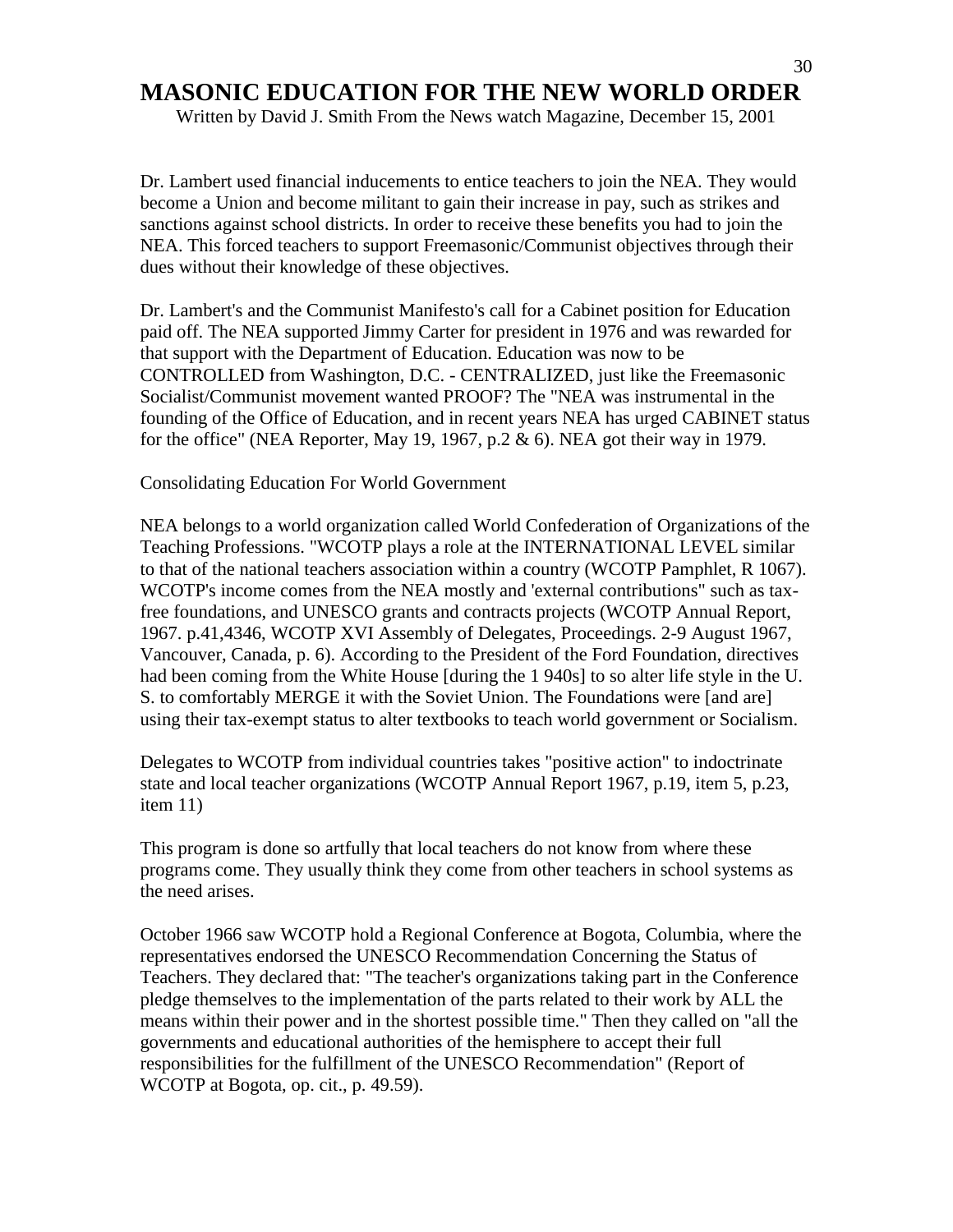Written by David J. Smith From the News watch Magazine, December 15, 2001

Remember, UNESCO is a United Nations one-world- government organization. This Conference pledged them-selves to carry out THEIR plan for education!!!

The final step in the long fought process for WORLD EDUCATION was now prepared by the United Nations and FORCED upon the United States because of our treaty with that world body - that "we the people," who are supposed to be THE government of the U.S. had no input as whether to join or not. Our government was to FULFILL our obligation to implement their world education plans WITHOUT the parents and teachers of America knowing it. The UNESCO Recommendations Concerning the Status of Teachers was DESIGNED to control America's education system.

WCOTP Secretary-General William Carr [Freemason & Socialist] "was the chairman of the editing committee which prepared the Draft Recommendation of the Status of Teachers at a conference held by the International Labor Organization and UNESCO in Geneva last January [1966]" (VEA Rcpoiier, October 7,1966, p. 4).

Even though WCOTP had only one Communist nation within its framework in 1966, other United Nation agencies were heavily composed with Communist personnel but the Freemasons who founded Communism remained behind the scenes in secret. The influence of Socialism is perpetuated through cooperating agencies such as United Nations Education, Scientific, and Cultural Organization [UNESCO], International Labor Organization [ILO] UNJCEF, and the World Health Organization [WHO] The chairman of the drafting committee for the UNESCO Re commendation was an international Communist, Dr M Joboru of Hungary. The two Vice-Presidents of the Conference were Communist professors V Sobakine of the U.S.S.R., and J Livescu from Romania (Report of WCOTP at Bogota, op. cit., p.49, 59; Blackboard Power NEA Threat to America, by Dr. Gordon V Drake, p.36-37).

Even more evidence of the increase in cooperation between WCOTP and the various Communist dominated United Nations agencies was found at the World Confederation of Organizations of the Teaching Profession Assembly held in Vancouver, Canada, in August 1967. Director-General Rene Maheu of UNESCO stated that relations between WCOTP and UNESCO "had never been so rich." This was because of "...deliberate proposals of the Director General of UNESCO who gave instructions to his various departments that they were to intensify their relations with WCOTP. This cooperation extends to numerous and varied fields, including those that are at the very frontiers of education, and those of extra-curricular education" (Proceedings, WCOTP XVI Assembly of Delegates, op. cit., p.33)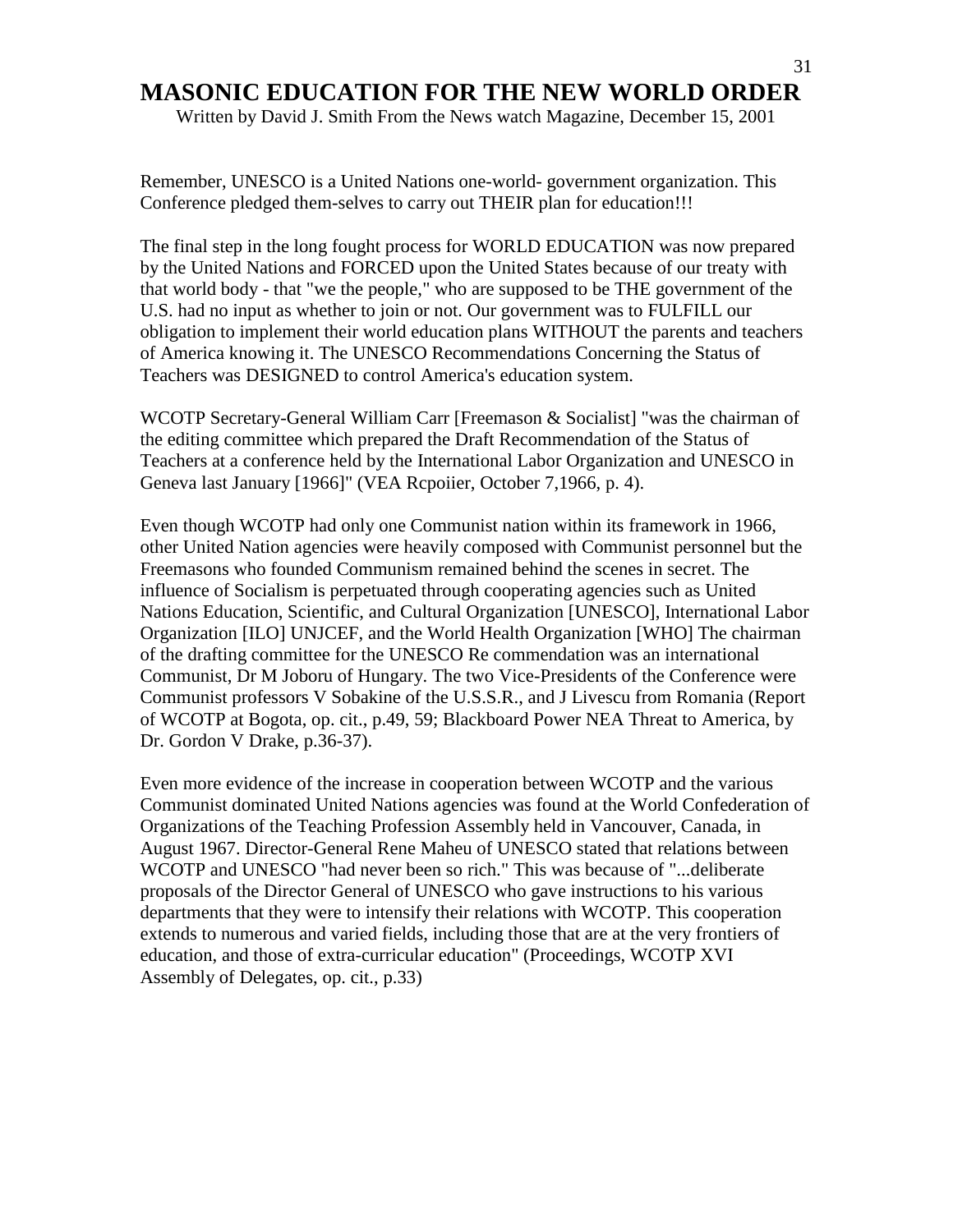Written by David J. Smith From the News watch Magazine, December 15, 2001

WCOTP leaders believe that the UNESCO Recommendation of the Status of Teachers will help them gain control of education on the WORLD level. "Teacher militancy in the United States today are directly related to the UNESCO-WCOTP Recommendation on the Status of Teachers. The strikes are an essential part of the strategy plotted by UNESCO-WCOTP leaders to gain power for teachers and thus gain power FOR WCOTP', and the United Nations agencies. It should be perfectly clear that WCOTP 5 educational programs ARE NOT BEING USED IN Communist controlled countries" (Blackboard Power, p 38)

Let's have NO doubt that WCOTP has designs on world government: "Teachers need to be committed to children as well as the general communities, but this may NOT always mean unauestionin2 LOYALTY to the State (Legal Rights of Teachers, op. cit., p.4).

A pamphlet published by the World Confederation of Organizations of the Teaching Professions [WCOTP] explains: "Since its establishment, WCOTP has had consultative status with the Economic and Social Council of the United Nations. WCOTP is a member of the Non- Governmental Organizations Committee on the United Nations Children's Fund [UNICEF] and has specialized consultative status with the Food and Agricultural Organization. It also cooperates with the World Health Organization and OTHER United Nations bodies in educational matters" (WCOTP Pamphlet, R 10/67). The KEY statement is "...UNESCO is obligated to call upon WCOTP to assist in all activities dealing with education and teacher's organizations" (Ibid).

WCOTP is a method through which education can be disseminated on a world level WITHOUT arousing a public outcry in the United States. If the NEA openly promoted UNESCO one world education, then pressure would mount for our withdrawal, which did occur in 1986 but failed.

In the 1967 convention of UNESCO and WCOTP in Canada, the delegates were told that "UNESCO and WCOTP will again be companions on the job. They will bring in the teaching of HUMAN RIGHTS, a richer content" to UNESCO sponsored educational activities (Proceedings, WCOTP XVI Assembly of Delegates, op. cit., p.34). It should be noted that EVERY nation that has been overthrown for Communism since the United Nations was founded was sighted for "human rights" violations. Now they are teaching this throughout the educational systems all over the non- Communist world for the purpose of brainwashing peoples for the overthrow of non-Communist governments.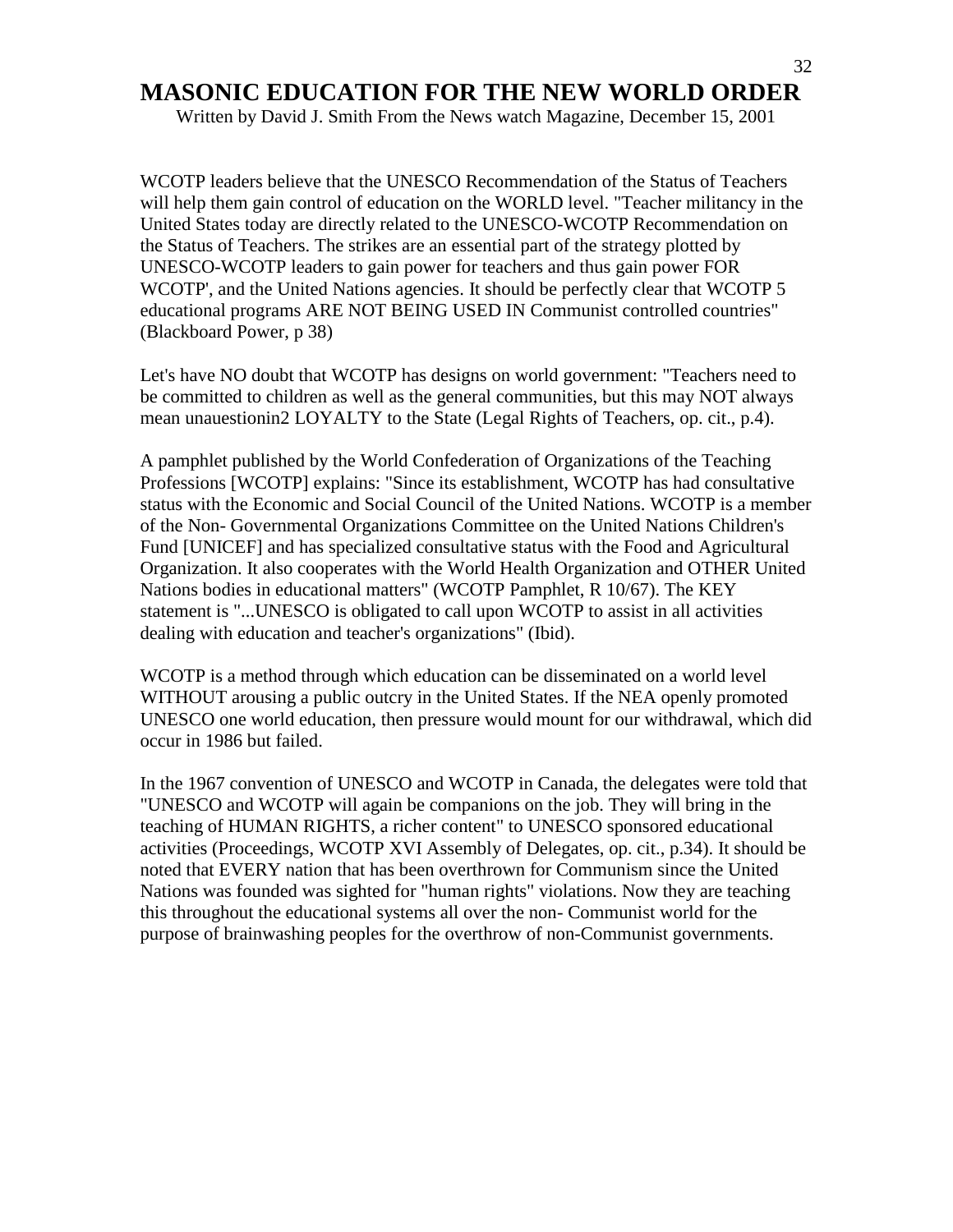Written by David J. Smith From the News watch Magazine, December 15, 2001

The NEA promoted the Education and Human Rights theme in their February 1968 Journal. One writer was Mrs. Arthur Goldberg, wife of former U.S. Ambassador to the United Nations who was identified with documentation as a Communist. Arthur Goldberg, in two speeches in New York and Washington, URGED the United Nations Declaration for Human Rights be signed into Treaty form. WHY? Because those who infiltrated into our government from the Council on Foreign Relations have said loud and long that Treaty Law supersedes the Constitution of the United States. If that were the case, we've NEVER had a Constitution. The World Court would then have internal jurisdiction over U.S. citizens.

William Fleming, writing in the American Bar Association Journal, stated the following: "The nations of the world [for accepting the Human Rights program of the United Nations], far from accepting American ideas on LIBERTY, have succeeded in inducing the American delegation to accept THEIR [Communist] views. In other words, the efforts of the United States to bestow the blessings of LIBERTY on the world as a whole have BOOMERANGED" (Congressional Record, January 24, 1952, [Extension of Remarks of Senator Hugh Butler]. The implementation of this terrible collectivist, Socialist Declaration of Human Rights was the GOAL of UNESCO, WCOTP, and the NEA. They have accomplished their goal.

#### **Declaration of Human Rights Threatens Our Bill of Rights**

Inserted into the Congressional Record by Honorable Hugh Butler was the following: "The [Human Rights] Covenant specifically endangers FOUR of our most precious heritages. These are freedom of worship, freedom of speech, freedom of the press, and freedom of peaceful assembly. The Covenant threatens them by LIMITING and RESTRICTING them. The first amendment to the United States Constitution: 'Congress shall make NO LAW respecting an establishment of religion, or prohibiting the free exercise thereof; or abridging the freedom of speech, or of the press, or of the right of the people peaceably to assemble, and to petition the Government for a redress of grievances...' There are NO exceptions to these rights in our Constitution. But the Covenant on Human Rights contains SO MANY RESTRICTIONS, SO MANY EXCEPTIONS, AND SO MANY LIMITATIONS that they are no longer rights free men hold, BUT GRANTS BY GOVERNMENT which, in many cases, under the Covenant, can be TAKEN AWAY whenever a government decides to CALL A NATIONAL EMERGENCY.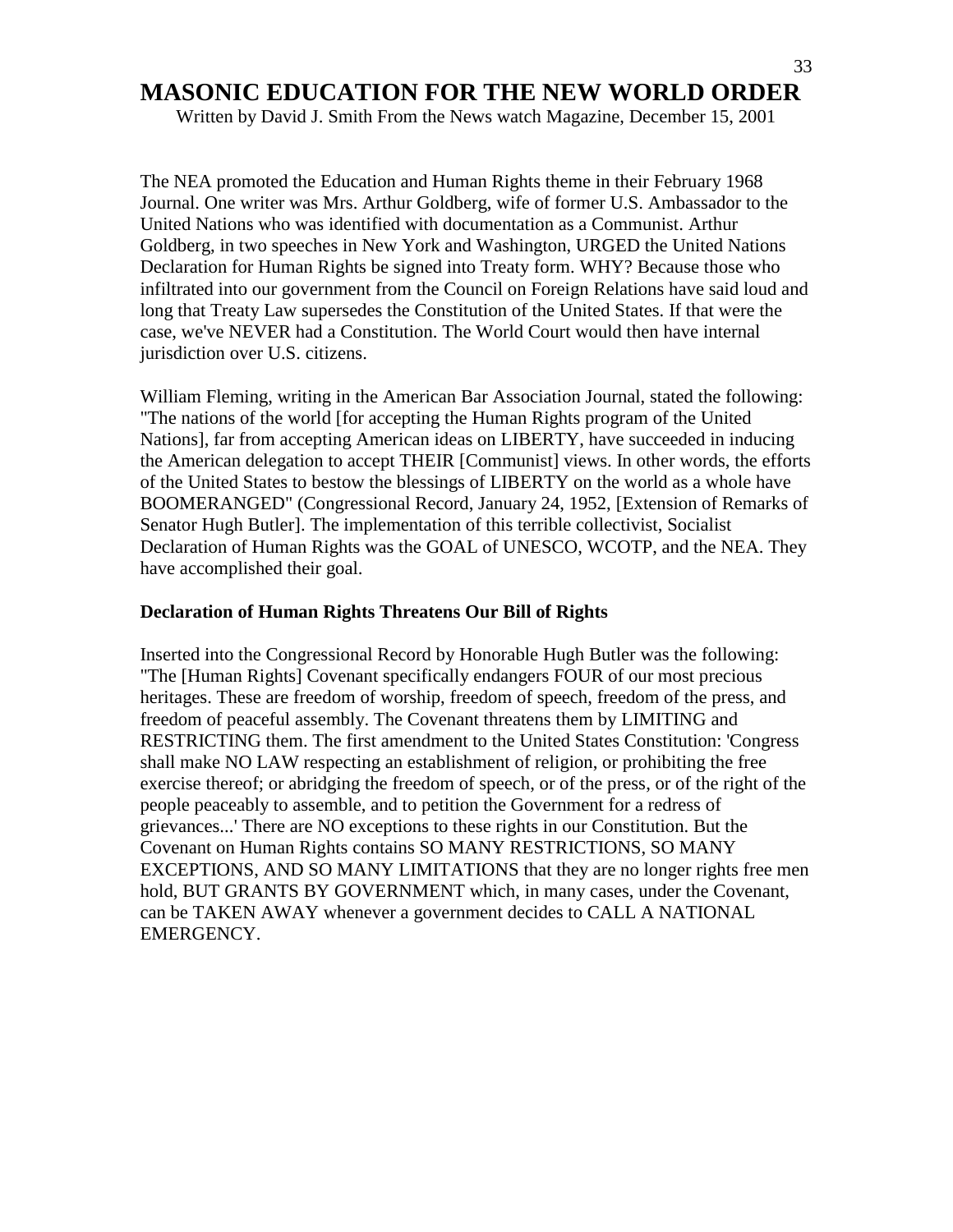Written by David J. Smith From the News watch Magazine, December 15, 2001

"Paragraph 2 of article 13 of the Covenant on Human Rights reads: 'Freedom to manifest ones' religion or beliefs shall be SUBJECT only to such LIMITATIONS as are pursuant to LAW and are reasonable and NECESSARY to protect public safety, order health or morals or the fundamental rights and freedoms of others.'

#### **THE EFFECTS.....**

"What effects will this have if this covenant is ratified by the senate as a treaty? A treaty accepted by two-thirds of the Senators present becomes the law of the land. If the Supreme Court validates this treaty, it can NULLIFY the religious freedom in the Bill of Rights by granting the Government the power to limit and restrict the free exercise of religion.

"The committee for peace and law through the United Nations of the American Bar Association has said the effects also would be these: 'We are confronted with a concept of the freedom of religion embracing the FREE USE OF LIMITATIONS reasonable and necessary to protect public safety, order, health, morals, or the fundamental rights and freedoms of others. The purported agreement of church and state in Hungary is an example of religion under state regulation and control for public safety and order.'

"...For this danger to religion, among other reasons, the American Bar Association has twice condemned the Covenant.

"FREEDOM OF SPEECH, Article 14 of the Covenant on Human Rights sets forth rights and privileges [extended by government and can be taken away by government] of speech and the press, and then limits them to a degree heretofore unheard of in free countries:

"1. Everyone shall have the right to hold opinions without interference.

"2. Everyone shall have the right to freedom of expression...

"3. The Right to seek, receive and impart information and ideas carries with it SPECIAL duties and responsibilities and may therefore be SUBJECT to certain PENALTIES, LIABILITIES, and RESTRICTIONS, but these shall be such only as are provided by law and are necessary for the protection of national security, public order, safety, health or morals, or the rights, freedoms or reputations of others...

"Are opponents of these treaties alarmists, as is claimed by those pressing the senate to ratify them, or are they presenting valid arguments?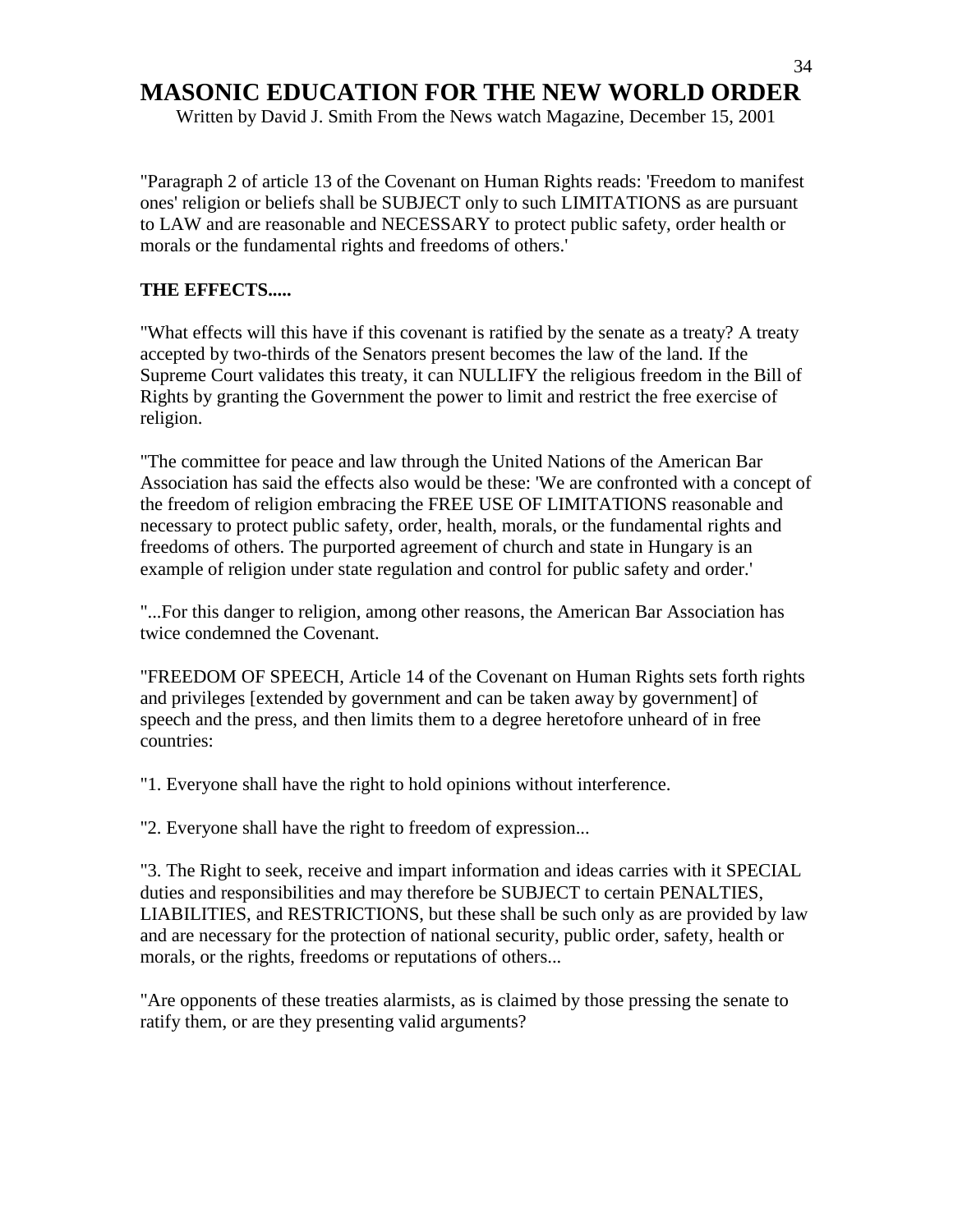Written by David J. Smith From the News watch Magazine, December 15, 2001

"These organizations and people believe the covenant unacceptable to the American form of government as we know it" (Ibid).

Covenant on Human Rights - Blueprint for Socialism

Continuing from the Congressional Record:

"Article 22 says: 'The States parties to the convenience recognize the right of everyone to social security.'

"Article 23: '...recognizes the right of everyone to an adequate housing.'

"Article 24: '...recognizes the right of everyone to an adequate standard of living and the continuous improvement of living conditions.'

"All of these are 'rights PROVIDED by the state,' [Article 32] which the state can limit OR reject at any time 'for the purpose of promoting the general welfare in a democratic society.' Thus the state is empowered to control the scale of living.

"The covenant also OBLIGATES us to place both education and the medical profession under Government control.

"Article 28 reads: '[Signers of] the covenant recognize: 1. The right of everyone to education; 4. That secondary education, in its different forms, including technical and professional secondary education, shall be generally available and shall be made progressively free; 5. That higher education shall be equally accessible to all.. and made progressively free;'

"Article 32 of the covenant designates these as 'rights provided BY THE STATES...'

"Since the covenant will be [and is] the law of the land if ratified as a treaty, the Federal Government will be OBLIGATED LEGALLY to provide progressively free secondary and higher education throughout the country. This increasing control of education will affect ALL endowed institutions, ALL religious colleges, universities, and ALL State institutions. Federal aid to education will eventually become FEDERAL CONTROL of education. Education will become propaganda - for control of the budget means control of the textbooks.

"Socialized medicine [as Hillary Clinton tried to install] is also planned in the covenant. Article 24 read in part: 'IV to provide conditions which would assure the right of ALL to medical service and medical attention in the event of sickness.' "This also is one of the 'rights provided by the State' in the covenant. If ratified by the Senate, this right will become an OBLIGATION of the Federal Government...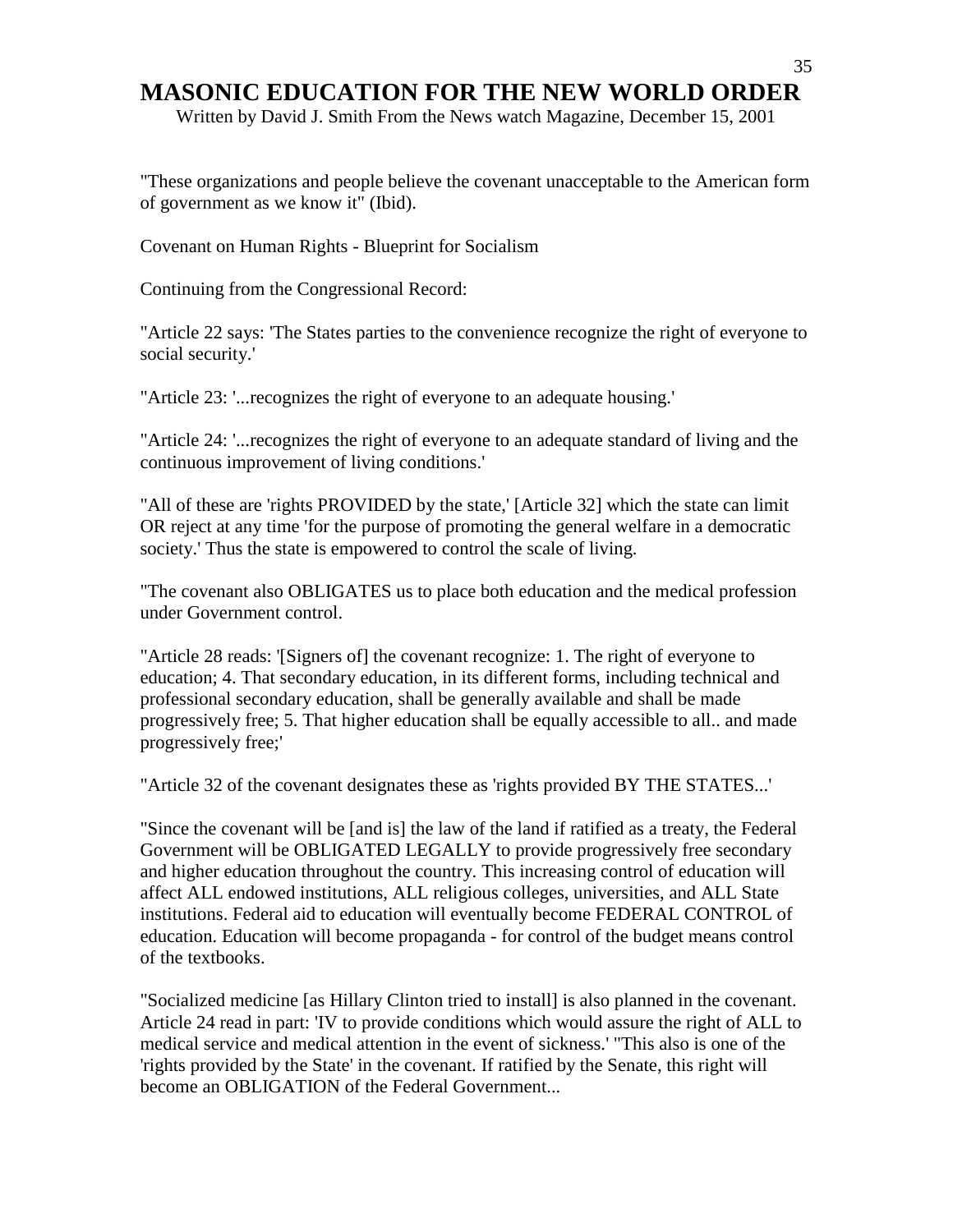Written by David J. Smith From the News watch Magazine, December 15, 2001

*"In the last analysis, ratification of the Covenant would amount to introducing World Government through a back door". (Congressional Record, January 24, 1952, op. cit.)*

#### **Master Plan for Federal Control of Schools**

When Dr. Stering M. McMurrin resigned as U.S. Commissioner of Education in September 1962, he charged that the NEA "is NOT interested in higher education, is COOL to the private schools, and is pathologically OPPOSED to the parochial [religious schools" (New York Times, October 20, 1962).

Dr. McMurrin told William G. Carr [at that time NEA Executive Secretary] that "You and I head up the biggest bureaucracies in Washington. NEA has all of the bureaucratic shortcomings and is in danger of moving toward NATIONAL CONTROL of education, not by the Federal Government but by the NEA" (Ibid).

"In 1961 a fifty-six page booklet entitled A Federal Education Agency For the Future was published jointly by the U.S. Department of Health, Education, and Welfare, under Secretary Abraham Ribicoff, and United States Commissioner of Education, Sterling M. McMurrin.

"The committee that assembled the report was charged by Commissioner Lawrence Derthick with developing 'a clear cut and balanced statement of the mission proper to the Office of Education over the next decade...' The report concluded that a NEW role for the Office of Education should be an extensive involvement in the FORMULATION OF NATIONAL POLICY it should be a striking force ready to move along the educational problems front - at home AND abroad. The Office of Education must be sensitive to the social, economic, political, and MORAL aspects of our national and INTERNATIONAL life if it is to properly relate to the education scene. To implement this it was suggested that a Bureau of International Education be established to work WITH UNESCO, OAS, NATO, the International Bureau of Education, and foreign ministers of education" (as quoted in Blackboard Power NEA Threat to America, by Dr. Gordon V. Drake. p.78).

U.S. Congressman John NI. Ashbrook of Ohio was against NATIONALIZATION of education. While addressing the House of Representatives in 1963, he called for a full investigation of the U.S. Office of Education to determine whether certain key U.S. Office of Education officials are or are not planning to circumvent the will of the Congress of the United States and of the American people in the matter of Federal CONTROL of education...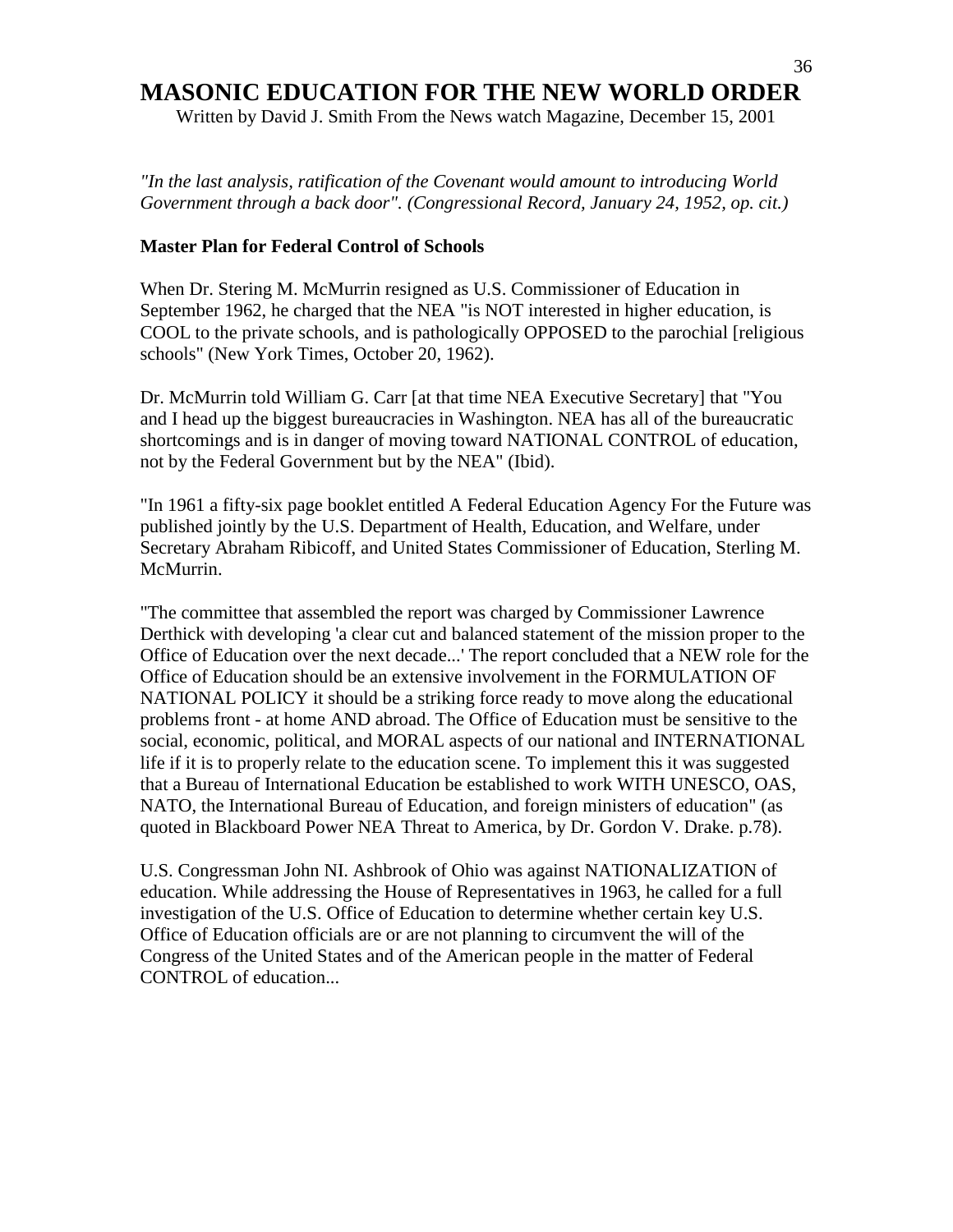Written by David J. Smith From the News watch Magazine, December 15, 2001

'I feel sure, and there is plenty of evidence to prove my point, that the people of the United States, the voters who send us here, want to hold on to their traditional prerogative of controlling the public school system." (Congressional Record, House of Representatives, September 23, 1964, "Local Forces Versus the School Boards, Speech by Honorable John M. Ashbrook)

Congressman Ashbrook presented the H.E.W. publication, A Federal Agency for the Future, as a 'boldly drawn plan' for more Federal CONTROL of education- "an Olympian ambition to CONTROL American education against the will of Congress and of the American people."

Congressman Ashbrook said that the NEA and Office of Education gaining power on the Federal level would take control of the schools AWAY from the local school boards. It would then be FEDERALIZED education in direct violation of the Constitution. THEIR GOAL WAS FEDERAL EDUCATION TO PROGRAM OUR CHILDREN'S MINDS FOR GLOBALISM INSTEAD OF NATIONALISM.

#### **National Testing Programs! WHY?**

Under the 1964 Civil Rights Law, the U.S. Office of Education 'instituted a program of administering tests to school children all over the country, supposedly to determine what percentage of our students were not receiving equal educational opportunities." So many complaints came into Congressman Richard L. Roudebush of Indiana that he contacted the Fort Lauderdale News concerning the tests. The newspaper reported after investigating the tests that "some of the questions being asked in this test are so 'loaded' as to be unbelievable. Take this one, for instance: 'Do you [students] agree that the fairest economic system takes FROM each according to his ability and gives to each according to his needs?'

"Now, obviously, not many school children would recognize that this question outlines ONE OF THE BASIC TENETS OF COMMUNISM, and when it is presented in such a POSITIVE manner, it is likely a high percentage of the children answering this question would do so in the affirmative.

"Then there is the question: 'If you were to vote against the President's anti-poverty program, you would probably be - (a) Communist; (b) Conservative; (c) Republican; (d) traitor; (e) radical.'

"Now there's a 'loaded' question to be sure. It serves to link conservatives and republicans with the communists, traitors and radicals, and who is naive enough to believe that those who drafted this didn't have that very INTENT" (Fort Lauderdale News, October 15, 1965).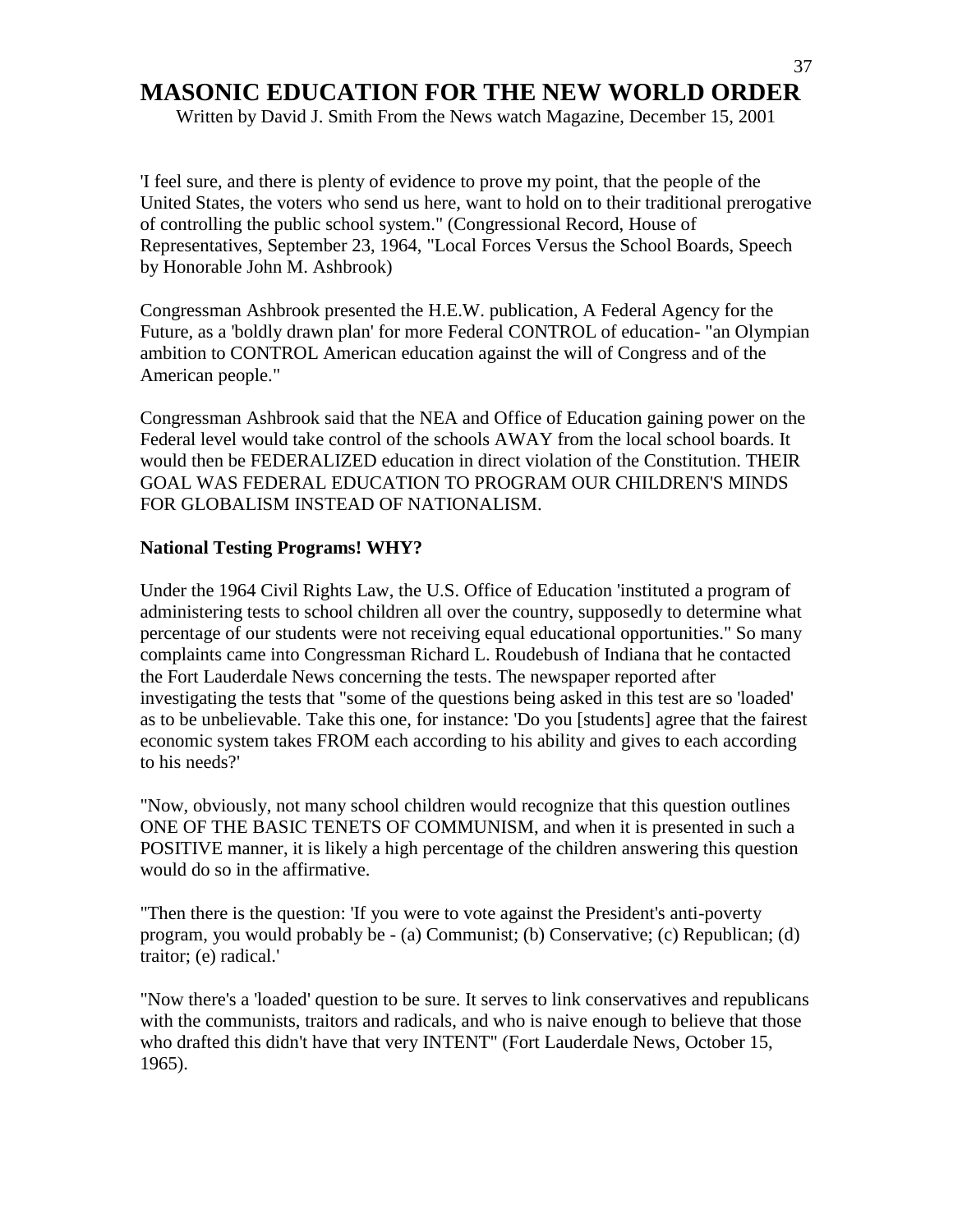Written by David J. Smith From the News watch Magazine, December 15, 2001

The whole purpose of the tests was to start brainwashing our children against the American system of government and religion. The Communists have long known that the best method of gaining total control over a nation is to brainwash the children to be passive and meekly ACCEPT the communistic system (ibid).

These tests were designed to cause doubts in the minds of our children about the American system as to whether it is superior to Communism.

#### **Teaching the Communist Manifesto**

John Dewey and other Socialist educators realized that the most effective means to indoctrinate children and the public was through the Federal Government and its various agencies. In 1934 John Dewey and the Committee on Social-Economic Goals for America defended President Roosevelt's New Deal Socialistic policies in the NEA Journal.

Dr. Willard E. Givens, President of the California Education Association in 1934, told educators and other Socialists that they should "...join in creating a swift nationwide campaign of adult education which will support President Roosevelt in taking... [Industries] over and operating them at full capacity as a unified national system in the interest of ALL the people" (Education for the New America, by Willard F. Givens, op. cit.).

A few years later John Dewey and a group called "The People's Lobby" [a typical Socialist/Communist name for their front organizations] presented a program which proposed:

- 1. Heavy Progressive Taxation of Incomes.
- 2. Government Marketing and Farming Corporations
- 3. Socialization of Banking and Credit, and of Coal, Oil, Water, Power and Gas.
- 4. Socialization of the Steel Industry.

(People's Lobby Bulletin, June 1939, 817 14th St., N.W., Washington, D.C.)

You have just discovered the social-political roots of the National Education Association from the 1930s. How far have they come in 2001? They are basically teaching the Communist Manifesto cloaked in sweet language.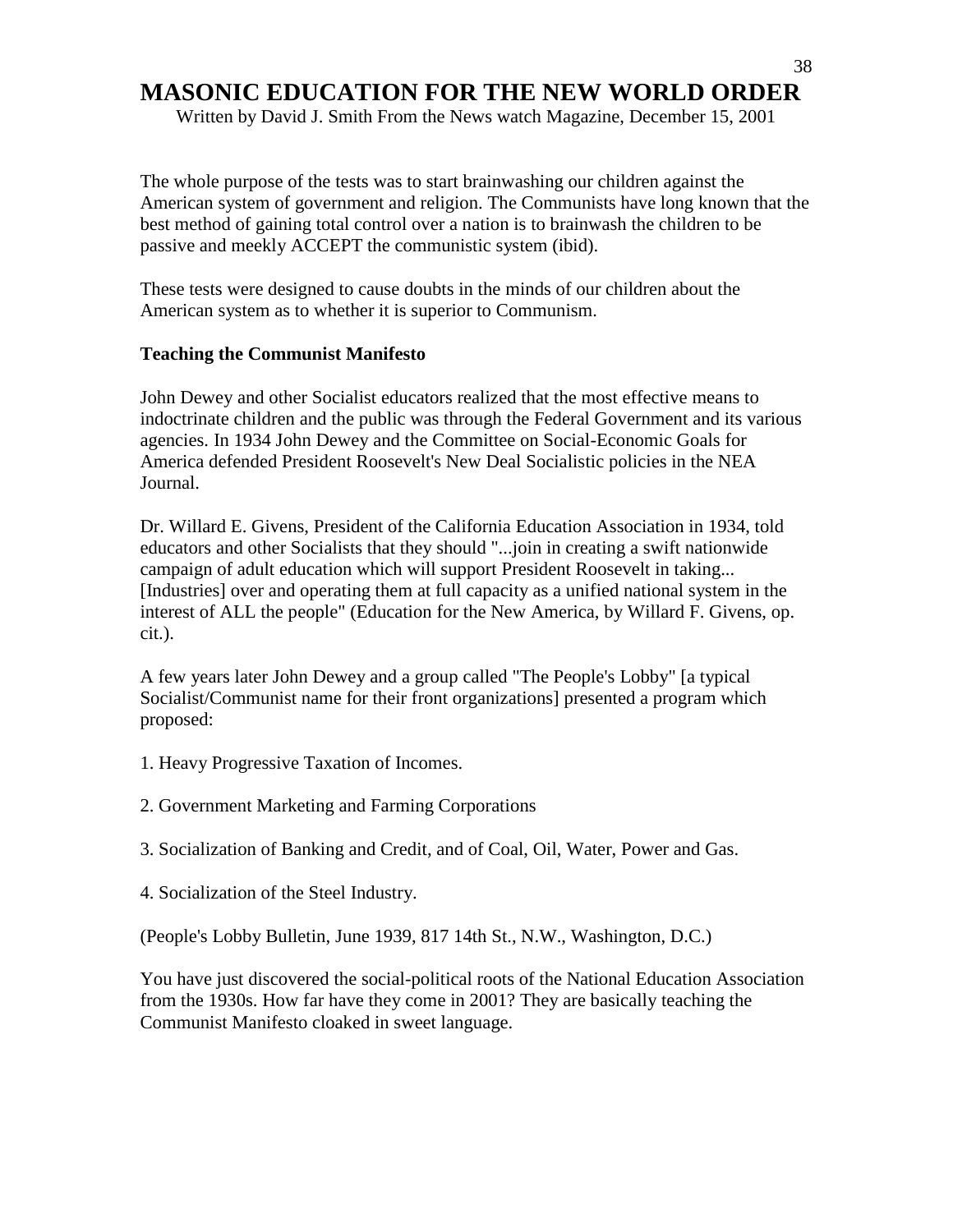Written by David J. Smith From the News watch Magazine, December 15, 2001

#### **Books and Authors to Destroy Religion and Create Racism and Revolution**

We have seen the National Education Association's early history - its Communist and United Nations connection. We have proven in past literature that the United Nations is a One World Government front organization for the Illuminati founded by Adam Weisbaupt on May 1, 1776 with funding from the House of Rothschild.

In 1967 a book was offered to teachers by the NEA to be given as gifts to other people. One book and its description was: If This Be Heresy, by James Pike. "One of the most controversial men of our time affirms that there is a God, but we must seek NEW ways to reach him". (NEA Reporter, October20, 1967)

Why should this be mentioned? Ex-Bishop James A. Pike, cited as a heretic of the Episcopal Church, has gone so far ASTRAY as to participate in séances [calling up demons] in which he talks with his dead son (The Bakersfield Californian, December 11, 1967, "Bishop Pike Says 'Ghosts' Really Exist;" This Week, January28, 1968, "Bishop Pike's Strange Séances"). Pike had become involved in the Occult and demonism.

Was Pike right or did a "lying spirit" talk to him? Notice Ecci. 3:20: "ALL go unto one place; ALL are of the dust, and ALL TURN TO DUST AGAIN." Ecci. 9:5: "For the living know that they shall die: but the dead know not anything." John 5:28-29: Marvel not at this: for the hour IS COMING [yet-future], in which all that are IN the graves shall hear his voice, and shall come forth..." I Cor. J5.'52: "In a moment, in the twinkling of an eye, AT the last trump: for the trumpet shall sound, and the DEAD [that are still in their graves] shall be raised incorruptible, and we [who are still alive] shall be changed." Mr. Pike was and is wrong because the dead are IN their graves waiting for the resurrection. The object was to introduce Occultism into the schools to destroy Christianity through our children.

Another book and its description by the NEA was Games Christians Play by Judi Culbertson and Patti Bard. It said the book was a relevant guide to religion without tears. The 'shortcuts' to becoming spiritual, or how to LIVE LIKE THE DEVIL and STILL be a saint (NEA Reporter, op. cit.).

Then there was Harold Rugg's Building America series endorsed by the Communist Party through one of its front groups, the National Council of American Soviet Friendship. Kits of teaching materials about the Soviet Union was promoted as "excellent source material...that should be used by the teachers and professors in our educational institutions (Fourth Report, California Fact-Finding Committee, Un-American Activities in California, 1948, p.324-326). So much pressure built against these books that a California legislative committee reported that the Building America books do NOT "...present a true historical background of American history and progress...the cartoons and pictures appearing in said books belittle American statesmen, who have been... heroes of American tradition." However, the report said, the series... glamorizes Russian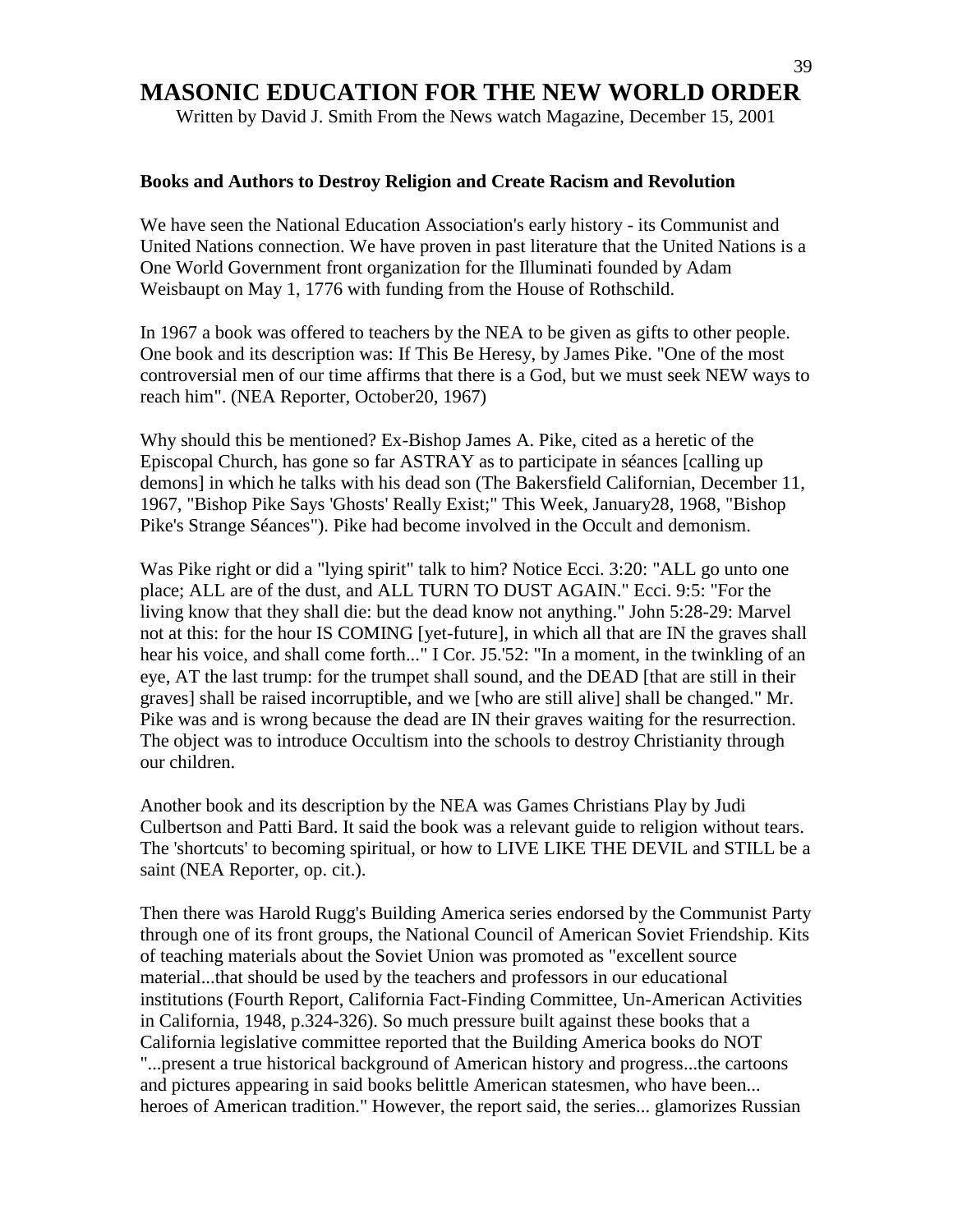Written by David J. Smith From the News watch Magazine, December 15, 2001

Statesmen and [it is] replete with pictures which do great credit to these leaders of Russian thought... [The] books contain PURPOSELY DISTORTED references favoring Communism, and life in Soviet Russia..." (Foundations: Their Power and Influence. by B.A. Wormser, Devin Adair Co., NY, 1958)

"The San Francisco Board of Education found that Rugg's textbooks deny all moral law, that they are anti- religious, and that by 'a constant emphasis on our national defects,' they tend to WEAKEN the student's love for his country, respect for its past, and confidence in its future" (Ibid). Notice what project Rugg was fulfilling:

#### **Communist Rules for Revolution**

A. Corrupt the young; get them away from religion. Get them interested in sex. Make them superficial; destroy their ruggedness.

B. Get control of ALL means of publicity, thereby:

1. Get people's minds off their government by focusing their attention on athletics, sexy books and plays and other trivialities.

2. Divide the people into hostile groups by constantly harping on controversial matters of no importance.

3. Destroy the people's faith in their natural leaders by holding them up to contempt and ridicule.

4. Always preach true democracy, but SEIZE POWER as fast and as ruthlessly as possible.

5. By ENCOURAGING Government extravagance, destroy its credits, produce fear of inflation with rising prices and general discontent.

6. Promote unnecessary strikes in vital industry, encourage civil disorders and foster a lenient and soft attitude on the part of the government toward such disorders.

7. By specious [fair-seeming but deceptive] argument, cause the breakdown of old moral virtues, honesty and sobriety.

C. Cause the restriction of ALL firearms on some pretext with a view of CONFISCATING them and leaving the population helpless (Don McAlvany, "America's Road to Ruin," The McAlvany' Intelligence Advisor, December 1990, p.1).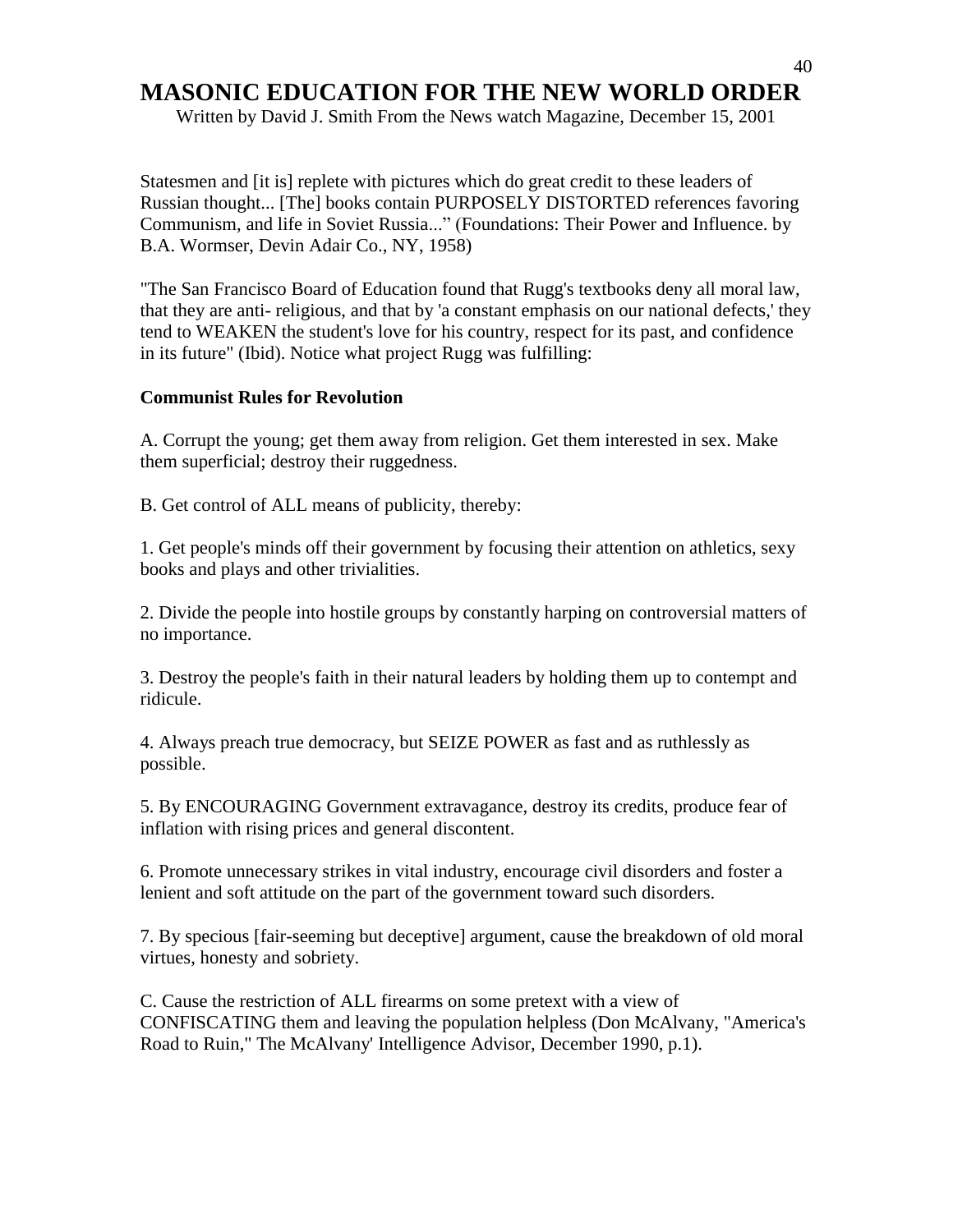Written by David J. Smith From the News watch Magazine, December 15, 2001

The National Education Association sponsored yet another booklet designed for the classroom that caused a great stir. Its title was The American Way of Business. It wanted: "...ALL banks, credit institutions, and insurance companies [to] be NATIONALIZED [that is, confiscated by the federal government and operated under public ownership]; that ALL basic natural resources [mines, oil fields, timber coal. Etc] be NATIONALIZED; that special courts 'might be created to OVERSEE ALL economic activities, of the state legislatures, of local governments" (Ibid, p.358)

The American Way of Business was written by Oscar Lange and Abba P Lerner. Lange was a professor at the University of Chicago before RENOUNCING his U.S. citizenship to become an official of the Communist government of Poland. Abba P. Lerner, a native of Bessarabia, was TRAINED in the London School of Economics - widely recognized for its radical socialist teaching (Ibid, as quoted in Blackboard Power, NEA Threat to America, p.89).

Another Marxian activist was Dr George S. Counts who was Director of Research for the Commission on Social Studies of the American Historical Association - which was funded by the Carnegie Corporation. In 1934 the Commission published a report which concluded that "in the United States as in other countries, the age of individualism and laissez faire [non-interference by government in business] is closing and that a NEW AGE OF COLLECTIVISM IS EMERGING" (A.G. Rudd, Bending the Twig, American Book Co., NY, 1958, p.51). This was PURE Communism.

This Commission recommended a NEW curriculum called "Social Science." Social Science would replace the traditional teaching of United States history, geography, and civics courses. The NEW textbooks for the Social Sciences were written by Professors Harold Rugg [Socialist], John Dewey [Socialist], George S. Counts [Socialist], Charles A. Beard [Socialist], Jesse Newlon [Socialist], and William H. Kilpatrick [Socialist] (Ibid, p.46).

With the creation of the United Nations and its UNESCO affiliate, the NEA radicals could receive help on the international level to promote Socialism in the schools. Associated with BOTH the NEA and UNESCO, Dr. William G. Carr announced in March 1947 that: "The United Nations Educational, Scientific and Cultural Organization [UNESCO] would seek to RE VISE the world's school books to eliminate bias [toward communism] and PROMOTE international understanding" (Associated Press Release, Atlantic City, New Jersey, March 1, 1947).

The NEA then launched a vast program for INTERNATIONALISM - education for "world-mindedness." The Deputy Director General of UNESCO stated that the American educators had done an excellent job of spearheading this work of INTERNATIONALIZATION of education. He said: "...NO OTHER national commission has thus far made the same progress as has the United States Commission in furthering the IDEALS of UNESCO" (Washington Star [D.C.], September 14, 1947).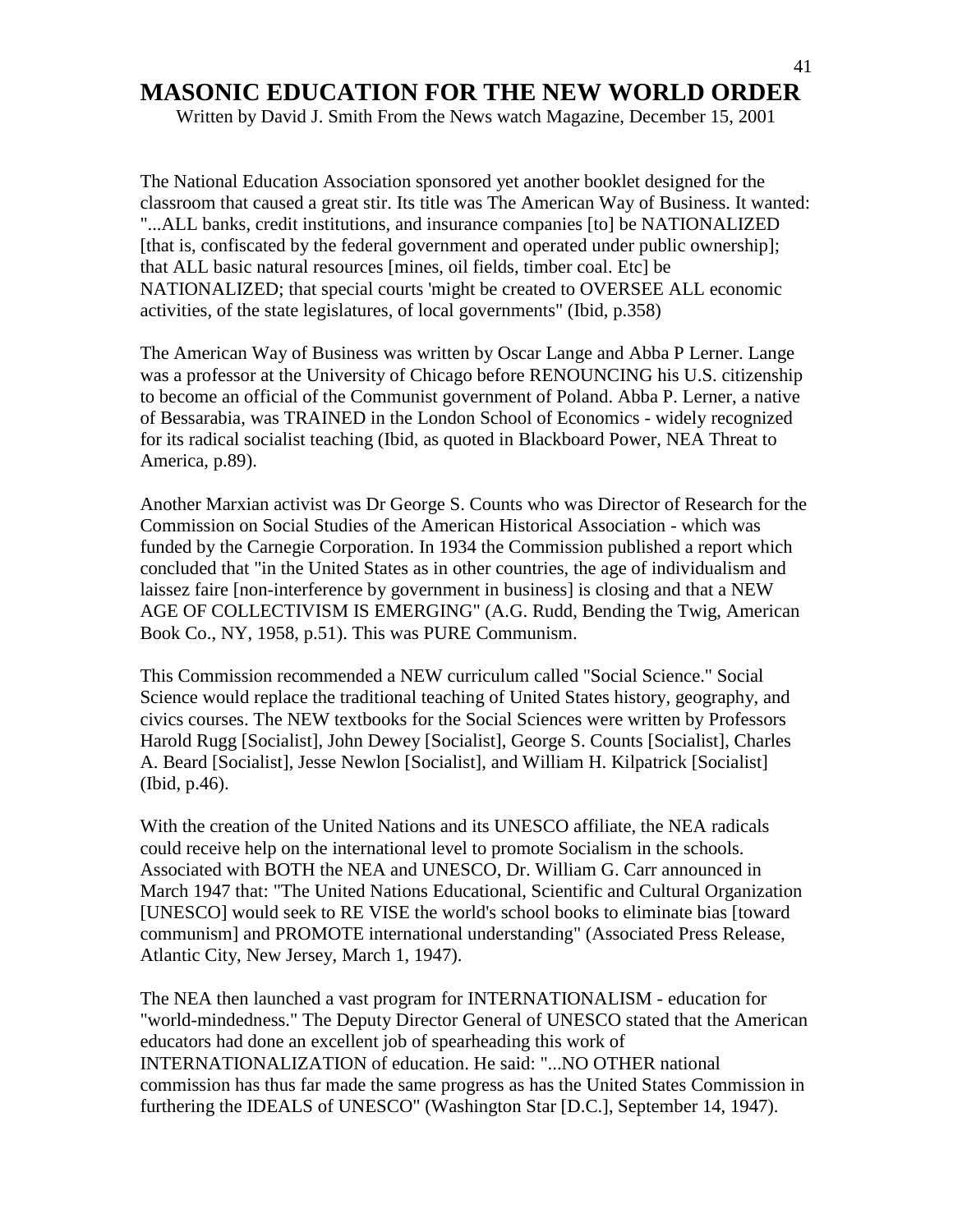Written by David J. Smith From the News watch Magazine, December 15, 2001

Dr. Milton Eisenhower stated that through UNESCO, as an educational program, "...one can truly understand UNESCO only if one views it in its historical context [and] viewed in this way it reveals itself as one more step in our halting, painful, but I think very REAL PROGRESS toward a genuine WORLD GOVERNMENT" (Milton Eisenhower addressing UNESCO Conference, Wichita, Kansas, December 1947, The Kansas Story on UNESCO, Department of State Publication 3378, p.23).

Dr. Carr, of the NEA and UNESCO, echoed UNESCO's plan to "...revise the world's school books to ELIMINATE BIAS and [thus] PROMOTE international understanding." This is HOW textbooks began to de Americanize our children.

UNESCO had a meeting in Brussels in 1950 and "found TOO MUCH nationalism in textbooks on all subjects." They concluded that when National History is taught "great men tend to be glorified out of proportion to the achievements of great men of other nations" (Herald Tribune, November 4, 1951, Sec. 2, "History Out of Focus..." by Fred M. Heckinger).

By 1952 the U.S. National Commission for UNESCO reported that the teaching of Internationalism no longer considered unusual but is taken for granted as a natural and proper element in the curriculum in nearly every school system in this country." They said the greatest progress was seen "on the college and university levels" (Herald Tribune, November 5, 1952, "U.N. Makes Headway In Nation's Classrooms").

Pressure continued to arise against schools becoming dominated with one-worldism. Finally, in the spring of 1952 the Congress of the United States passed Public Law 495 which forbade the use of federal funds 'for the promotion, direct or indirect, of the principle or doctrine of one world government or one world citizenship" (Public Law 495 [66 Stat. 556], Department of State Appropriation Act, 1953, Section 112).

Has the NEA had any intention of withdrawing from their one world government aims? In 1948 an NEA Journal article stated: "Nations that become members of UNESCO accordingly assume an obligation to REVISE textbooks used in their schools.. Each member nation HAS A DUTY to see to it that NOTHING IN ITS CURRICULUM. COURSES OF STUDY AND TEXTBOOKS, IS CONTRARY TO UNESCO's AIMS. This task has already" been undertaken through voluntary activities in the United States in the study of textbooks.. The poison of aggressive NATIONALISM injected into children's minds is as dangerous FOR WORLD STABILITY as the manufacture of armaments. In one, as in the other, supervision of some kind by an international agency is urgent". (NEA Journal, April 1948)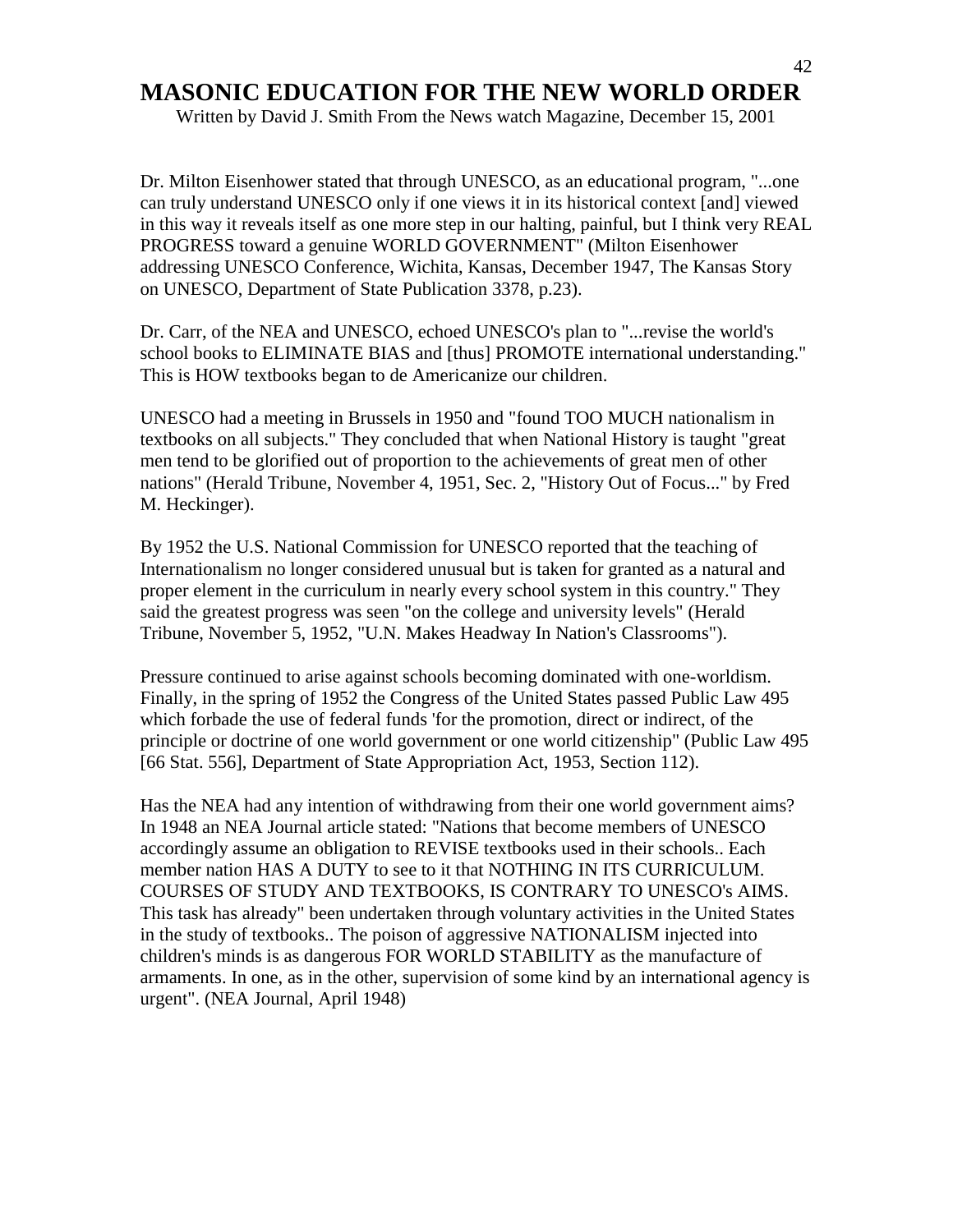Written by David J. Smith From the News watch Magazine, December 15, 2001

Could the NEA have been and still be a part of a bigger PLOT to destabilize the American Government to merge us into an all powerful World Government through the United Nations? The NEA issued a list of books as recommended reading for students nationwide. Several months later, New Jersey legislators called for an investigation into the" subversive book list" (The Evening News, Perth Amboy, New Jersey, February 7, 1968, p.16). The NEA never indicated that the authors had been before the House Committee on Un-American Activities BECAUSE OF THEIR COMMUNIST/MARXIST ACTIVITIES. This was a deliberate deception on the part of the NEA leadership.

Many of these outright Communist Party members or members of Communist front organizations that wrote "subversive books" for the NEA were: Gordon Aliport - Harvard University; Herbert Aptheker received his M.A. degree from Columbia University; James Baldwin; Ruth Benedict - professor of Anthropology at Columbia University; Lerone Bennett; Frank Boas - professor at Columbia University; Ama Bontempts; Benj amine A. Botkin - writer; Sterling Brown - Howard University; Henrietta Buckmaster - Book reviewer, New York Times; Eveline Bums - professor of Economics at Columbia University; Earl Conrad - author; William E. B. Dubois - Atlanta University; Ralph Ellison; Howard Fast - author; Phillip Foner - City College, New York; Clark Foreman - Columbia University, Black Mountain College; E. Franklin Frazier - Howard University; James J. Green - writer; Dick Gregory; Melville Herskoviks; T. Arnold Hill; Langston Hughes - author, poet; James E. Jackson - writer; Charles S. Johnson - Fisk University; James Weldon Johnson; Thomas Jones and Lewis Webster Jones - Rutgers University; Dr. Martin Luther King (over 60 Communist front organizations); Alain Locke; Rayford W. Logan; Carey McWilliams - lawyer, writer, 85 Communist affiliations; Hugh Mulzac; Gunner Myrdal - University of Stockholm, Sweden; Rose Nelson; Victor Perlo - alias Mike Perlo or Martin Stribling; Arthur Raper; J. Saunders Redding; Ira De A. Reid; Rev. James H. Robinson - Youth Section, NAACP; Maxwell S. Stewart; Doxey Wilkerson - Howard University; and Richard Wright.

#### **Dr. Martin Luther King**

The NEA book list recommended three books by the late Dr. Martin Luther King:

Stride Toward Freedom, Strength To Love, and Why We Can"t Wait.

In Why We Can"t Wait, Dr. King spelled out why he used non-violence to provoke violence. He wrote: "Committees must be organized, and schedules must be arranged of persons to be arrested; 'the police must be provoked into acts of brutality,' calculated to look good on television. Emotions must be whipped up... THE WHOLE OBJECT IS TO CREATE CRISES AND TO FOSTER TENSIONS." Dr. King got his tactics from the writings of Frederick Engels, founder of Marxism, states former communist Frank S. Meyer in his book Moulding of a - Communist. Meyer became very anti-Communist.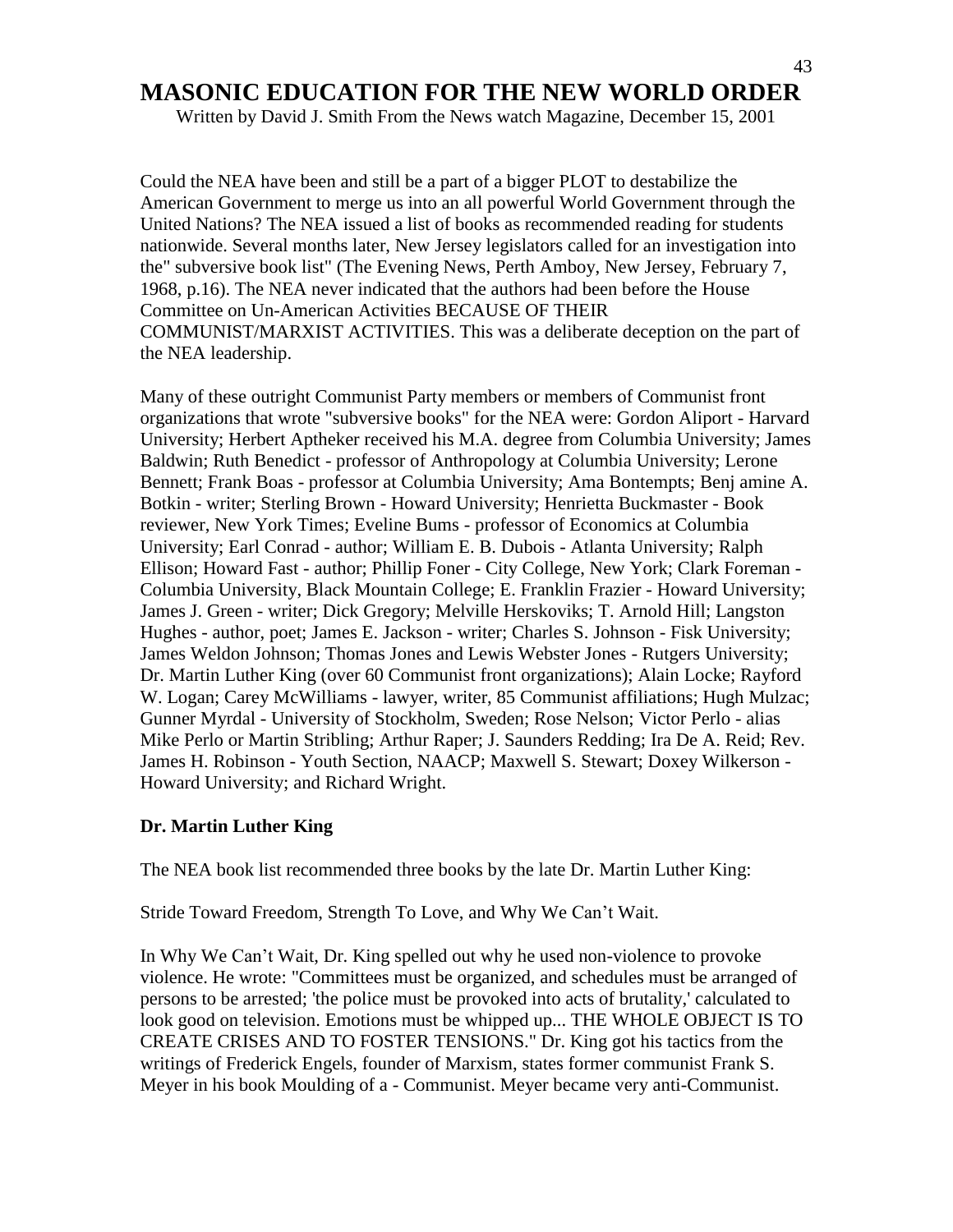Written by David J. Smith From the News watch Magazine, December 15, 2001

Dr. King was linked, mainly via finances, with over - sixty communist fronts, individuals, and/or organizations m which give aid to or espouse communist causes," and "he has been virtually surrounded by communists or communist fronts since 1955" (Congressional Record, March 30, 1965, p.6114). One such man and front groups was avowed communist Hunter Pitts 0 'Dell, the Highlander Folk School, and the National Committee to Abolish the House Un-American Activities Committee (Guide to Subversive Organizations and Publications, December 1, 1961, p.115).

Congressman Dickinson incorporated into The Congressional Record, March 30, 1965, p.6114, the sworn affidavit of Karl Prussion, a former counterspy for the FBI from 1947 to 1960. In the affidavit Prussion stated: "I further swear and attest that AT EACH AND EVERY ONE OF THE AFOREMENTIONAL MEETINGS, one Rev. Martin Luther King was always set forth as the individual to whom communists should look and rally around in the -'~ communist struggle on the many racial issues."

Below, Dr. Martin Luther King was photographed while attending the Communist training school in 1957. The photo was taken by Edwin Friend, an employee of the State of Georgia for the Georgia Commission of Education This Communist training school was held at the Highlander Folk School in Monteagle, Tennessee during Labor Day weekend this school was later abolished by an act of the Tennessee legislature on a charge of being a subversive organization.



In this very old photograph is Abner W Berry [1], of the Central Committee of the Communist Party. He is shown looking down trying to hide his face as the photographer was about to take the photo.

From right to left in the front row are: Dr Martin Luther King [2], leader of the boycotts, marches, and riots of the 1960s. Next to King is Aubrey Williams [3], who was president of the Southern Conference Education Fund, Inc., a Communist-front organization known as the "transmission belt" in the South for the Communist Party.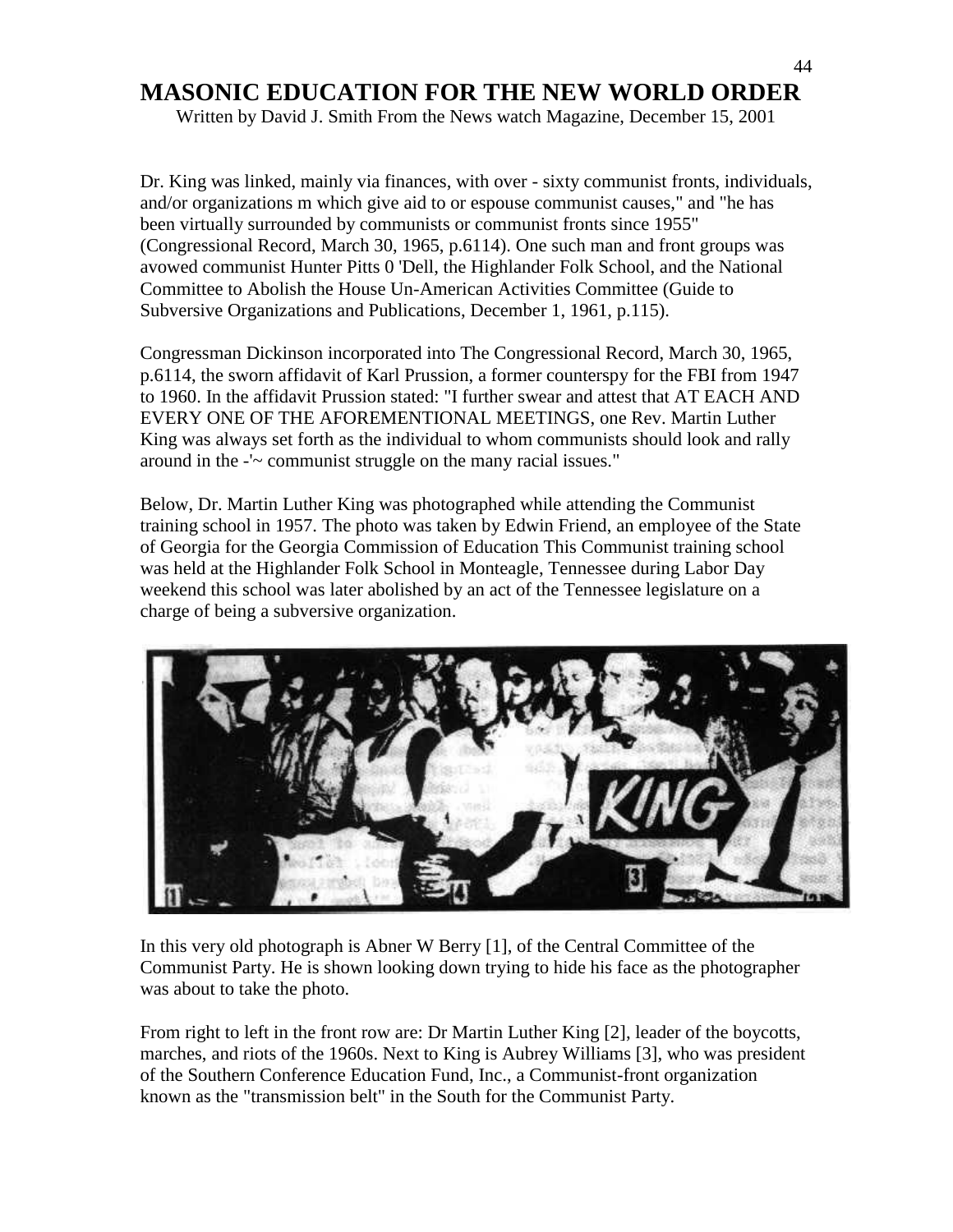Written by David J. Smith From the News watch Magazine, December 15, 2001

On Williams' right is Myles Horton [4], Director of the Highlander Folk School for Communist training.

Following the taking of this photograph, Dr. Martin Luther King spent over ten years creating acts of civil disobedience, strife and violence throughout the U.S.

The late Manning Johnson, former Black Communist, said of King: "He organized masses of Negroes and got them worked up to a frenzy to the extent that they are willing to follow him, although he misleads them."

Ms Julia Brown, a Black FBI undercover agent for nine years, called King "one of the worst enemies my people ever had" and in Communist cell meetings was instructed to get behind King because he was on their side.

King said his demonstrations would pressure Congress into more COLLECTIVISM which they did. The Civil Rights Act brought more federal control over all Americans also centralization of power and dictatorial regulations.

King tied his movement to the Viet Cong cause, calling America "the greatest purveyor of violence in the world. He stated that he spoke as "a citizen of the world..." and that "we [the U.S.] are on the wrong side of the WORLD REVOLUTION" (Speech, April 4, 1967, Riverside Church, New York).

Truly education was usurped by the world Socialist/ Communist/Masonic Movement in the U.S. They are bent upon creating World Citizens as King said.

#### **[Only Hope](http://www.angelfire.com/music2/fullcircle/Reflection.html)**

Our nations only HOPE for survival is total heartrending repentance and turning back to the true God of the Bible and His Son **[Jesus Christ](http://www.angelfire.com/music2/fullcircle/Reflection.html)**.

#### [Only He can salvage us.](http://www.angelfire.com/music2/fullcircle/Reflection.html)

Source:

*This article was written by David J. Smith is from the "News watch Magazine" a publication of the Church Of God Evangelistic Association.* 

*908 Sycamore Street* 

*Waxahachie, Texas 75165*